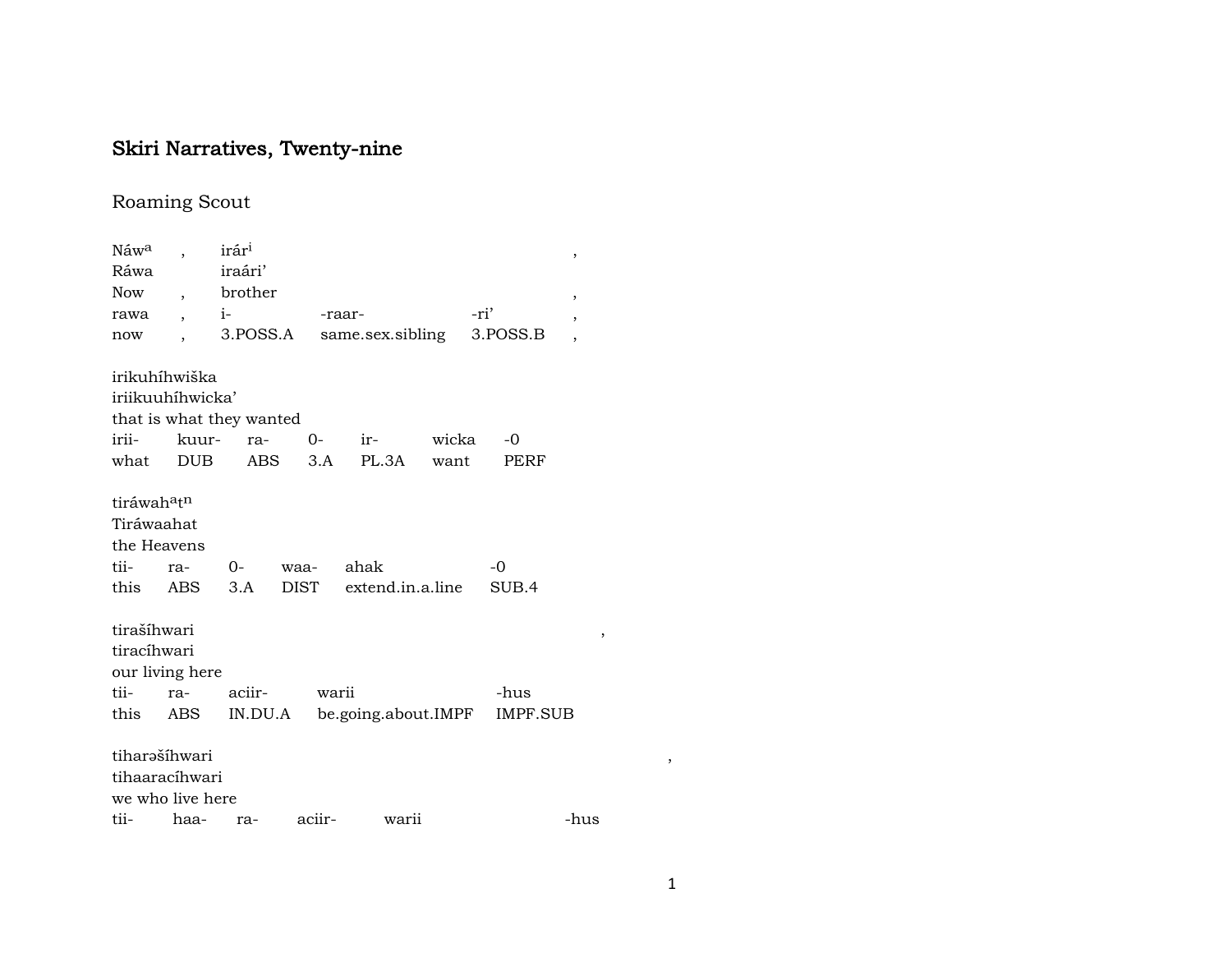| here                   | here                | ABS                    |                  |      |                  |    | IN.DU.A be.going.about.IMPF |                | IMPF.SUB |                          |
|------------------------|---------------------|------------------------|------------------|------|------------------|----|-----------------------------|----------------|----------|--------------------------|
| tiháa                  |                     |                        |                  |      |                  |    |                             |                |          |                          |
| tiihá'a                |                     |                        |                  |      |                  |    |                             |                |          |                          |
|                        | they are the source |                        |                  |      |                  |    |                             |                |          |                          |
| ti-                    | $0 -$               | ir-                    | ut-              |      | raar             |    | $\overline{a}$              |                |          |                          |
|                        | $IND.3A$ $3.A$      |                        | PL.3A            | PREV | be.the.cause     |    | EX                          |                |          |                          |
| tiráwah^t <sup>n</sup> |                     |                        |                  |      |                  |    |                             |                | A        |                          |
| Tiráwaahat             |                     |                        |                  |      |                  |    |                             |                | A        | $\, ,$                   |
|                        | the Heavens         |                        |                  |      |                  |    |                             |                | And      |                          |
| tii-                   | ra-                 | $0-$                   | waa-             | ahak |                  |    | -0                          |                | a        | $\overline{\phantom{a}}$ |
| this                   | <b>ABS</b>          | 3.A                    | <b>DIST</b>      |      | extend.in.a.line |    | SUB.4                       | $\overline{a}$ | and      |                          |
|                        |                     |                        |                  |      |                  |    |                             |                |          |                          |
| irár <sup>i</sup>      |                     |                        |                  |      |                  |    | $\,$                        |                |          |                          |
| iraári'                |                     |                        |                  |      |                  |    |                             |                |          |                          |
| brother                |                     |                        |                  |      |                  |    | $\overline{\phantom{a}}$    |                |          |                          |
| $i-$                   |                     | -raar-                 |                  | -ri' |                  |    |                             |                |          |                          |
|                        | 3.POSS.A            |                        | same.sex.sibling |      | 3.POSS.B         |    |                             |                |          |                          |
|                        |                     |                        |                  |      |                  |    |                             |                |          |                          |
| ruháa                  |                     |                        |                  |      |                  |    | ati^s                       |                |          |                          |
| ruuhá'a                |                     |                        |                  |      |                  |    | Atí'as                      |                |          |                          |
|                        | He is the source    |                        |                  |      |                  |    | our Father                  |                |          |                          |
| ra-                    | 0-                  | ut-                    | raar             |      | $\overline{a}$   |    | ati-                        | as             |          |                          |
| ABS                    | 3.A                 | PREV                   | be.the.cause     |      | EX.              |    | 1.POSS                      | father         |          |                          |
| tirakítak <sup>u</sup> |                     |                        |                  |      |                  |    | $\,$                        |                |          |                          |
| tirakítaku             |                     |                        |                  |      |                  |    |                             |                |          |                          |
|                        |                     | this one sitting above |                  |      |                  |    |                             |                |          |                          |
| tii-                   | ra-                 | $O -$                  | kita-            | kus  |                  | -0 |                             |                |          |                          |
| this                   | ABS                 | 3.A                    | on.top           |      | be.sitting       |    | SUB.4                       |                |          |                          |
|                        | tiharašíhwari       |                        |                  |      |                  |    |                             |                |          |                          |
|                        | tihaaracíhwari      |                        |                  |      |                  |    |                             |                |          |                          |
|                        |                     |                        |                  |      |                  |    |                             |                |          |                          |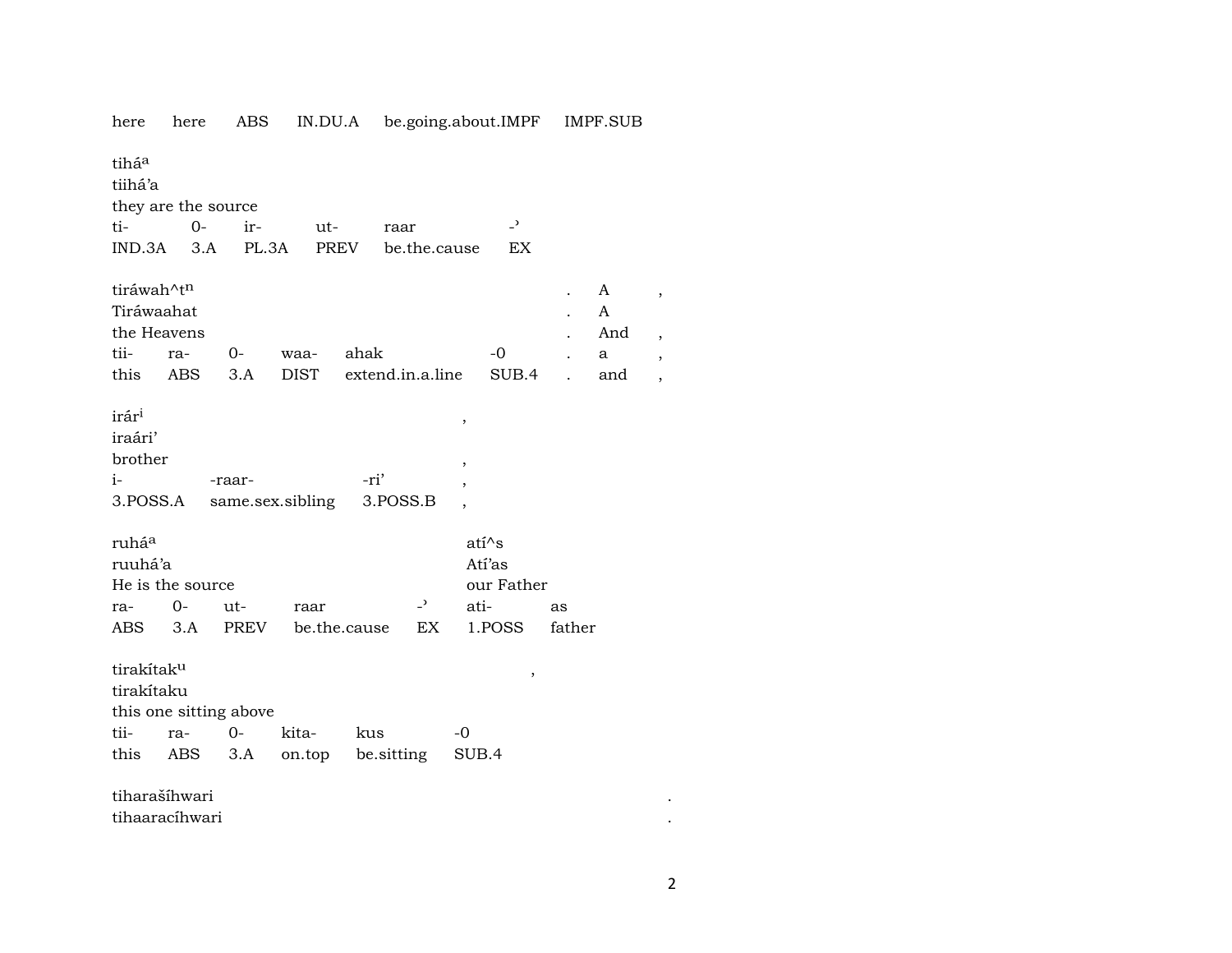|                                                        | our living here             |                          |                   |             |                            |                                       |                |                          |             |             |       |
|--------------------------------------------------------|-----------------------------|--------------------------|-------------------|-------------|----------------------------|---------------------------------------|----------------|--------------------------|-------------|-------------|-------|
| tii-                                                   | haa-                        | ra-                      | aciir-            |             | warii                      |                                       | -hus           |                          |             |             |       |
| here                                                   | here                        | <b>ABS</b>               | IN.DU.A           |             | be.going.about.IMPF        |                                       |                | <b>IMPF.SUB</b>          |             |             |       |
|                                                        |                             |                          |                   |             |                            |                                       |                |                          |             |             |       |
| Náwa                                                   | $\mathbf{i}$                | $\overline{\phantom{a}}$ | irár <sup>i</sup> |             |                            |                                       |                | $^\mathrm{^\mathrm{o}}$  |             |             |       |
| Ráwa                                                   | $\mathbf{i}$                |                          | iraári'           |             |                            |                                       |                |                          |             |             |       |
| Now                                                    | then                        | $\cdot$                  | brother           |             |                            | -ri'                                  |                | $\,$                     |             |             |       |
| rawa                                                   | $\mathbf{i}$<br>and         | $\cdot$                  | $i-$<br>3.POSS.A  |             | -raar-<br>same.sex.sibling |                                       | 3.POSS.B       | $\overline{\phantom{a}}$ |             |             |       |
| now                                                    |                             | $\cdot$                  |                   |             |                            |                                       |                | $\overline{\phantom{a}}$ |             |             |       |
| irikúhas                                               |                             |                          |                   |             | $\,$                       |                                       |                |                          |             |             |       |
| irikuúhas                                              |                             |                          |                   |             |                            |                                       |                |                          |             |             |       |
|                                                        | you must be the one         |                          |                   |             |                            |                                       |                |                          |             |             |       |
| irii-                                                  | kuur-                       | ra-                      | $S-$              | $\mathbf 0$ | $-0$                       |                                       |                |                          |             |             |       |
| that                                                   | <b>DUB</b>                  | <b>ABS</b>               | 2.A               | be          | <b>PERF</b><br>$\cdot$     |                                       |                |                          |             |             |       |
|                                                        |                             |                          |                   |             |                            |                                       |                |                          |             |             |       |
|                                                        | kuhasnikuraskúhīšis         |                          |                   |             |                            |                                       |                |                          |             |             |       |
| kuúhas                                                 |                             |                          |                   |             | rikuraskúhiicis            |                                       |                |                          |             |             |       |
| you must be<br>kuur-                                   | ra-                         | $S-$                     | 0                 | $-0$        | riku-                      | for you to be the one to learn<br>ra- | $S-$           | ku-                      | ut-         | riicis      | $-0$  |
| DUB                                                    | <b>ABS</b>                  | 2.A                      | be                | <b>PERF</b> | that.is                    | INF>A                                 | 2.A            | INF.B                    | <b>PREV</b> | learn.about | SUB.4 |
|                                                        |                             |                          |                   |             |                            |                                       |                |                          |             |             |       |
| $\overline{\phantom{a}}$                               | tiratpakástaritn            |                          |                   |             |                            |                                       |                |                          |             |             |       |
|                                                        | tiratpaakástarit            |                          |                   |             |                            |                                       |                |                          |             |             |       |
|                                                        | this that I am going to say |                          |                   |             |                            |                                       |                |                          |             |             |       |
| tii-                                                   | ra-                         | $t-$                     |                   | waak        | -as                        | -ta                                   | -rit           |                          |             |             |       |
|                                                        | this<br><b>ABS</b>          |                          | 1.A               | say.SUB     | IMPF.IRR                   | <b>INT</b>                            | <b>INT.SUB</b> |                          |             |             |       |
|                                                        |                             |                          |                   |             |                            |                                       |                |                          |             |             |       |
|                                                        |                             |                          |                   |             | $\overline{\phantom{a}}$   |                                       |                |                          |             |             |       |
|                                                        |                             |                          |                   |             |                            |                                       |                |                          |             |             |       |
|                                                        |                             |                          |                   |             |                            |                                       |                |                          |             |             |       |
|                                                        |                             |                          |                   |             |                            |                                       |                |                          |             |             |       |
| Irári<br>Iraári'<br><b>Brother</b><br>$i-$<br>3.POSS.A |                             | -raar-                   | same.sex.sibling  | -ri'        | 3.POSS.B                   |                                       |                |                          |             |             |       |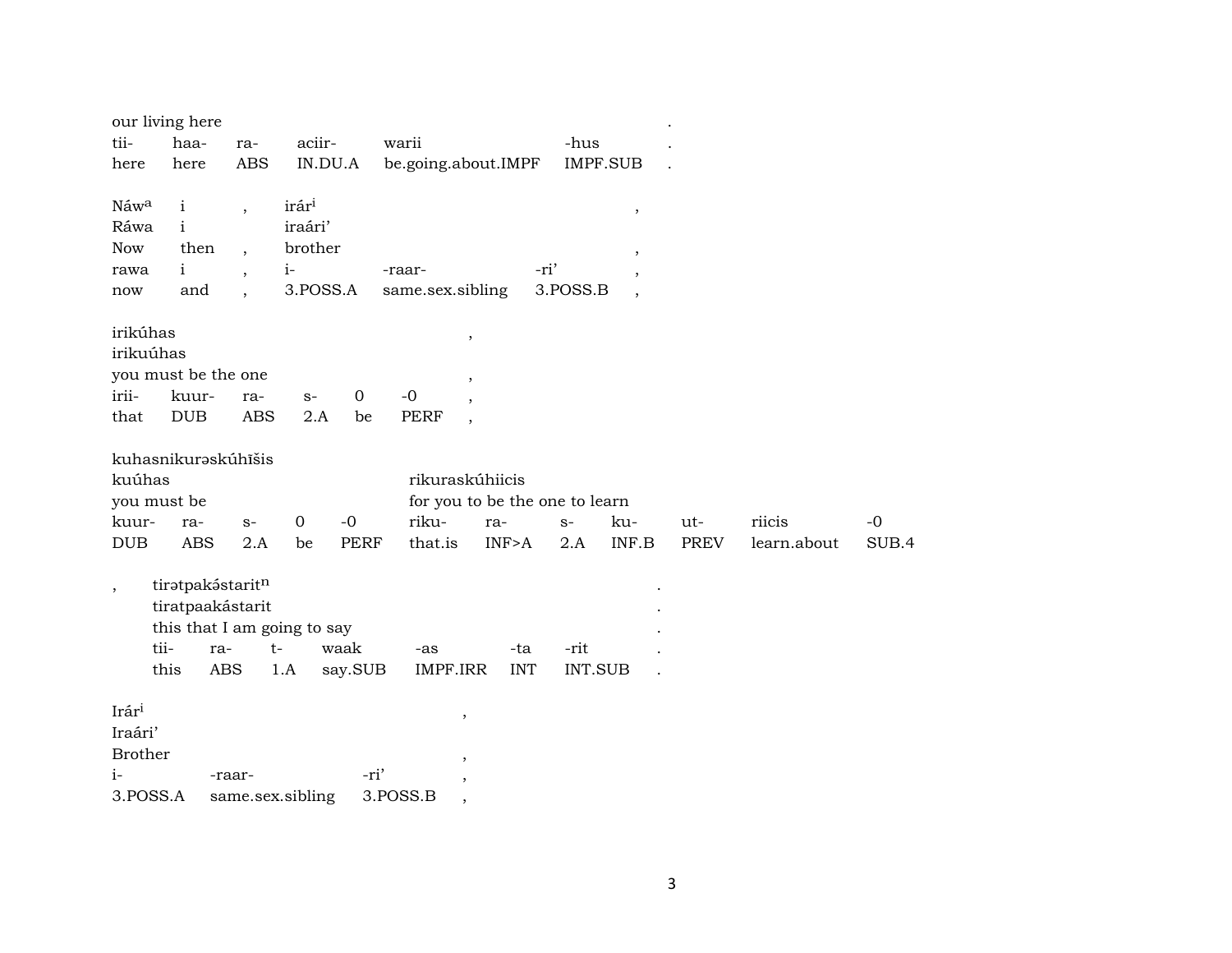| witátuhišis<br>witátuuhiicis                      |                                                 |      |         |      |        |        |                    |      |          |   |
|---------------------------------------------------|-------------------------------------------------|------|---------|------|--------|--------|--------------------|------|----------|---|
| I know                                            |                                                 |      |         |      |        |        |                    |      |          |   |
| wii-                                              | ta-                                             |      | $t-$    | ut-  |        | riicis |                    | $-0$ |          |   |
| now                                               | IND.1/2A                                        |      | 1.A     | PREV |        |        | learn.about        |      | PERF     |   |
| tirahápakihu<br>tirahapakíhu<br>these we call     |                                                 |      |         |      |        |        |                    |      | ,        |   |
| tii-                                              | ra-                                             | $t-$ | rak-    |      | waki.a |        |                    | -hus |          |   |
| this ABS                                          |                                                 | 1.A  |         |      |        |        | 1/2.PL say.PL.IMPF |      | IMPF.SUB |   |
| aškat <sup>n</sup><br>Áckat<br>Ones               |                                                 |      |         |      |        |        |                    |      |          |   |
| ac-                                               | -kat                                            |      |         |      |        |        |                    |      |          |   |
| above                                             | LOC                                             |      |         |      |        |        |                    |      |          |   |
| rarukátawarik <sup>i</sup><br>Raaruukátawaariki   | Standing Above In The West                      |      |         |      |        |        |                    |      |          | , |
| ra-                                               | $0-$                                            | ar-  | uukata- |      | wa-    |        | arik               |      | $-i$     |   |
| ABS                                               | 3.A                                             | EV   | west    |      | DIST   |        | be.standing        |      | SUB.2    |   |
| rarukátawarik <sup>i</sup>                        | Raaruukátawaariki<br><b>Ones Standing Above</b> |      |         |      |        |        |                    |      |          |   |
| ra-                                               | $0-$                                            | ar-  | uukata- |      | wa-    |        | arik               |      | $-i$     |   |
| <b>ABS</b>                                        | 3.A                                             | EV   | west    |      | DIST   |        | be.standing        |      | SUB.2    |   |
| aškət <sup>n</sup><br>Áckat<br>In The West<br>ac- | -kat                                            |      |         |      |        |        |                    |      |          |   |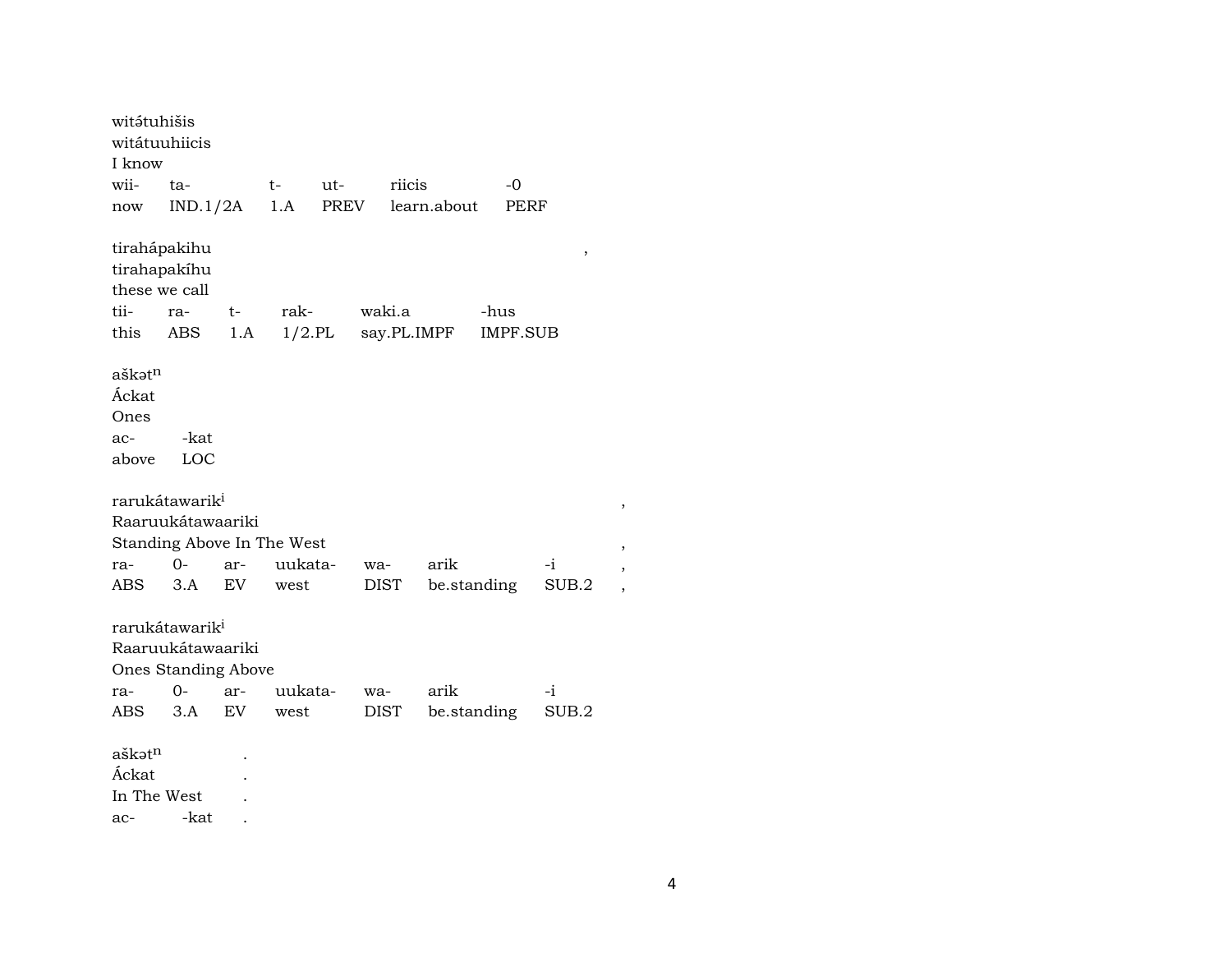above LOC .

|                      | Nikutahapakiahu<br>Rikutahapakí'aahu'<br>This is what we say |        |      |                  |            |             |                                                      |             | $\overline{\phantom{a}}$ | $\pmb{\zeta}\pmb{\zeta}$<br>$\boldsymbol{\zeta}\boldsymbol{\zeta}$<br>$\boldsymbol{\zeta}\boldsymbol{\zeta}$ |            |      |                  |             |
|----------------------|--------------------------------------------------------------|--------|------|------------------|------------|-------------|------------------------------------------------------|-------------|--------------------------|--------------------------------------------------------------------------------------------------------------|------------|------|------------------|-------------|
| riku-                | ta-                                                          |        | $t-$ | rak-             |            | waki.a      |                                                      | -:hus       | $\overline{\phantom{a}}$ | "                                                                                                            |            |      |                  |             |
| that.is              | IND.1/2A                                                     |        | 1.A  | $1/2$ .PL        |            | say.PL.IMPF |                                                      | <b>IMPF</b> | $\overline{\phantom{a}}$ | "                                                                                                            |            |      |                  |             |
|                      | Wirikutitatawišúhta                                          |        |      |                  |            |             |                                                      |             |                          |                                                                                                              |            |      |                  |             |
|                      | Wirikutiitattahwicuhta                                       |        |      |                  |            |             |                                                      |             |                          |                                                                                                              |            |      |                  |             |
|                      | Now those are the ones it is going to reach                  |        |      |                  |            |             |                                                      |             |                          |                                                                                                              |            |      |                  |             |
| wii-                 | riku-                                                        | ti-    |      | $0-$             | ir-        | ut-         | ak-                                                  |             | raar-                    |                                                                                                              | wic.uh     |      | -ta              |             |
| now                  | that.is                                                      | IND.3A |      | 3.A              | <b>OBV</b> | <b>BEN</b>  |                                                      | PL.AN.3P    |                          | PL.INDV.A                                                                                                    | arrive.INT |      | <b>INT</b>       |             |
| kîši                 | н<br>$\cdot$                                                 |        |      |                  |            |             |                                                      |             |                          |                                                                                                              |            |      |                  |             |
| kiíci                | "<br>$\overline{\phantom{a}}$                                |        |      |                  |            |             |                                                      |             |                          |                                                                                                              |            |      |                  |             |
| but                  | н                                                            |        |      |                  |            |             |                                                      |             |                          |                                                                                                              |            |      |                  |             |
| kii.ci               | "                                                            |        |      |                  |            |             |                                                      |             |                          |                                                                                                              |            |      |                  |             |
| but                  | $\blacksquare$                                               |        |      |                  |            |             |                                                      |             |                          |                                                                                                              |            |      |                  |             |
|                      | Hirikusititaktarúatn                                         |        |      |                  |            |             |                                                      |             |                          |                                                                                                              |            |      |                  |             |
| hi                   | rikusitiitaaktaruú'at                                        |        |      |                  |            |             |                                                      |             |                          |                                                                                                              |            |      |                  |             |
| and                  | there they extend the pipes to them                          |        |      |                  |            |             |                                                      |             |                          |                                                                                                              |            |      |                  |             |
| hi                   | riku-                                                        | $si-$  | ti-  |                  | $0-$       | ir-         | ut-                                                  |             | ak-                      | raar-                                                                                                        |            | u.at |                  | $-0$        |
| and                  | that.is                                                      | DU     |      | IND.3A           | 3.A        | PL.3A       | <b>BEN</b>                                           |             | PL.AN.3P                 |                                                                                                              | PL.INDV.A  |      | extend.in.a.line | <b>PERF</b> |
|                      | Irári                                                        |        |      |                  |            |             |                                                      |             |                          |                                                                                                              |            |      |                  |             |
|                      | Iraári'                                                      |        |      |                  |            |             | ,                                                    |             |                          |                                                                                                              |            |      |                  |             |
| $\ddot{\phantom{0}}$ | <b>Brother</b>                                               |        |      |                  |            |             |                                                      |             |                          |                                                                                                              |            |      |                  |             |
| $i-$                 |                                                              | -raar- |      |                  | -ri'       |             | $\,$                                                 |             |                          |                                                                                                              |            |      |                  |             |
| $\ddot{\phantom{0}}$ | 3.POSS.A                                                     |        |      | same.sex.sibling |            | 3.POSS.B    | $\overline{\phantom{a}}$<br>$\overline{\phantom{a}}$ |             |                          |                                                                                                              |            |      |                  |             |
| tihwakiahu           |                                                              |        |      |                  |            |             | $\overline{\phantom{a}}$                             |             | kúrahus                  |                                                                                                              |            |      |                  |             |
|                      | tihwakí'aahu'                                                |        |      |                  |            |             |                                                      |             | kúrahus                  |                                                                                                              |            |      |                  |             |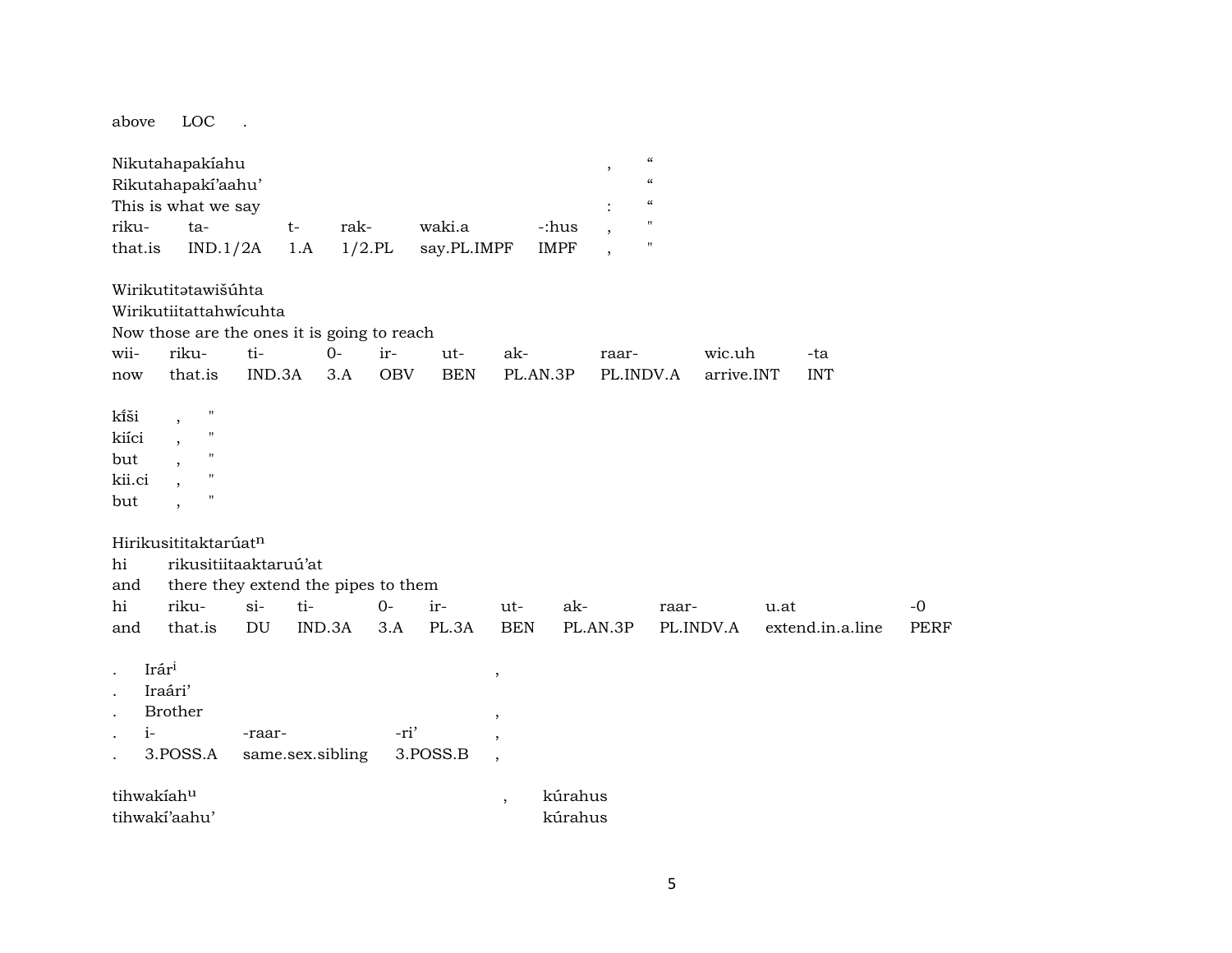| they say<br>ti-<br>IND.3A                            | $0-$<br>3.A                                                         |            | ir-<br>PL.3A                                   | waki.a<br>say.PL.IMPF |                             | -:hus<br><b>IMPF</b>                                |         | the priests<br>kurahuus<br>old.man                    |              | $\overline{\phantom{a}}$<br>$\cdot$ |                                             |     |                     |
|------------------------------------------------------|---------------------------------------------------------------------|------------|------------------------------------------------|-----------------------|-----------------------------|-----------------------------------------------------|---------|-------------------------------------------------------|--------------|-------------------------------------|---------------------------------------------|-----|---------------------|
| $\mathcal{C}$<br>$\alpha$<br>$\alpha$<br>$^{\prime}$ |                                                                     |            |                                                |                       |                             |                                                     |         |                                                       |              |                                     |                                             |     |                     |
| Kúsaaru'<br>A station                                |                                                                     |            | Kusarúsiriririwisistaukátak <sup>u</sup>       |                       | siriiririwisista'uukátaku   |                                                     |         | they have it sitting lengthways against an embankment |              |                                     |                                             |     |                     |
| seat                                                 | kus.haar- -u'                                                       | <b>NOM</b> | si- ri-                                        |                       | $O -$<br>$a-$               |                                                     | ir-     | iriwis<br>DU CONT.3A 3.A POSS.3A PL.3A be.across      | -his<br>PERF | ta<br>be.hanging                    | uukata-<br>against.an.embankment be.sitting | kus | $-0$<br><b>PERF</b> |
| $\,$                                                 | úkatot<br>uúkatat<br>at the west<br>uukata-<br>west                 |            | $\cdot$<br>-t<br>LOC                           |                       |                             |                                                     |         |                                                       |              |                                     |                                             |     |                     |
| ra-<br><b>ABS</b>                                    | rihtararaukátak <sup>u</sup><br>Rihtaarara'uukátaku<br>$O -$<br>3.A | ir-        | They have the bundle in the west<br>PL.3A      | taa.raar-<br>bundle   | ra-<br><b>PORT</b>          | west                                                | uukata- | kus<br>be.sitting                                     |              | $-0$<br>SUB.4                       |                                             |     |                     |
| $\overline{\phantom{a}}$                             | tarahkitáwiu<br>taaraahkitáwi'u'<br>taa.raar-<br>bundle             |            | the leading bundle<br>kita.wi<br>be.the.leader |                       | $-u^{\prime}$<br><b>NOM</b> | ukatat<br>uúkatat<br>in the west<br>uukata-<br>west | $-t$    | LOC                                                   |              |                                     |                                             |     |                     |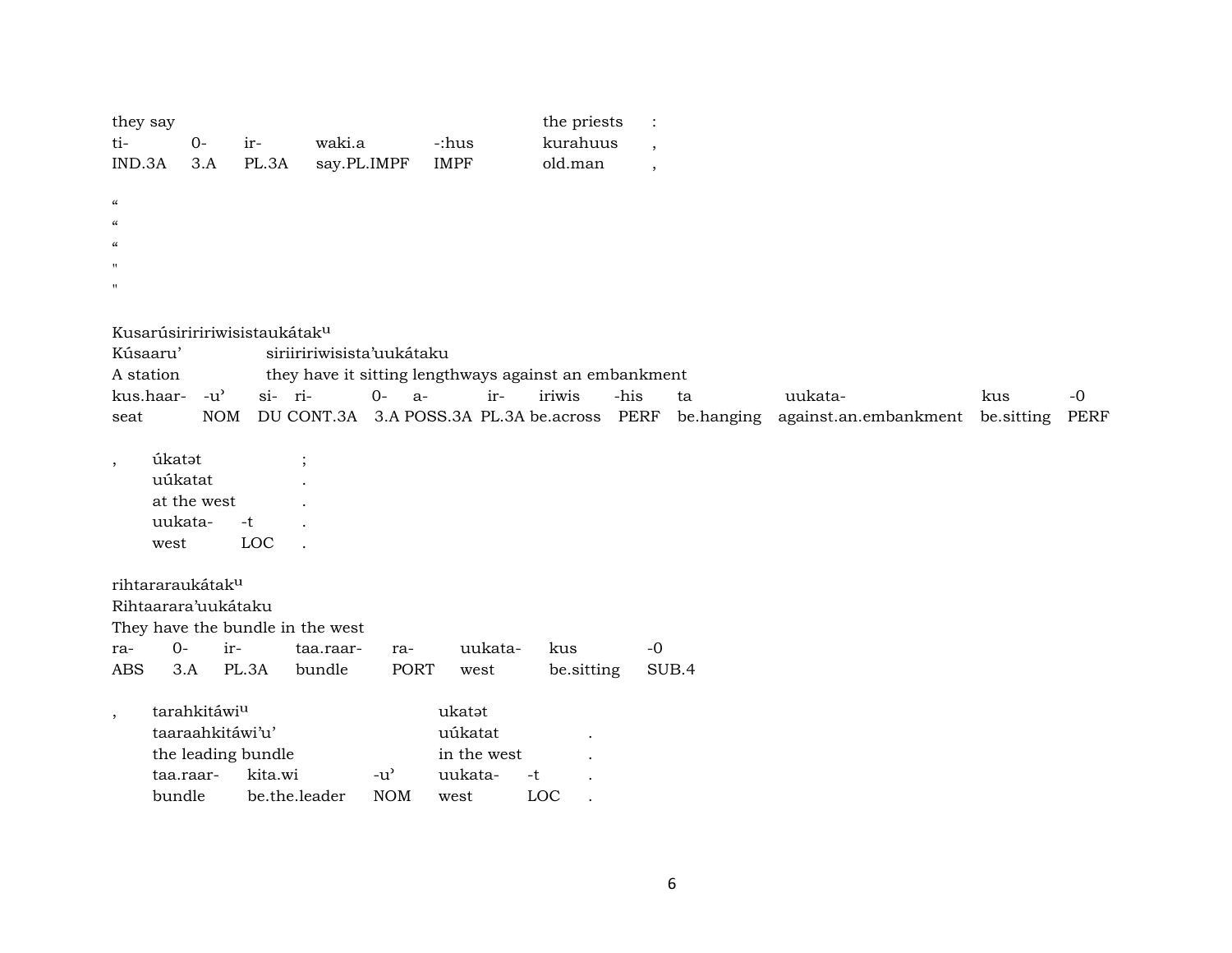sirirarahuraukátak<sup>u</sup> Siriirarahura'uukátaku They have a bundle sitting in the west  $O$ ir- $-0$  $\sin$ rarahuuruukatararakus **PERF DU ABS**  $3.A$ PL.3A bundle PORT west be.sitting rarahukitáwi<sup>u</sup>  $\cdot$  $\overline{\phantom{a}}$ rarahuhkitáwi'u'  $\overline{a}$ the leading bundle  $\overline{a}$ rarahuur- $-u^{\prime}$ kita.wi bundle be.the.leader **NOM** rikurutástarit<sup>n</sup> Rikuruutástarit That being how it shall be rikura- $O$ ut- $\overline{O}$ -ta -rit -as that.is **ABS PREV**  $3.A$ be IMPF.IRR **INT** INT.SUB tárušuhus  $\overline{\phantom{a}}$ táruucuhus errand men ta.ra.uc.uh.hus errand.man  $s$ irarawiruhurušawahistarit<sup>n</sup> siraraawiiruhuuruucawaahistarit when they (du) are going to rise up angrily uhuur.huca.a  $si O$ raawiir--his ra--waa -ta -rit **DU** ABS  $3.A$ angrily rise.quickly **DIST** PERF **INT** INT.SUB

 $\vdots$ 

 $\overline{7}$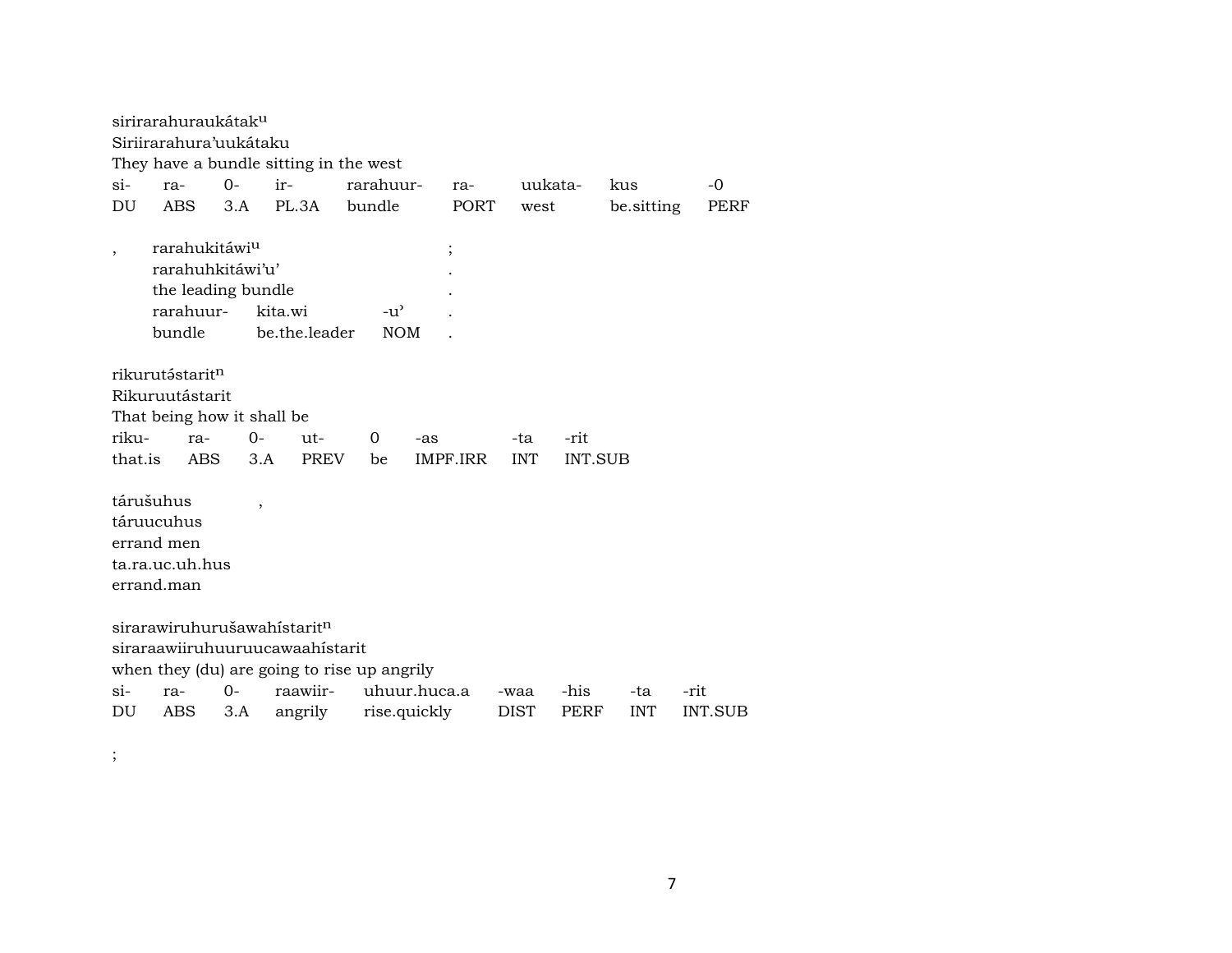siriruharahuruhuh takarahaksahístarit $n$ siriiruuharahuuruhuhtakaarahaksahístarit they (du) are going to bring the bundle and drop it si- ra- 0- a- ir- ut- rarahuur- uhuur.takaa.ra.hak -his a -his -ta -rit DU ABS 3.A PREV.3A PL.3A PREV bundle drop.down PERF come PERF INT INT.SUB , nikurutástarit rikuruutástarit that being how it shall be , riku- ra- 0- ut- 0 -as -ta -rit , that.is ABS 3.A PREV be IMPF.IRR INT INT.SUB ákitarµ ákitaaru' the tribe akitaar- -u' tribe NOM išakuksuhu rawákiharar<sup>a</sup> icakuksuhuuraawákiihaaraara that we will prosper (have plenty) awhile ii- aca- ku- uks- uhur- raa- awakii.haar -aar -a SUBJ.3A IN.DU.P 1.P JUSS awhile way be.prosperous INCH SUB.1

ruksuhuhuhawiráwa<sup>a</sup> ruksuhuuhuuhawiraáwa'a

,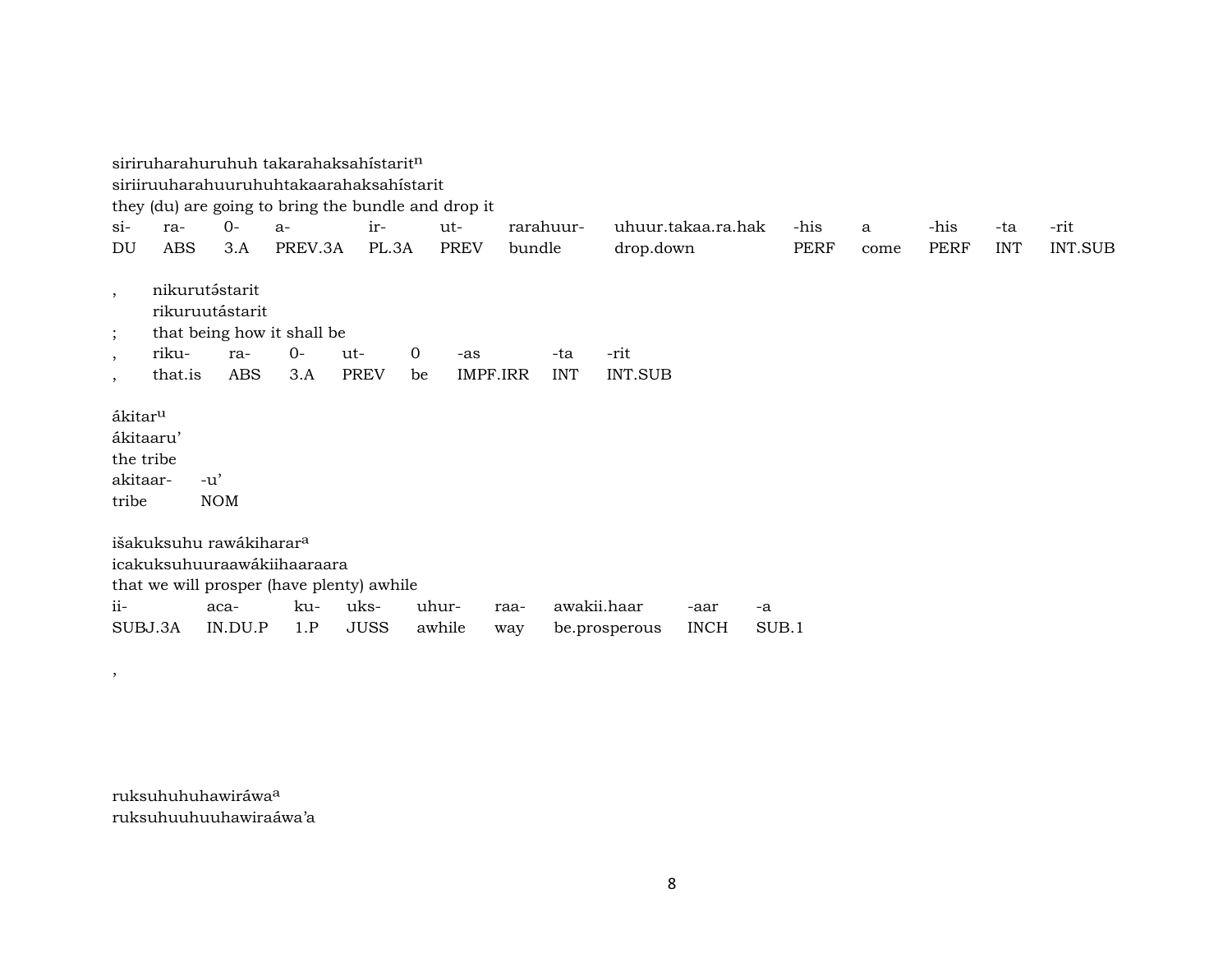|                                                      |                                                      | when they come downstream                                                                                 |              |                                                   |                                                                    |                             |                     |                    |                    |                      |          |                     |
|------------------------------------------------------|------------------------------------------------------|-----------------------------------------------------------------------------------------------------------|--------------|---------------------------------------------------|--------------------------------------------------------------------|-----------------------------|---------------------|--------------------|--------------------|----------------------|----------|---------------------|
| ra-<br><b>ABS</b>                                    | $0-$<br>3.A                                          | $a-$<br>PREV.3A                                                                                           |              | uks-<br><b>AOR</b>                                | uhur-<br>finally                                                   | huuha.wi.raa-<br>downstream | wa-<br><b>DIST</b>  | a<br>come          | $-0$<br>SUB.4      |                      |          |                     |
| táraha<br>táraha'<br>buffalos<br>tarahaa<br>buffalo  |                                                      |                                                                                                           |              |                                                   |                                                                    |                             |                     |                    |                    |                      |          |                     |
|                                                      |                                                      | sirihkahurarišakawawárik <sup>a</sup><br>sirihkaahuraaricakawaawárika<br>when they scatter over the earth |              |                                                   |                                                                    |                             |                     |                    |                    |                      |          |                     |
| si-<br>DU                                            | ra-<br><b>ABS</b>                                    | $0-$<br>3.A                                                                                               | ir-<br>PL.3A | earth                                             | kaa.huraar-                                                        | icaka.warik<br>lead.astray  | -waa<br><b>DIST</b> | -a<br>SUB.1        |                    |                      |          |                     |
| $\overline{\phantom{a}}$                             | kahurahkítu<br>all the earth<br>kaa.huraar-<br>earth | kaahuraahkituu'u'                                                                                         | kituu<br>all | $-u$ <sup><math>\prime</math></sup><br><b>NOM</b> | $\pmb{\mathsf{H}}$<br>$\mathbf{H}$<br>$\bar{\mathbf{H}}$<br>п<br>н |                             |                     |                    |                    |                      |          |                     |
| Irár <sup>i</sup><br>Iraári'<br><b>Brother</b><br>i- | 3.POSS.A                                             | -raar-<br>same.sex.sibling                                                                                |              | -ri'                                              | 3.POSS.B                                                           | $\, ,$                      |                     |                    |                    |                      |          |                     |
|                                                      |                                                      | nikutatirisikstáitusu<br>rikutatiriicikstaá'iitusu'<br>that is the way my story was                       |              |                                                   |                                                                    |                             |                     |                    |                    |                      |          |                     |
| riku-<br>that.is                                     | ta-                                                  | IND.1/2A                                                                                                  | $t-$<br>1.A  | ir-                                               | POSS.1/2A                                                          | ri-<br>PHYS.POSS            | ut-<br><b>PREV</b>  | $i-$<br><b>SEQ</b> | uks-<br><b>AOR</b> | raa.iit.us-<br>story | uu<br>be | $-0$<br><b>PERF</b> |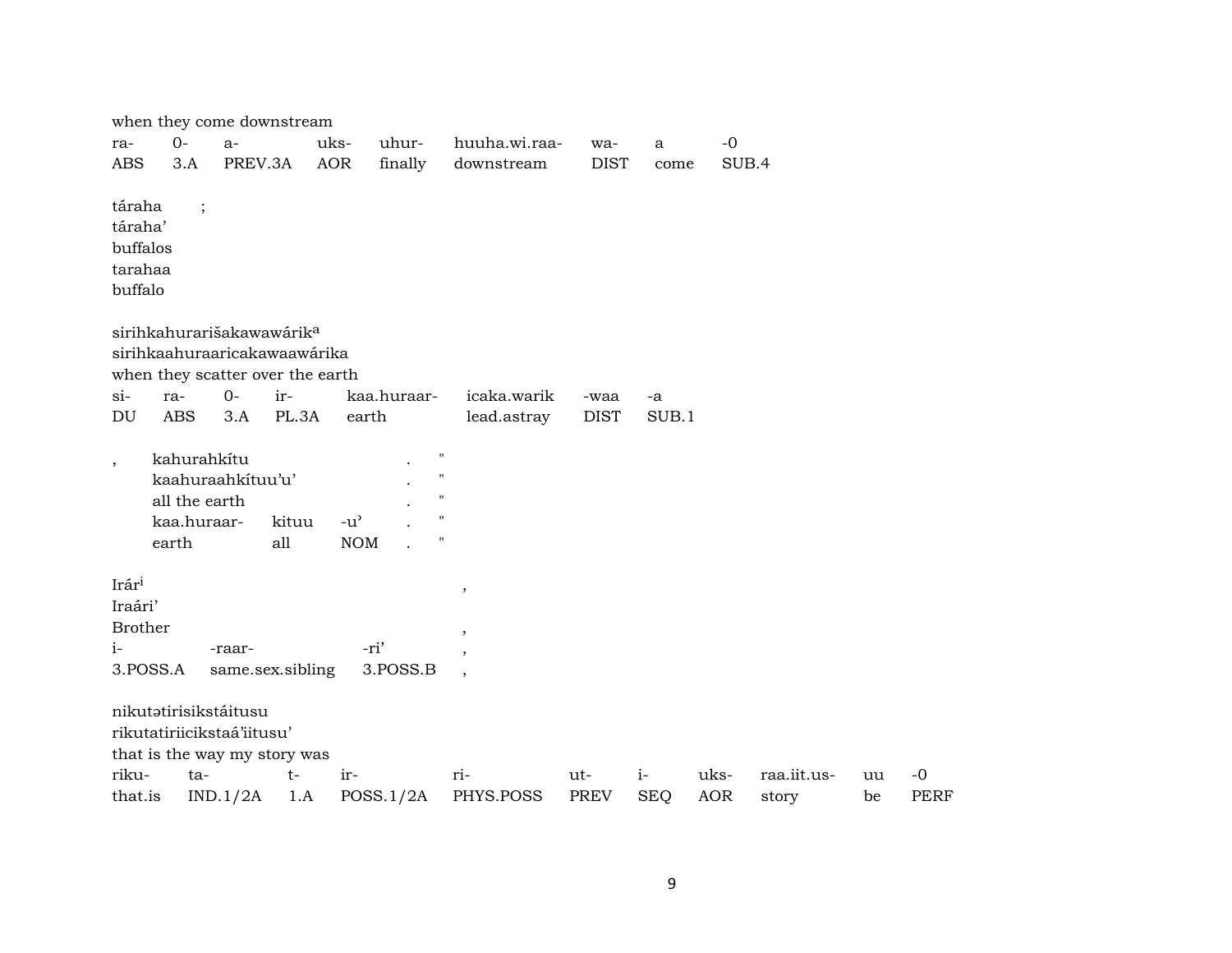| Náw <sup>a</sup>         |                          | irár <sup>i</sup>        |                           |                  |      |                 | $\, ,$                   |               |
|--------------------------|--------------------------|--------------------------|---------------------------|------------------|------|-----------------|--------------------------|---------------|
| Ráwa                     |                          | iraári'                  |                           |                  |      |                 |                          |               |
| Now                      | $\overline{\phantom{a}}$ | brother                  |                           |                  |      |                 | ,                        |               |
| rawa                     |                          | $i-$                     |                           | -raar-           |      | -ri'            | $\, ,$                   |               |
| now                      |                          | 3.POSS.A                 |                           | same.sex.sibling |      | 3.POSS.B        | $\overline{\phantom{a}}$ |               |
|                          |                          |                          |                           |                  |      |                 |                          |               |
| atiritpákah <sup>u</sup> |                          |                          |                           |                  |      | $\,$            |                          |               |
| a                        |                          | tiratpaákahu             |                           |                  |      |                 |                          |               |
|                          |                          | and what I am saying     |                           |                  |      |                 |                          |               |
| a                        | tii-                     | ra-                      | $t-$                      | waaka            | -hus |                 |                          |               |
|                          | and this                 | ABS                      | 1.A                       | say.IMPF         |      | <b>IMPF.SUB</b> |                          |               |
|                          |                          |                          |                           |                  |      |                 |                          |               |
| áhawiška <sup>a</sup>    |                          |                          |                           |                  |      |                 |                          |               |
| áhawicka'a               |                          |                          |                           |                  |      |                 |                          |               |
| He thought               |                          |                          |                           |                  |      |                 |                          |               |
| ar-                      | ra-                      |                          | 0- wicka                  | -a               |      |                 |                          |               |
| EV                       | ABS                      | 3.A                      | think                     | SUB.1            |      |                 |                          |               |
|                          |                          |                          |                           |                  |      |                 |                          |               |
| tiráwah                  |                          |                          |                           |                  |      |                 | ,                        |               |
| Tiráwaahat               |                          |                          |                           |                  |      |                 |                          | $\epsilon$    |
| the Heavens              |                          |                          |                           |                  |      |                 |                          | $\mathcal{C}$ |
| tii-                     | ra-                      | $0-$                     | waa-                      | ahak             |      | $-0$            | ,                        | Ħ             |
| this                     | ABS                      | 3.A                      | DIST                      | extend.in.a.line |      | SUB.4           |                          | 11            |
|                          |                          |                          |                           |                  |      |                 |                          |               |
| kúrahus                  |                          |                          | kušúksīritn               |                  |      |                 |                          |               |
| Kúrahus                  |                          | kucúksiirit              |                           |                  |      |                 |                          |               |
|                          |                          |                          | An old man let him see me |                  |      |                 |                          |               |
| kurahuus                 |                          | $\overline{\mathbf{ii}}$ | $\sim$ 0-                 | ku-              | ut-  | uks-            | iirik                    |               |

 $\langle \cdot \rangle$  $\langle \cdot \rangle$ 

 $-0$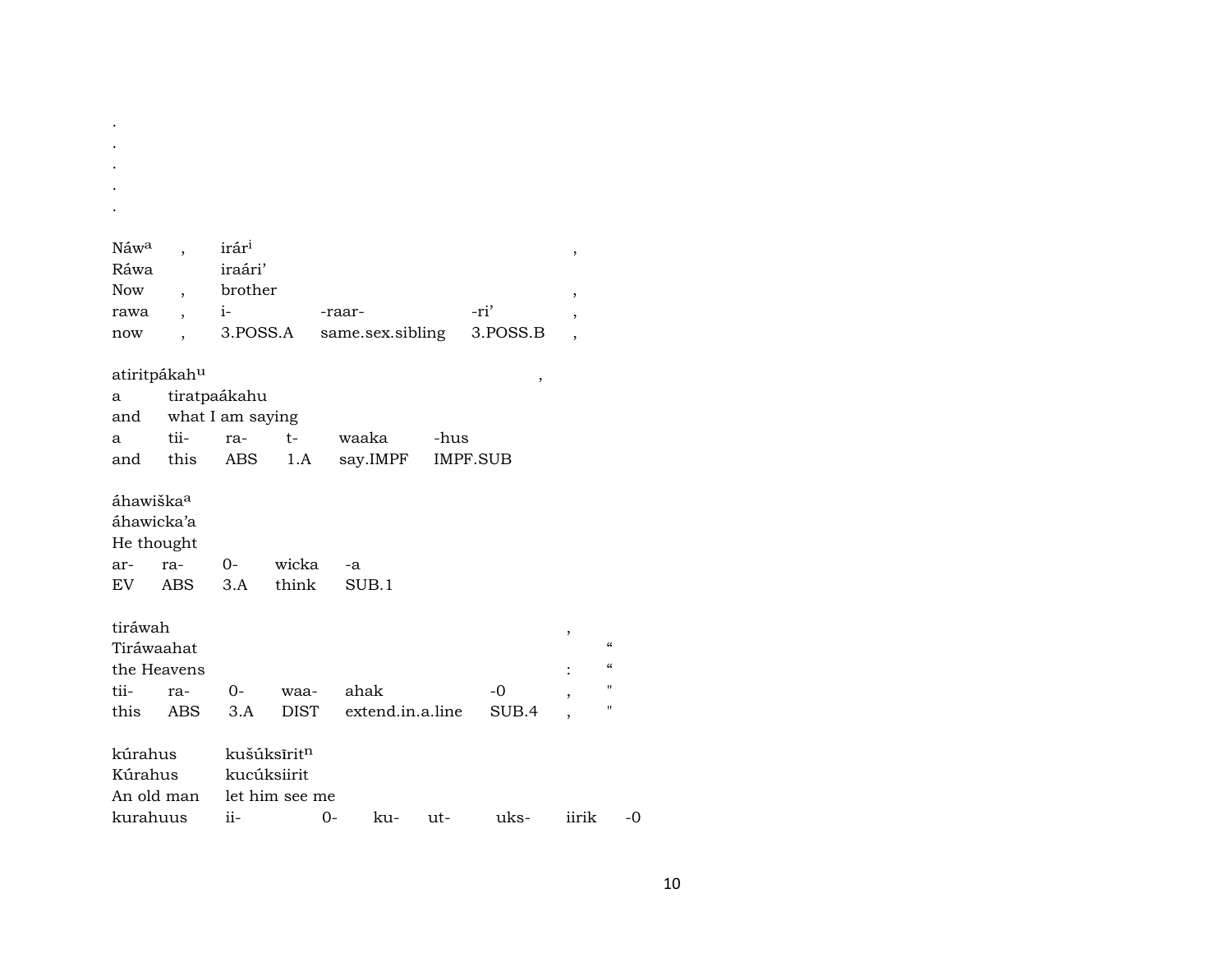| old.man                                                                        | SUBJ.3A                                                         | 3.A<br>1.P                    | <b>PREV</b>             | JUSS                                                     | see                                                                                | PERF |
|--------------------------------------------------------------------------------|-----------------------------------------------------------------|-------------------------------|-------------------------|----------------------------------------------------------|------------------------------------------------------------------------------------|------|
| ,<br>п<br>A<br>11<br>Ţ<br>And<br>н<br>a<br>Н<br>and                            | ariwáku<br>riiwáku'<br>He did say<br>rii-<br>ASSR               | $0 -$<br>waka'u<br>3.A<br>say | $-0$<br><b>PERF</b>     | ,                                                        | $\epsilon\epsilon$<br>$\epsilon\epsilon$<br>$\epsilon$<br>$\pmb{\mathsf{H}}$<br>11 |      |
| Iraskutírit<br>Iraskuutiírit<br>When you see me<br>ii-<br>ra-<br>ABS<br>when   | ku-<br>$S-$<br>1.P<br>2.A                                       | ut-<br>PREV                   | iirik<br>-0<br>see      | ,<br>$\overline{\phantom{a}}$<br>SUB.4<br>$\overline{ }$ |                                                                                    |      |
| isirutíraut<br>isiiruutiíraa'ut<br>isiiruu-<br>ti-<br>plainly                  | there is a particular reason<br>$0 -$<br>$IND.3A$ $3.A$         | $i-$<br><b>SEQ</b>            | uk<br>raa-<br>be<br>way | $-0$<br>PERF                                             | ,                                                                                  |      |
| ti̇̃taku<br>tiítaku<br>here<br>tii-<br>-taku<br>LOC<br>here                    |                                                                 |                               |                         |                                                          |                                                                                    |      |
| rikuturahuráhaš <sup>u</sup><br>rikuturaahuráhaacu'<br>riku-<br>ti-<br>that.is | this is where you are forgetting yours<br>$a-$<br>IND.3A<br>2.P | uur-<br>POSS.P                | raa-<br>way             | hurahac<br>disappear                                     | -:hus<br><b>IMPF</b>                                                               | ,    |

tïtaku Tiítaku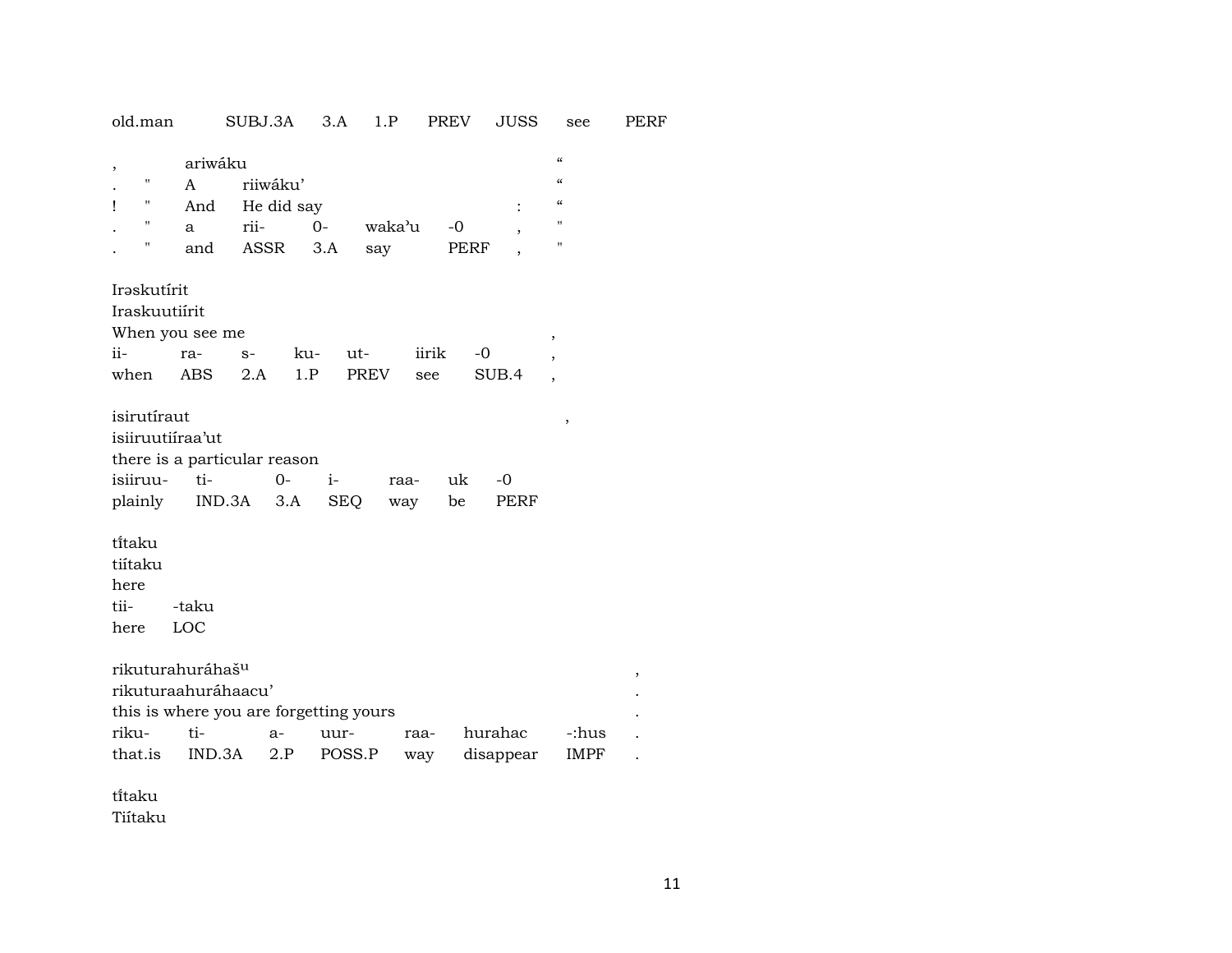Here tii- -taku here LOC

| nikutuhahuratiráspari<br>rikutuhaáhura'<br>this is where they originated |              |              |                          |             |                     |                 | tiráspari | your living here |      |                     |                 |
|--------------------------------------------------------------------------|--------------|--------------|--------------------------|-------------|---------------------|-----------------|-----------|------------------|------|---------------------|-----------------|
| riku-                                                                    | ti-          |              | $0-$                     | ut-         | raa.hurar           | $-0$            | tii-      | ra-              | $S-$ | warii               | -hus            |
| that.is                                                                  | IND.3A       |              | 3.A                      | <b>PREV</b> | be.the.origin       | <b>PERF</b>     | here      | <b>ABS</b>       | 2.A  | be.going.about.IMPF | <b>IMPF.SUB</b> |
| ákitar <sup>u</sup>                                                      |              |              |                          |             |                     |                 |           |                  |      |                     |                 |
| ákitaaru'                                                                |              |              | $\overline{\phantom{a}}$ |             |                     |                 |           |                  |      |                     |                 |
|                                                                          |              |              |                          |             |                     |                 |           |                  |      |                     |                 |
| tribe                                                                    |              |              |                          |             |                     |                 |           |                  |      |                     |                 |
| akitaar-                                                                 | $-u'$        |              |                          |             |                     |                 |           |                  |      |                     |                 |
| tribe                                                                    |              | <b>NOM</b>   |                          |             |                     |                 |           |                  |      |                     |                 |
| tirašíhwari<br>Tiracíhwari<br>We who live here                           |              |              |                          |             |                     |                 |           |                  |      |                     |                 |
| tii-                                                                     | ra-          | aciir-       |                          | warii       |                     | -hus            |           |                  |      |                     |                 |
| this                                                                     | ABS          | IN.DU.A      |                          |             | be.going.about.IMPF | <b>IMPF.SUB</b> |           |                  |      |                     |                 |
| tihátaku<br>tihaátaku<br>here<br>tii-<br>here                            | haa-<br>here | -taku<br>LOC |                          |             |                     |                 |           |                  |      |                     |                 |
| rikutuháhura<br>rikutuhaáhura'<br>that is where it originated            |              |              |                          |             |                     |                 | $\vdots$  |                  |      |                     |                 |
| riku-                                                                    | ti-          |              | $0-$                     | ut-         | raa.hurar           | $-0$            |           |                  |      |                     |                 |
| that.is                                                                  | IND.3A       |              | 3.A                      | <b>PREV</b> | be.the.origin       | <b>PERF</b>     |           |                  |      |                     |                 |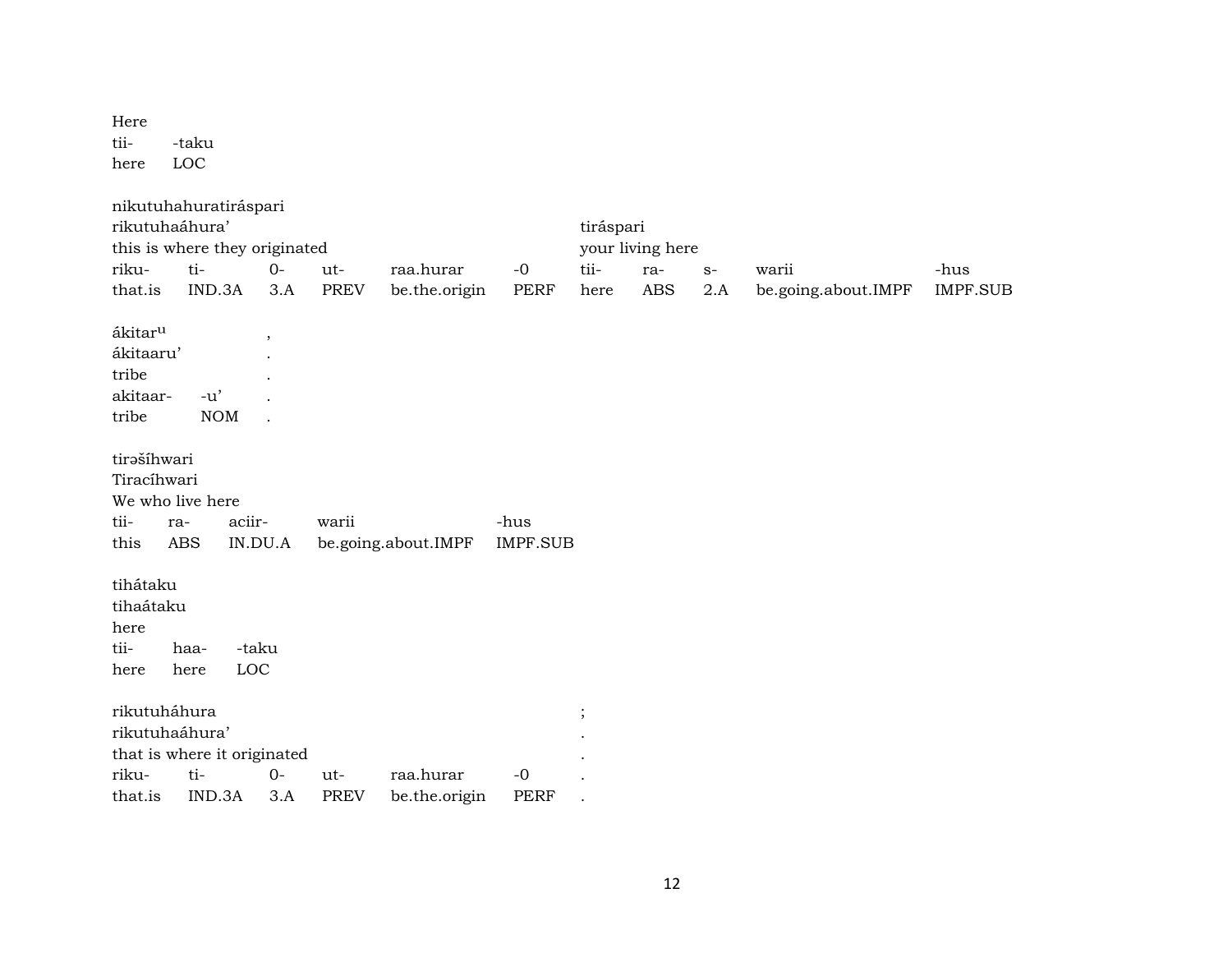| ti̇̃taku                        |            |                |       |            |         |         |                         |      |  |
|---------------------------------|------------|----------------|-------|------------|---------|---------|-------------------------|------|--|
| Tiítaku                         |            |                |       |            |         |         |                         |      |  |
| Here                            |            |                |       |            |         |         |                         |      |  |
| tii-                            | -taku      |                |       |            |         |         |                         |      |  |
| here                            | LOC        |                |       |            |         |         |                         |      |  |
|                                 |            |                |       |            |         |         |                         |      |  |
| nikutútura                      |            |                |       |            |         |         |                         |      |  |
| rikutútura'                     |            |                |       |            |         |         |                         |      |  |
| this is where it originated     |            |                |       |            |         |         |                         |      |  |
| riku-                           | ti-        |                | 0-    | ut-        |         | hurar   |                         | -0   |  |
| that.is                         | IND.3A     |                | 3.A   | PREV       |         |         | be.where.one.comes.from | PERF |  |
|                                 |            |                |       |            |         |         |                         |      |  |
| ákitar <sup>u</sup>             |            |                | a     |            | titaku  |         | ,                       |      |  |
| ákitaaru'                       |            |                | A     |            | tiítaku |         |                         |      |  |
| the tribe                       |            |                | And   |            | here    |         |                         |      |  |
| akitaar-                        | $-u'$      |                | a     |            | tii-    | -taku   |                         |      |  |
| tribe                           | <b>NOM</b> | $\overline{a}$ | and   |            | here    | LOC     |                         |      |  |
| nikuruháhura                    |            |                |       |            |         |         |                         |      |  |
| rikuruuhaáhura'                 |            |                |       |            |         |         |                         |      |  |
| that is where things originated |            |                |       |            |         |         |                         |      |  |
| riku-                           | ra-        | 0-             | ut-   |            | raa-    |         | hurar                   | -0   |  |
| that.is                         | ABS        | 3.A            |       | PREV       |         | way     | be.where.one.comes.from | PERF |  |
|                                 |            |                |       |            |         |         |                         |      |  |
| tirastarah <sup>a</sup>         |            |                |       |            |         |         |                         |      |  |
| tirástaraaha                    |            |                |       |            |         |         | ,                       |      |  |
| these that you have             |            |                |       |            |         |         |                         |      |  |
| tii-                            | ra-        | $S-$           | raar- |            |         | raah    | -a                      |      |  |
| this                            | <b>ABS</b> | 2.A            |       | 3PL.INAN.P |         | have    | SUB.1                   |      |  |
|                                 |            |                |       |            |         |         |                         |      |  |
| rákirik <sup>u</sup>            |            |                |       | a          |         | titaku  |                         |      |  |
| rákiriiku'                      |            |                |       | A          |         | tiítaku |                         |      |  |
| seeds                           |            |                |       |            | And     | here    |                         |      |  |
| rak-                            | kirik      | $-u^{\prime}$  |       | a          |         | tii-    | -taku                   |      |  |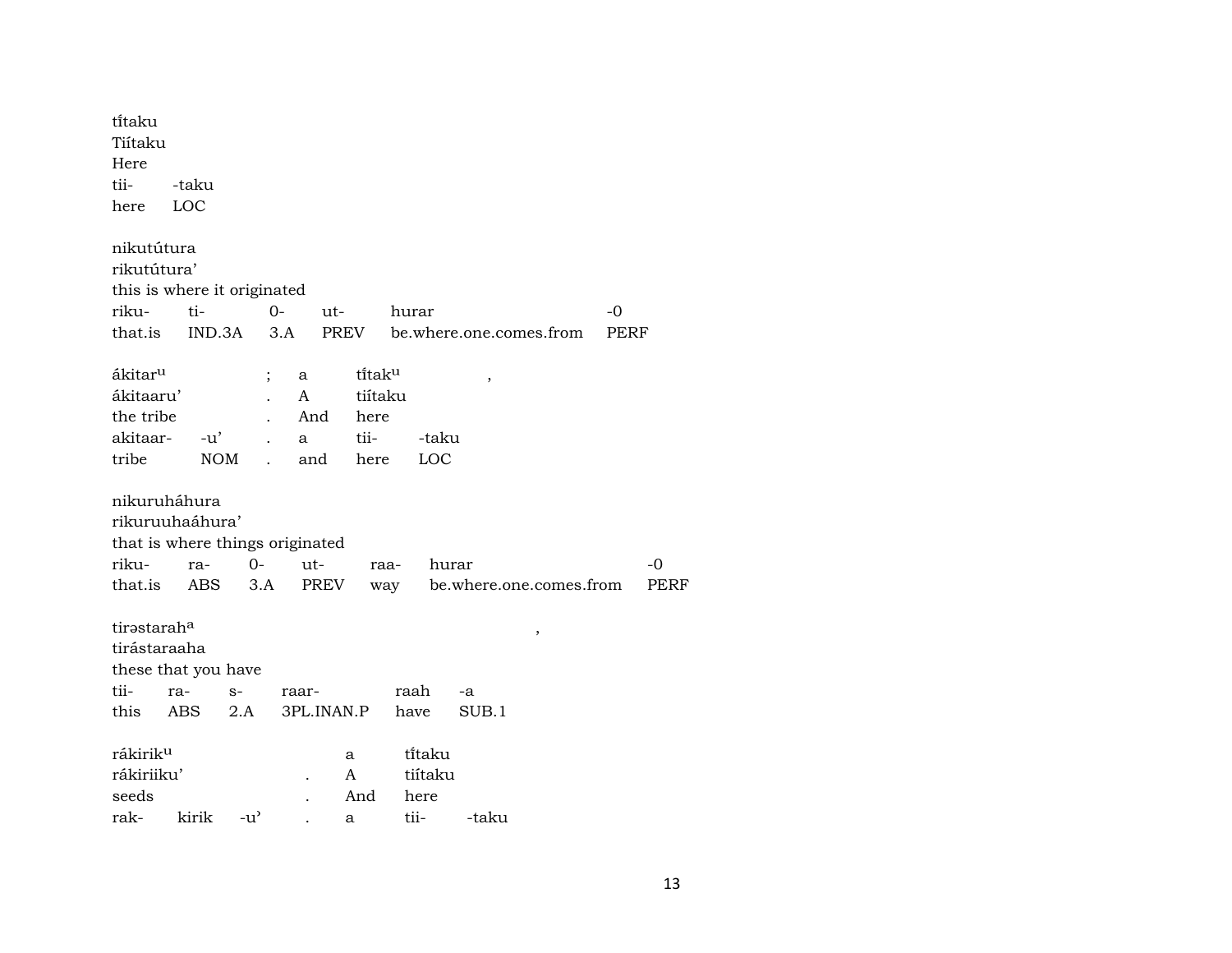| wood                                                                                                                                           | eye                                       | <b>NOM</b>                               | and<br>$\ddot{\phantom{a}}$              |             | LOC<br>here |                         |                          |                            |       |     |             |       |
|------------------------------------------------------------------------------------------------------------------------------------------------|-------------------------------------------|------------------------------------------|------------------------------------------|-------------|-------------|-------------------------|--------------------------|----------------------------|-------|-----|-------------|-------|
| rikuruháhura,<br>rikuruuhaáhura'<br>this is the source                                                                                         |                                           |                                          |                                          |             |             |                         |                          |                            |       |     |             |       |
| riku-                                                                                                                                          | ra-                                       | $0-$                                     | ut-                                      | raa-        | hurar       |                         |                          | $-0$                       |       |     |             |       |
| that.is                                                                                                                                        | <b>ABS</b>                                | 3.A                                      | <b>PREV</b>                              | way         |             | be.where.one.comes.from |                          | <b>PERF</b>                |       |     |             |       |
| tirasiririksákaruš <sup>i</sup><br>tirasiriiriksaákaruuci                                                                                      |                                           |                                          | these sticks which you have lying inside |             |             |                         |                          |                            |       |     |             |       |
| tii-                                                                                                                                           | ra-                                       | ir-<br>$S-$                              |                                          | ri-         |             | uur-                    | $i-$                     | uks-                       | haak- | ka- | ra.uc       | $-i$  |
| this                                                                                                                                           | ABS                                       | $2.A$                                    | POSS.1/2A                                |             | PHYS.POSS   | POSS.A                  | <b>SEQ</b>               | <b>AOR</b>                 | wood  | in  | be.lying.PL | SUB.2 |
| $\vdots$<br>a<br>$\mathbf{A}$<br>$\ddot{\phantom{a}}$<br>And<br>a<br>and<br>rikuruháhura<br>rikuruuhaáhura'<br>this is where things originated | titaku<br>tiítaku<br>here<br>tii-<br>here | -taku<br>LOC                             |                                          |             |             |                         |                          |                            |       |     |             |       |
| riku-                                                                                                                                          | ra-                                       | $0-$                                     | ut-                                      | raa-        | hurar       |                         |                          | $-0$                       |       |     |             |       |
| that.is                                                                                                                                        | <b>ABS</b>                                | 3.A                                      | <b>PREV</b>                              | way         |             | be.where.one.comes.from |                          | <b>PERF</b>                |       |     |             |       |
| $\pmb{\mathsf{H}}$<br>11<br>$\,$                                                                                                               | $\overline{\phantom{a}}$                  | tuharáihku<br>tuuhaará'ihku'<br>he meant |                                          |             |             |                         | $\overline{\phantom{a}}$ |                            |       |     |             |       |
| $\pmb{\mathsf{H}}$<br>$\,$                                                                                                                     | $\overline{\phantom{a}}$                  | ti-                                      | $0-$                                     | ut-         | raa.ra'ihk  | -:hus                   |                          |                            |       |     |             |       |
| "<br>$\,$                                                                                                                                      |                                           | IND.3A                                   | 3.A                                      | <b>PREV</b> | mean        | <b>IMPF</b>             |                          |                            |       |     |             |       |
| tirašíhwari                                                                                                                                    |                                           |                                          |                                          |             |             |                         | $\,$                     |                            |       |     |             |       |
| tiracíhwari                                                                                                                                    |                                           |                                          |                                          |             |             |                         |                          | $\boldsymbol{\mathcal{C}}$ |       |     |             |       |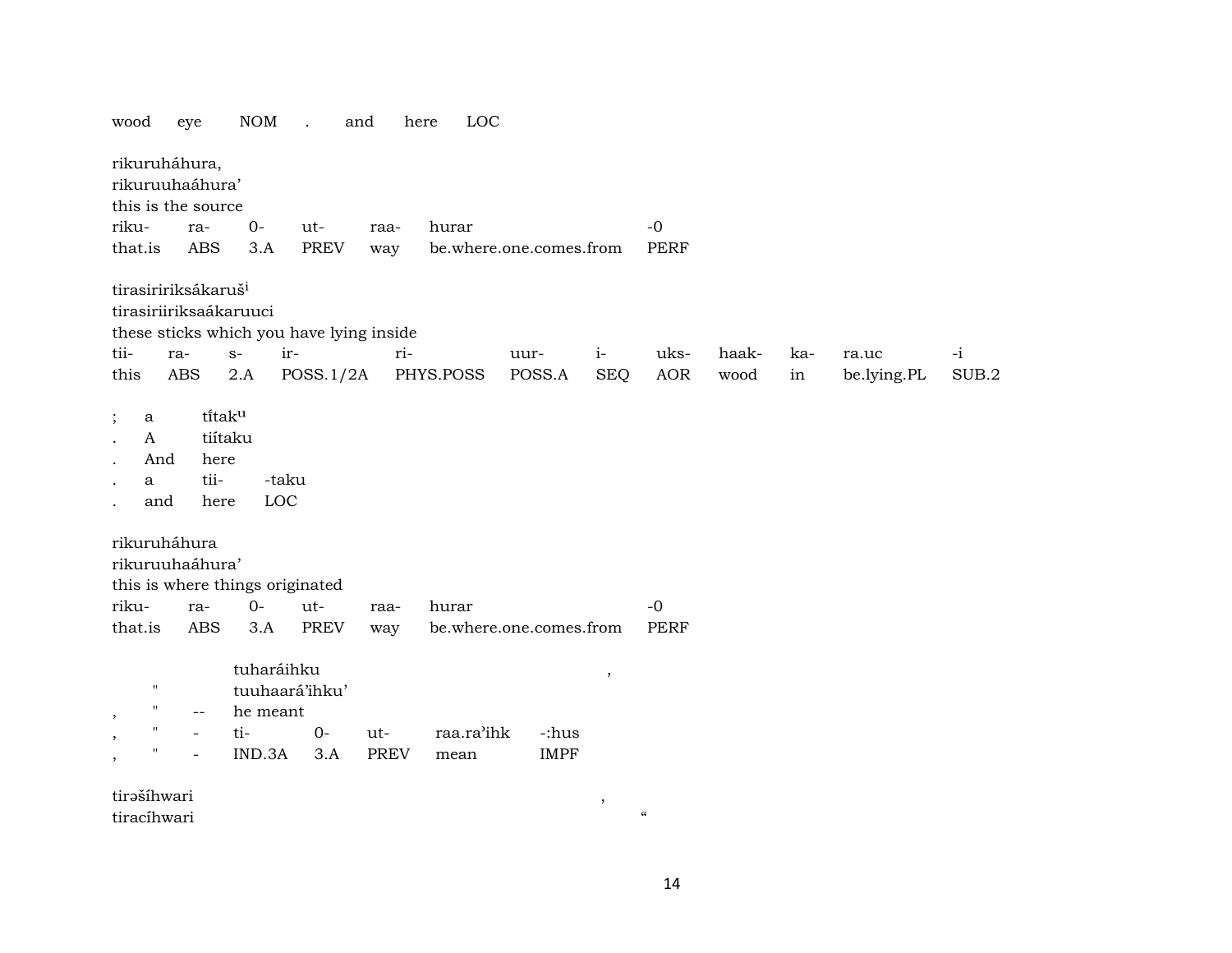| our living here            |     |                         |      |                     |      |                         |                          | $\epsilon$     |       |
|----------------------------|-----|-------------------------|------|---------------------|------|-------------------------|--------------------------|----------------|-------|
| tii-                       | ra- | aciir-                  |      | warii               |      | -hus                    | $\overline{\phantom{0}}$ | $^{\prime}$    |       |
| this                       | ABS | IN.DU.A                 |      | be.going.about.IMPF |      | IMPF.SUB                | $\overline{a}$           | $\blacksquare$ |       |
|                            |     |                         |      |                     |      |                         |                          |                |       |
| iriahuhahuráw <sup>i</sup> |     |                         |      |                     |      |                         |                          |                |       |
| irii'ahuhaahuraáwi         |     |                         |      |                     |      |                         |                          |                |       |
|                            |     | where things originated |      |                     |      |                         |                          |                |       |
| irii-                      | ar- | ra-                     | $O-$ | ut-                 | raa- | hurar                   |                          |                | $-W1$ |
| where                      | EV  | ABS                     | 3.A  | <b>PREV</b>         | way  | be.where.one.comes.from |                          |                | SUB.L |

,

| tirətuhárikahu           |      |                            |      |                 |       |                          |                            |          |              |         |         |          |
|--------------------------|------|----------------------------|------|-----------------|-------|--------------------------|----------------------------|----------|--------------|---------|---------|----------|
|                          |      | tiratuuhaárikaahu          |      |                 |       |                          |                            |          |              |         |         |          |
|                          |      | this that I am telling you |      |                 |       |                          |                            |          |              |         |         |          |
| tii-                     | ra-  | t-                         |      | ir-             |       | a-                       | ut-                        |          | raa.ri.kaa.a |         |         | -hus     |
|                          |      | this ABS 1.A               |      | PREV.1/2A $2.P$ |       |                          | PREV                       |          | tell.to      |         |         | IMPF.SUB |
| $\overline{\phantom{a}}$ |      | tirəšiwawáktiku            |      |                 |       |                          |                            |          |              | $\cdot$ |         |          |
|                          |      | tiracihwaawáktiku          |      |                 |       |                          |                            |          |              |         | п       |          |
|                          |      | this speech of ours        |      |                 |       |                          |                            |          |              |         | п       |          |
|                          | tii- | ra-                        |      | aciir-          |       | waa.wak.tik              |                            | -hus     |              |         | п       |          |
|                          | this | ABS.                       |      | IN.DU.A         | talk  |                          |                            | IMPF.SUB |              |         | п       |          |
| tiwákah <sup>u</sup>     |      |                            |      |                 |       |                          | $\mathcal{C}\mathcal{C}$   | Titaku   |              |         | $\cdot$ |          |
| Tiwákaahu'               |      |                            |      |                 |       |                          | $\epsilon$                 | Tiítaku  |              |         |         |          |
| He said                  |      |                            |      |                 |       | $\ddot{\cdot}$           | $\boldsymbol{\mathcal{G}}$ | Here     |              |         |         |          |
| ti-                      |      | 0-                         | waka |                 | -:hus | $\overline{\phantom{a}}$ | 11                         | tii-     | -taku        |         |         |          |
| IND.3A                   |      | 3.A                        |      | say.IMPF        | IMPF  | $\overline{ }$           |                            | here     | LOC          |         |         |          |
|                          |      |                            |      |                 |       |                          |                            |          |              |         |         |          |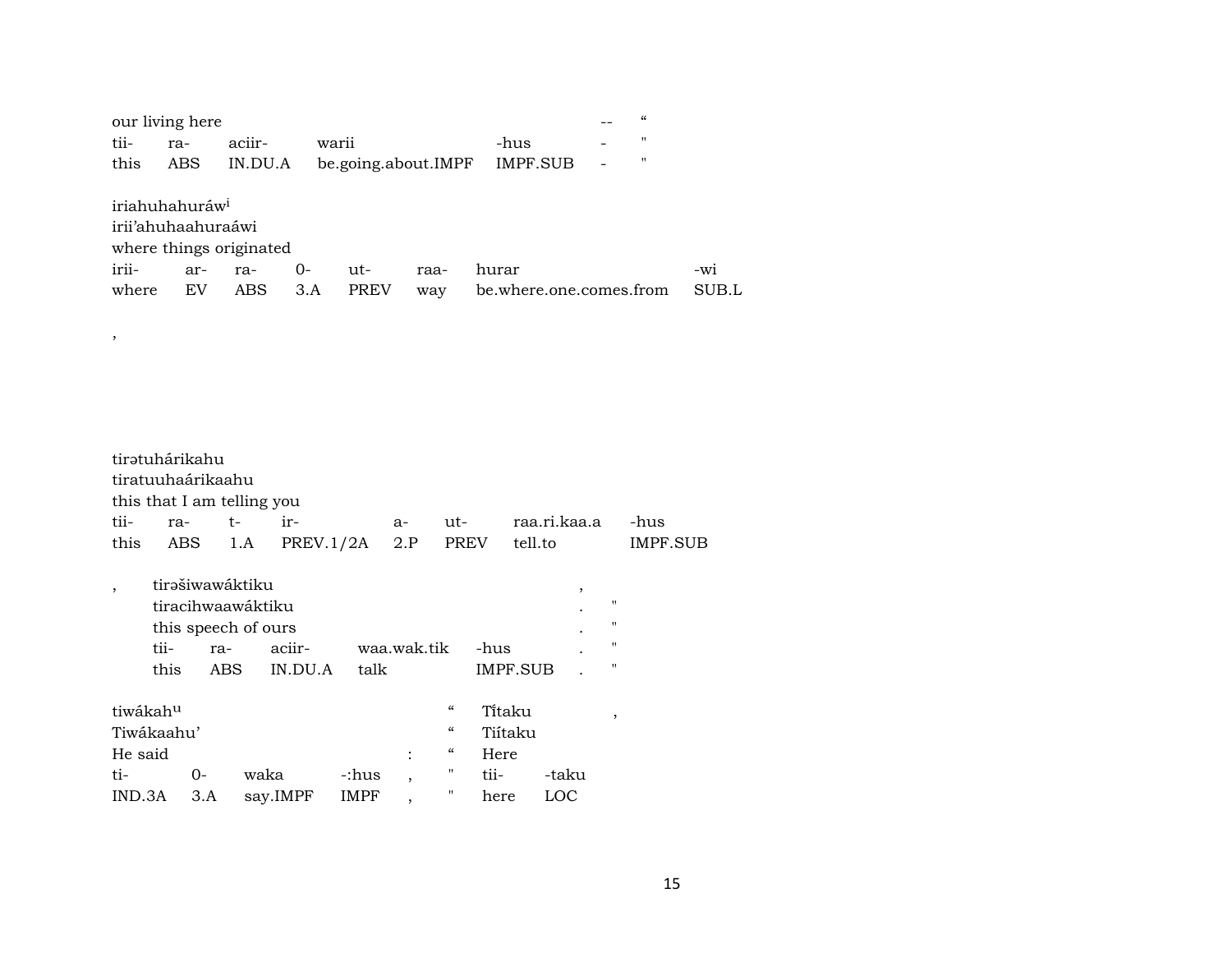| nikutuháhura<br>rikutuhaáhura'                      | this is where they originated                                          |               |             |               |                                        |               |                                  |      |
|-----------------------------------------------------|------------------------------------------------------------------------|---------------|-------------|---------------|----------------------------------------|---------------|----------------------------------|------|
| riku-                                               | ti-                                                                    | $0 -$         | ut-         | raa.hurar     |                                        | -0            |                                  |      |
| that.is                                             | IND.3A                                                                 | 3.A           | <b>PREV</b> | be.the.origin |                                        |               | PERF                             |      |
| Katuhirúrikut <sup>i</sup>                          |                                                                        |               |             |               |                                        |               |                                  | ,    |
| Kaátu'                                              | hirú                                                                   | ríkuti'       |             |               |                                        |               |                                  |      |
| Because                                             | there                                                                  | he is the one |             |               |                                        |               |                                  |      |
| kaatu'                                              | hiruu                                                                  | riku-         | ti-         |               | 0-                                     | $\Omega$      | -0                               |      |
| because                                             | there                                                                  | that.is       | IND.3A      |               | 3.A                                    | be            | PERF                             |      |
| nikutipáruksti<br>ríkuti'<br>he is the one<br>riku- | ti-                                                                    | 0-<br>0       | -0          |               | Paáruksti'<br>Holy Being<br>waarukstii |               |                                  |      |
| that.is                                             | IND.3A                                                                 | 3.A           | be          | PERF          | be.holy                                |               |                                  |      |
| tírahu<br>tíraahu                                   |                                                                        |               |             |               |                                        |               | $\frac{1}{2}$                    |      |
| this one coming                                     |                                                                        |               |             |               |                                        |               |                                  |      |
| tii-<br>ra-                                         | $0-$                                                                   | a-            | a           |               | -hus                                   |               |                                  |      |
| this                                                | 3.A<br>ABS                                                             | PREV.3A       |             | come          | IMPF.SUB                               |               |                                  |      |
| Hirú<br>There                                       | hirurikutuháhura<br>rikutuhaáhura'<br>that one is the source of things |               |             |               |                                        |               |                                  |      |
| hiruu                                               | riku-                                                                  | ti-           | $0-$        | ut-           |                                        | raa.hurar     |                                  | -0   |
| there                                               | that is                                                                | IND.3A        | 3.A         | PREV          |                                        | be.the.origin |                                  | PERF |
| tirawawáktiku<br>tirawaawáktiku                     | when he is speaking                                                    |               |             |               |                                        |               | $^{\prime\prime}$<br>$^{\prime}$ |      |
| tii-                                                | $O -$<br>ra-                                                           |               | waa.wak.tik | -hus          |                                        |               | 11                               |      |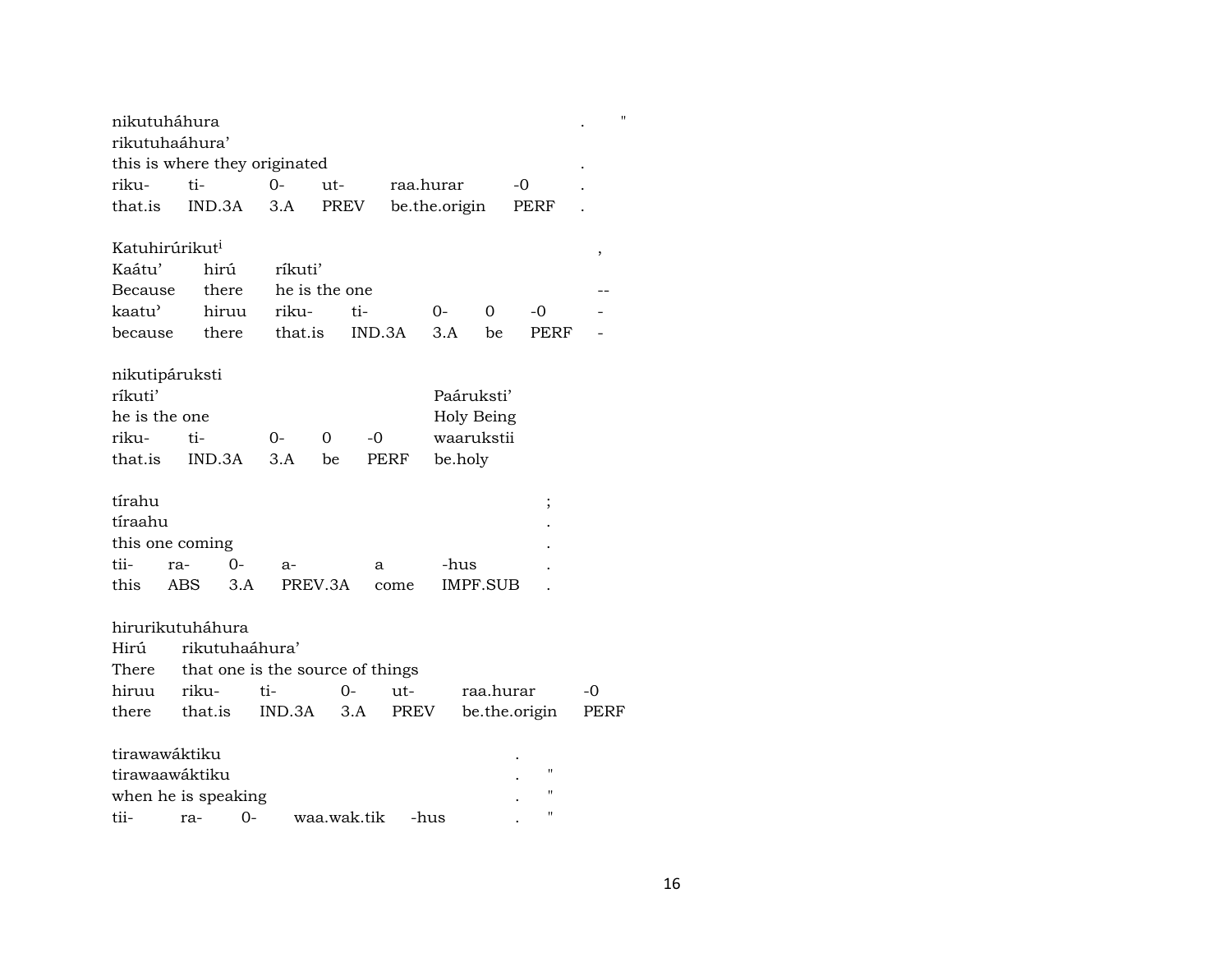| when                                                                        | <b>ABS</b>                                           | 3.A                                                               | talk                                                                                                          |                                | <b>IMPF.SUB</b> |                | 11               |                   |                                                           |                 |
|-----------------------------------------------------------------------------|------------------------------------------------------|-------------------------------------------------------------------|---------------------------------------------------------------------------------------------------------------|--------------------------------|-----------------|----------------|------------------|-------------------|-----------------------------------------------------------|-----------------|
| Náwa<br>Ráwa<br><b>Now</b><br>rawa<br>now                                   |                                                      | $\mathbf{i}$<br>$\mathbf{i}$<br>then<br>$\mathbf{i}$<br>and       | irár <sup>i</sup><br>$\overline{\phantom{a}}$<br>$\overline{\phantom{a}}$<br>$i-$<br>$\overline{\phantom{a}}$ | iraári'<br>brother<br>3.POSS.A | -raar-          |                | same.sex.sibling | -ri'              | 3.POSS.B                                                  | ,<br>,          |
| rikuahútasta<br>riku'ahuútasta<br>this is what shall be<br>riku-<br>that.is | ar-<br>EV                                            | ra-<br>ABS                                                        | $O-$<br>3.A                                                                                                   | ut-<br>PREV                    | 0<br>be         | -as            | IMPF.IRR         | -ta<br><b>INT</b> | $\, ,$<br>$\, ,$<br>$\overline{\phantom{a}}$              |                 |
| irár <sup>i</sup><br>iraári'<br>brother<br>i-<br>3.POSS.A                   |                                                      | -raar-                                                            | same.sex.sibling                                                                                              | -ri'<br>3.POSS.B               |                 | $\,$<br>,      |                  |                   |                                                           |                 |
| tiratuhá rikáh <sup>u</sup><br>tiratuuhaárikaahu<br>tii-<br>this            | ra-<br>ABS                                           | $t-$<br>1.A                                                       | this that I am revealing to you<br>ir-<br>PREV.1/2A                                                           | a-                             | 2.P             | $ut$ -<br>PREV | reveal.to        | raa.ri.kaa.a      | -hus                                                      | <b>IMPF.SUB</b> |
| I<br>I<br>Then<br>$\mathbf{i}$<br>and                                       | $\overline{\phantom{a}}$<br>$\overline{\phantom{a}}$ | irár <sup>i</sup><br>iraári'<br>$\overline{\phantom{a}}$<br>$i$ - | brother<br>3.POSS.A                                                                                           | -raar-<br>same.sex.sibling     |                 |                | -ri'<br>3.POSS.B |                   | ,<br>$\overline{\phantom{a}}$<br>$\overline{\phantom{a}}$ |                 |
| šíkstit <sup>n</sup><br>cíkstit                                             |                                                      | súkspari<br>súkspari'                                             |                                                                                                               |                                |                 |                |                  |                   |                                                           | $^\mathrm{,}$   |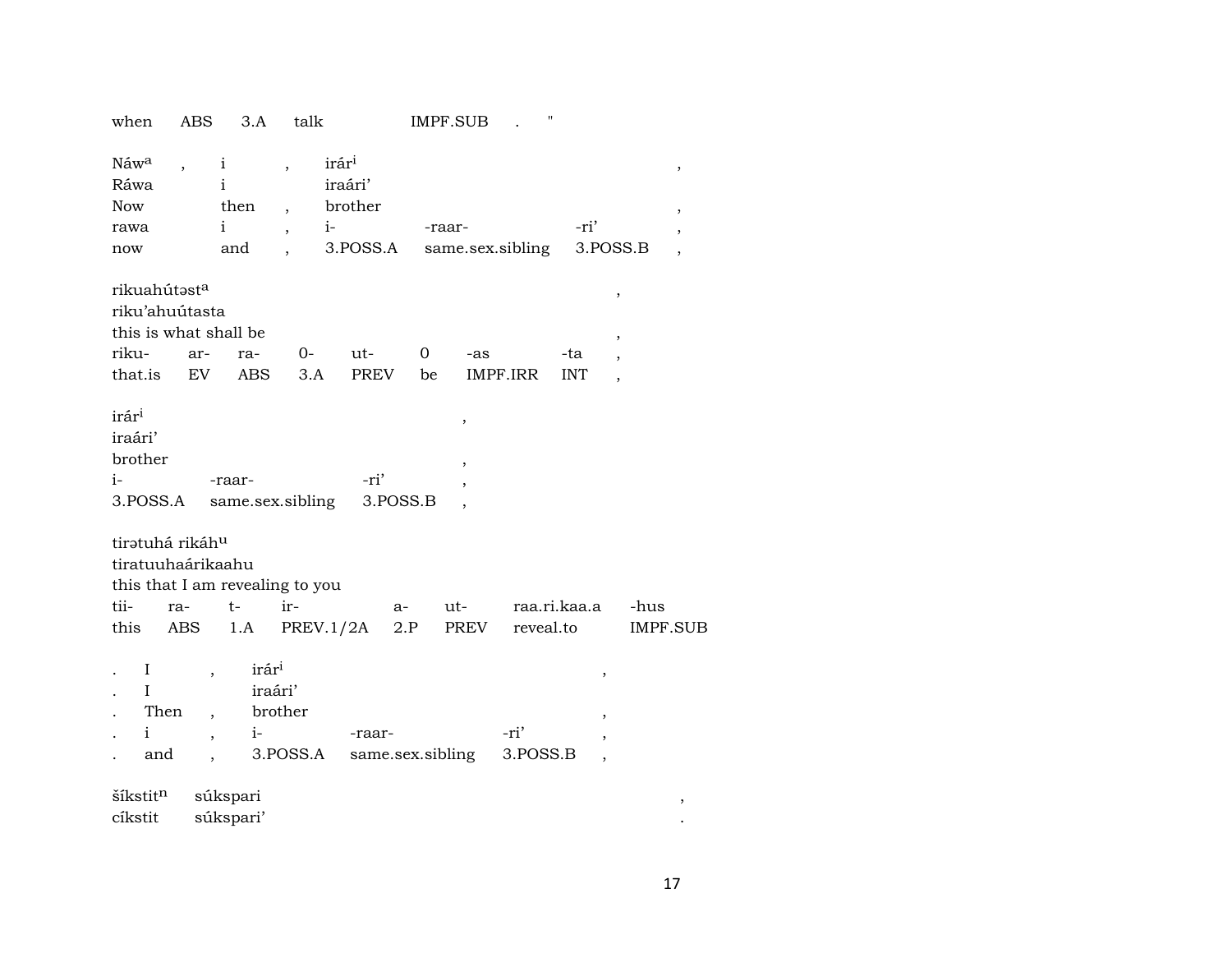| well                   |                                  | go around                |             |               |                     |              |                 | Ţ |       |
|------------------------|----------------------------------|--------------------------|-------------|---------------|---------------------|--------------|-----------------|---|-------|
| cikstik                | $i-$                             |                          | $S-$        | uks-          | warii               |              | -:hus           |   |       |
| well                   |                                  | CONT.1/2A                | 2.A         | <b>JUSS</b>   | be.going.about.IMPF |              | <b>IMPF</b>     |   |       |
|                        |                                  |                          |             |               |                     |              |                 |   |       |
| tirátawi               |                                  |                          |             |               |                     |              |                 |   |       |
| Tiraátawi'             |                                  |                          |             |               |                     |              |                 |   |       |
|                        | It may be the way                |                          |             |               |                     |              |                 |   |       |
| ti-                    | $O -$                            | raa-                     | tawi        | $-0$          |                     |              |                 |   |       |
| IND.3A                 | 3.A                              | way                      | be.among    |               | PERF                |              |                 |   |       |
|                        | rasihkuru kitaw <sup>i</sup>     |                          |             |               |                     |              |                 |   |       |
|                        | rasihkuruhkítawi                 |                          |             |               |                     |              |                 |   |       |
|                        | for you to be the reason         |                          |             |               |                     |              |                 |   |       |
| ra-                    | $S-$                             | ir-                      |             | ri-<br>ku-    |                     | uur-         | kita            |   | -wi   |
| INF.A                  | 2.A                              | PREV.1/2A                |             | INF.B         | PHYS.POSS           | PREV         | be.the.reason   |   | SUB.L |
|                        |                                  |                          |             |               |                     |              |                 |   |       |
| a                      | ihi                              |                          |             | irirawákahu   |                     |              |                 | , |       |
| а                      | ihi                              |                          |             | iriirawaákahu |                     |              |                 |   |       |
| and                    | uh<br>$\overline{\phantom{a}}$   | $\overline{\phantom{a}}$ |             | what He says  |                     |              |                 |   |       |
| a                      | ihii<br>$\overline{\phantom{a}}$ | $\overline{\phantom{a}}$ | irii-       | ra-           | $0 -$<br>waaka      |              | -hus            |   |       |
| and                    | uh<br>$\ddot{\phantom{0}}$       | $\ddot{\phantom{0}}$     | what        | ABS           | 3.A                 | say.IMPF     | <b>IMPF.SUB</b> |   |       |
| $\epsilon\epsilon$     | tirátawi                         |                          |             |               |                     | $\mathbf{H}$ |                 |   |       |
|                        | Tiraátawi'                       |                          |             |               |                     |              |                 |   |       |
|                        |                                  |                          |             |               |                     |              |                 |   |       |
|                        | It may be the way                |                          |             |               |                     |              |                 |   |       |
|                        | ti-                              | $0-$                     | raa-        | tawi          | -0                  |              |                 |   |       |
|                        | IND.3A                           | 3.A                      | way         | be.among      | <b>PERF</b>         |              |                 |   |       |
| uskurúrit <sup>n</sup> |                                  |                          |             |               |                     |              |                 |   |       |
| askuruúrit             |                                  |                          |             |               |                     |              |                 |   |       |
| together               |                                  |                          |             |               |                     |              |                 |   |       |
| asku                   | ra-                              | 0-                       | uur-        | ik            | -0                  |              |                 |   |       |
| one                    | <b>ABS</b>                       | 3.A                      | <b>PREV</b> | look.like     | PERF                |              |                 |   |       |
|                        |                                  |                          |             |               |                     |              |                 |   |       |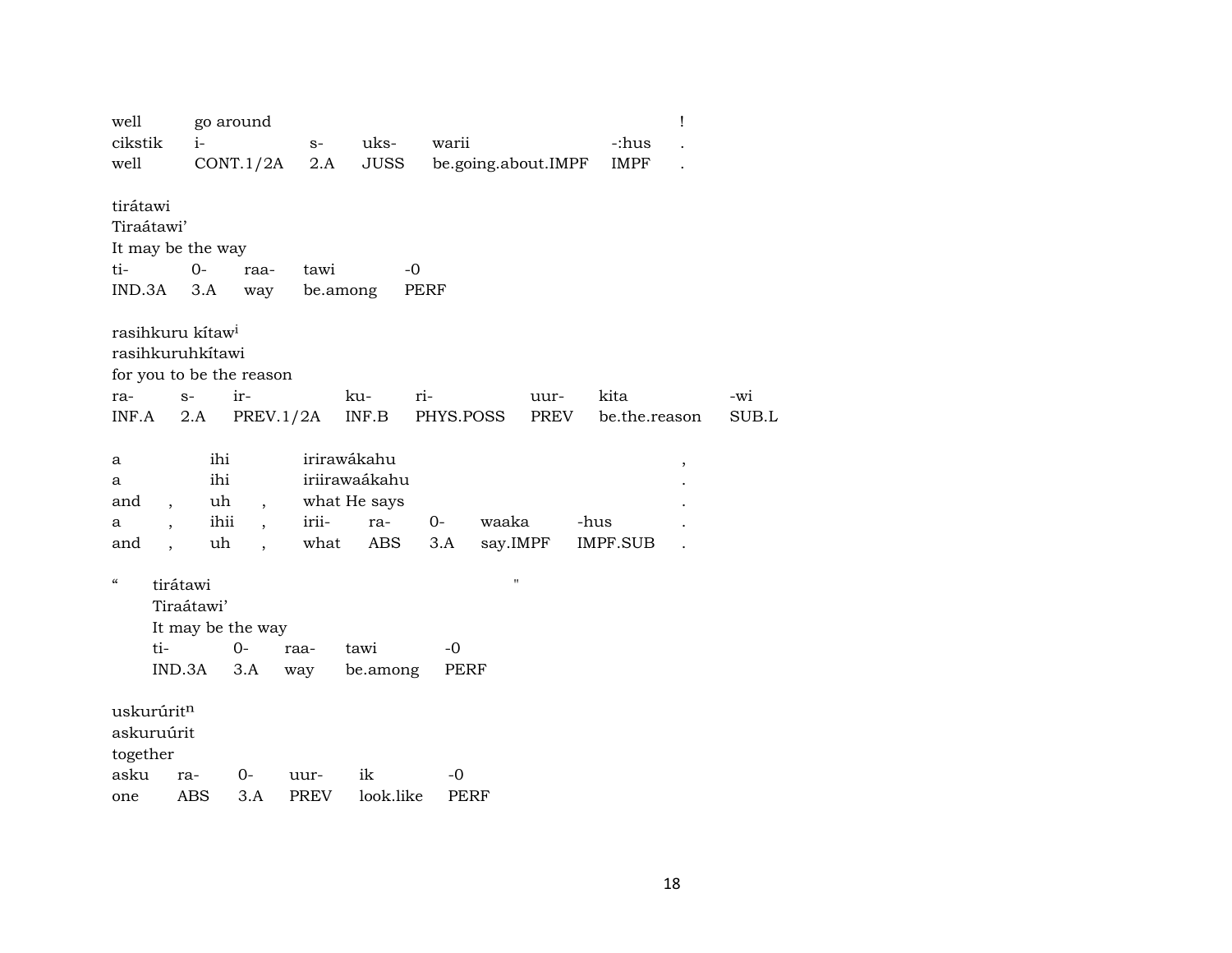|                                                    |            | rašákukušiksišawíšat <sup>a</sup><br>racakukuuciksicawicata |                   |                  |                    |                     |                          |                    |  |
|----------------------------------------------------|------------|-------------------------------------------------------------|-------------------|------------------|--------------------|---------------------|--------------------------|--------------------|--|
|                                                    |            | that we will reach an old age                               |                   |                  |                    |                     |                          |                    |  |
| ra-                                                | aca-       |                                                             | ku-<br>ku-        |                  | aciks.ica.wic.at   |                     | -a                       |                    |  |
| INF.A                                              | IN.DU.P    |                                                             | 1.P<br>INF.B      |                  | live.to.an.old.age |                     | SUB.1                    |                    |  |
| Náw <sup>a</sup>                                   |            | irár <sup>i</sup>                                           |                   |                  |                    |                     | ,                        |                    |  |
| Ráwa                                               |            | iraári'                                                     |                   |                  |                    |                     |                          |                    |  |
| <b>Now</b>                                         |            | brother                                                     |                   |                  |                    |                     | $\overline{\phantom{a}}$ |                    |  |
| rawa                                               |            | $i-$                                                        | -raar-            |                  |                    | -ri'                |                          |                    |  |
| now                                                |            | 3.POSS.A                                                    |                   | same.sex.sibling |                    | 3.POSS.B            |                          |                    |  |
| irikuháwiška<br>irikuuháwicka'                     |            |                                                             |                   |                  |                    |                     |                          |                    |  |
|                                                    |            | He must have wanted it                                      |                   |                  |                    |                     |                          |                    |  |
| irii-                                              | kuur-      | ra-                                                         | 0-                | wicka            | -0                 |                     |                          |                    |  |
| that                                               | <b>DUB</b> | <b>ABS</b>                                                  | 3.A               | want             | PERF               |                     |                          |                    |  |
| ratkuháirit<br>ratkuuhaá'iirit<br>for me to see it |            |                                                             |                   |                  |                    |                     | ,                        |                    |  |
| ra-                                                | t-         | ku-                                                         | ut-               | raa-             | iirik              | -0                  |                          |                    |  |
| INF.A                                              | 1.A        | INF.B                                                       | PREV              | way              | see                | SUB.4               |                          |                    |  |
| rátkuhišis<br>rátkuuhiicis                         |            | for me to understand it                                     |                   |                  |                    |                     | ,                        |                    |  |
| ra-                                                | t-         | ku-                                                         | ut-               | riicis           |                    | -0                  |                          |                    |  |
| INF.A                                              | 1.A        | INF.B                                                       | PREV              |                  | learn.about        | SUB.4               |                          |                    |  |
| úkatət<br>uúkatat                                  |            |                                                             | úkatət<br>uúkatat |                  |                    | ti̇̃taku<br>tiítaku |                          | Kúrahus<br>Kúrahus |  |
| the west                                           |            | $\overline{\phantom{a}}$                                    | the west          |                  |                    | here                |                          | Old men            |  |
| uukata-                                            | -t         |                                                             | uukata-           | -t               | tii-               | -taku               |                          | kurahuus           |  |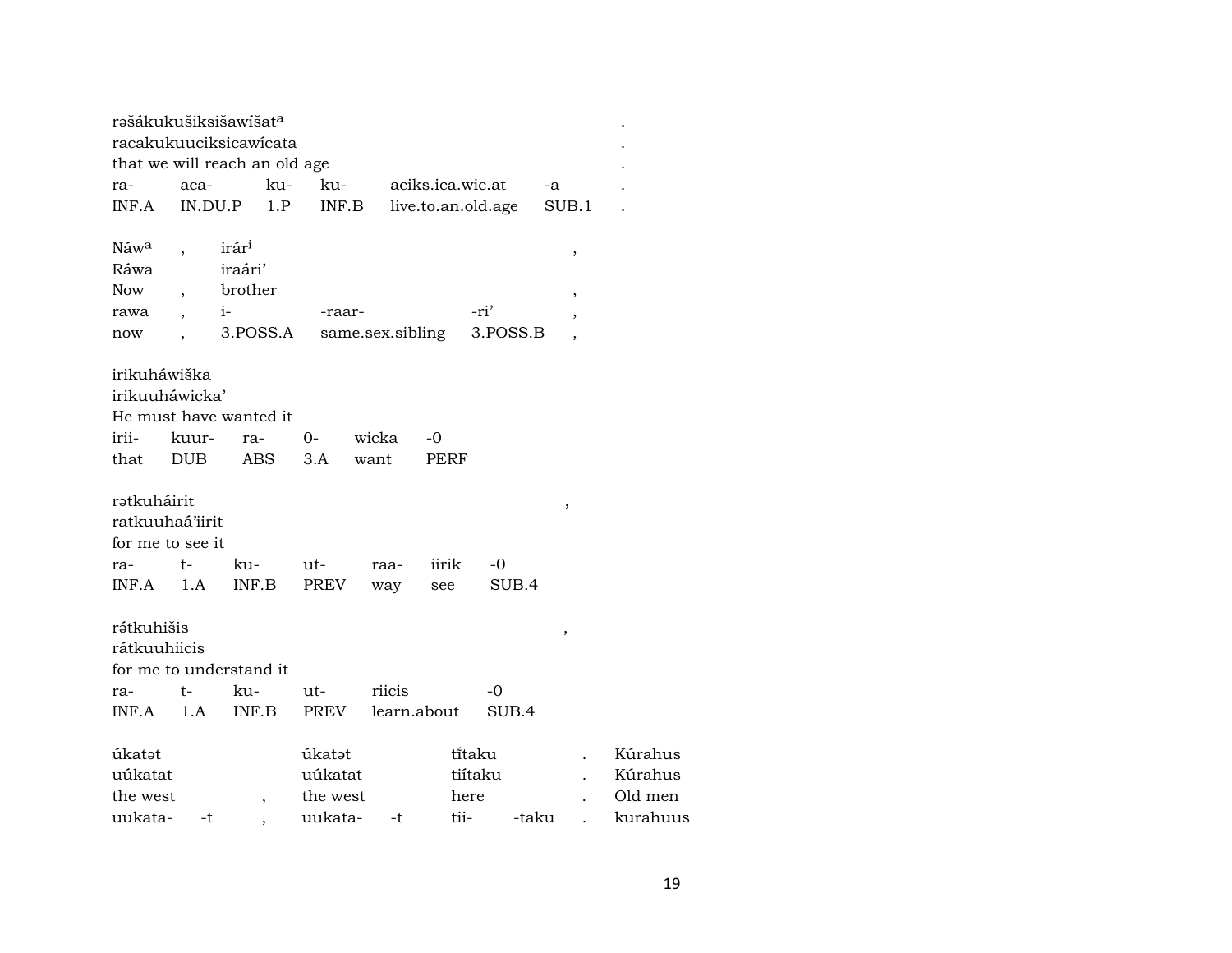| west                     |                   | LOC                                                                       | west                                           |                | LOC         | here        | LOC                         |             | old.man                      |                         |            |      |        |      |       |
|--------------------------|-------------------|---------------------------------------------------------------------------|------------------------------------------------|----------------|-------------|-------------|-----------------------------|-------------|------------------------------|-------------------------|------------|------|--------|------|-------|
| $\overline{\phantom{a}}$ |                   | tiwirasutakiritn<br>tiwirasuutákiirit<br>when you see them                |                                                |                |             |             |                             |             |                              |                         |            |      |        |      |       |
|                          | tii-              | wii-                                                                      | ra-                                            | $S-$           | ut-         | ak-         |                             | iirik       | $-0$                         |                         |            |      |        |      |       |
|                          | when              | when                                                                      | <b>ABS</b>                                     | 2.A            | <b>PREV</b> | PL.AN.3P    |                             | see         | SUB.4                        |                         |            |      |        |      |       |
| hupirítiit               |                   |                                                                           |                                                |                |             |             | kúrahus                     |             |                              |                         |            |      |        |      |       |
| huupírit                 |                   | tí'it                                                                     |                                                |                |             |             | kúrahus                     |             |                              |                         |            |      |        |      |       |
| stars                    |                   | they are                                                                  |                                                |                |             |             |                             | the old men |                              |                         |            |      |        |      |       |
| huupirik                 |                   | ti-                                                                       | $O -$                                          | $\overline{0}$ | -ik         | $-0$        | kurahuus                    |             |                              |                         |            |      |        |      |       |
| star                     |                   | IND.3A                                                                    | 3.A                                            | be             | <b>DIST</b> | <b>PERF</b> | old.man                     |             |                              |                         |            |      |        |      |       |
| ii-<br>that              | ra-<br><b>ABS</b> | Irutkahurararírahar <sup>u</sup><br>That side of the earth<br>$0-$<br>3.A | Irutkaahuraaraarírahaaru<br>ut-<br><b>PREV</b> | earth          | kaa.huraar- |             | raarira.haar<br>be.the.side | -u          | SUB.D                        | $^\mathrm{^\mathrm{o}}$ |            |      |        |      |       |
|                          |                   | irirakahurakipási <sup>u</sup> ,                                          |                                                |                |             |             |                             |             |                              |                         |            |      |        |      |       |
|                          |                   | iriirakaahuraahkipaási'u                                                  |                                                |                |             |             |                             |             |                              |                         |            |      |        |      |       |
|                          |                   | where the earth is cool                                                   |                                                |                |             |             |                             |             |                              |                         |            |      |        |      |       |
| irii-                    | ra-               |                                                                           | $0-$                                           | kaa.huraar-    |             | kipaasi     | -u                          |             |                              |                         |            |      |        |      |       |
| where                    |                   | <b>ABS</b>                                                                | 3.A<br>earth                                   |                |             | be.shady    | SUB.D                       |             |                              |                         |            |      |        |      |       |
|                          |                   |                                                                           | wirikutísairiwiahakahíkut <sup>i</sup>         |                |             |             |                             |             |                              |                         |            |      |        |      |       |
|                          | wirikutísa        |                                                                           |                                                |                |             |             |                             |             | iriwi'ahakaahikuuti          |                         |            |      |        |      |       |
|                          |                   | that is where he now lies                                                 |                                                |                |             |             |                             |             | after he has died of old age |                         |            |      |        |      |       |
| wii-                     | riku-             |                                                                           | ti-                                            | $0-$           | sa          | $-0$        | irii-                       |             | wii-                         | ar-                     | ra-        | $0-$ | kaahik | kuut | $-i$  |
| now                      | that.is           |                                                                           | IND.3A                                         | 3.A            | be.lying    | <b>PERF</b> | when                        |             | when                         | ${\rm EV}$              | <b>ABS</b> | 3.P  | aged   | die  | SUB.2 |
| kúrahus                  |                   |                                                                           | hupíritn<br>$\bullet$                          |                |             |             |                             |             |                              |                         |            |      |        |      |       |

kúrahus huupírit .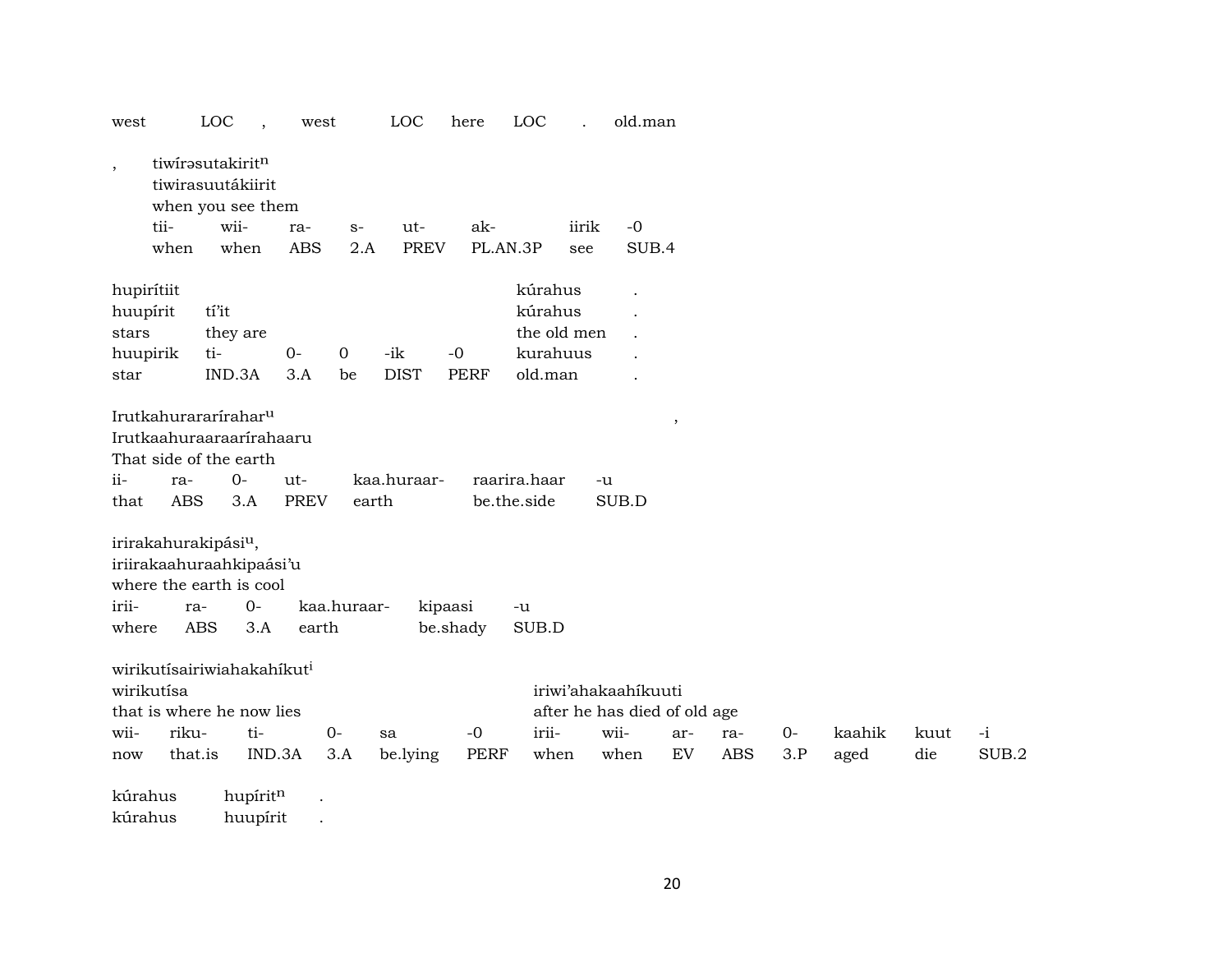| an old man              |                    | a star                        |       |                     |       |      |                 |  |
|-------------------------|--------------------|-------------------------------|-------|---------------------|-------|------|-----------------|--|
| kurahuus                |                    | huupirik                      |       |                     |       |      |                 |  |
| old.man                 |                    | star                          |       |                     |       |      |                 |  |
|                         |                    |                               |       |                     |       |      |                 |  |
| Wirikurara <sup>u</sup> |                    |                               |       |                     |       | ,    |                 |  |
| Wirikurára'u            |                    |                               |       |                     |       |      |                 |  |
|                         |                    | Now he is the one who made it |       |                     |       |      |                 |  |
| wii-                    | riku-              | ra-                           | $0 -$ | ra'uk               | -0    |      |                 |  |
| now                     | that.is            | <b>ABS</b>                    | 3.A   | make                | SUB.3 |      |                 |  |
|                         | tirəšakukahíkutu   |                               |       |                     |       |      |                 |  |
|                         | tiracakukaahíkuutu |                               |       |                     |       |      |                 |  |
|                         |                    | when we die of old age        |       |                     |       |      |                 |  |
| tii-                    | ra-                | aca-                          | ku-   | kaahik              |       | kuut | -hus            |  |
| when                    | <b>ABS</b>         | IN.DU.P                       | 1.P   | aged                |       | die  | IMPF.SUB        |  |
|                         |                    |                               |       |                     |       |      |                 |  |
| tirašíhwari             |                    |                               |       |                     |       |      |                 |  |
| tiracíhwari             |                    |                               |       |                     |       |      |                 |  |
|                         |                    | we who go around here         |       |                     |       |      |                 |  |
| tii-                    | ra-                | aciir-                        | warii |                     |       |      | -hus            |  |
| this                    | ABS.               | IN.DU.A                       |       | be.going.about.IMPF |       |      | <b>IMPF.SUB</b> |  |
|                         |                    |                               |       |                     |       |      |                 |  |
| Irikuháwiška            |                    |                               |       |                     |       |      | kúrahus         |  |
|                         | Irikuuháwicka'     |                               |       |                     |       |      | kúrahus         |  |
|                         |                    | That is what he wanted        |       |                     |       |      | old men         |  |
| irii-                   | kuur-              | ra-                           | 0-    | wicka               | -0    |      | kurahuus        |  |
| what                    | <b>DUB</b>         | ABS                           | 3.A   | want                |       | PERF | old.man         |  |
|                         |                    |                               |       |                     |       |      |                 |  |
|                         | tirukspíwahatn     |                               |       |                     |       |      |                 |  |
|                         | tirukspíwaahat     |                               |       |                     |       |      |                 |  |
|                         |                    | these who were living here    |       |                     |       |      |                 |  |
| tii-                    | ra-                | $0 -$                         | uks-  | wi.hak              |       | -waa | -0              |  |
| this                    | ABS                | 3.A                           | AOR   | be.sitting.PL       |       | DIST | SUB.4           |  |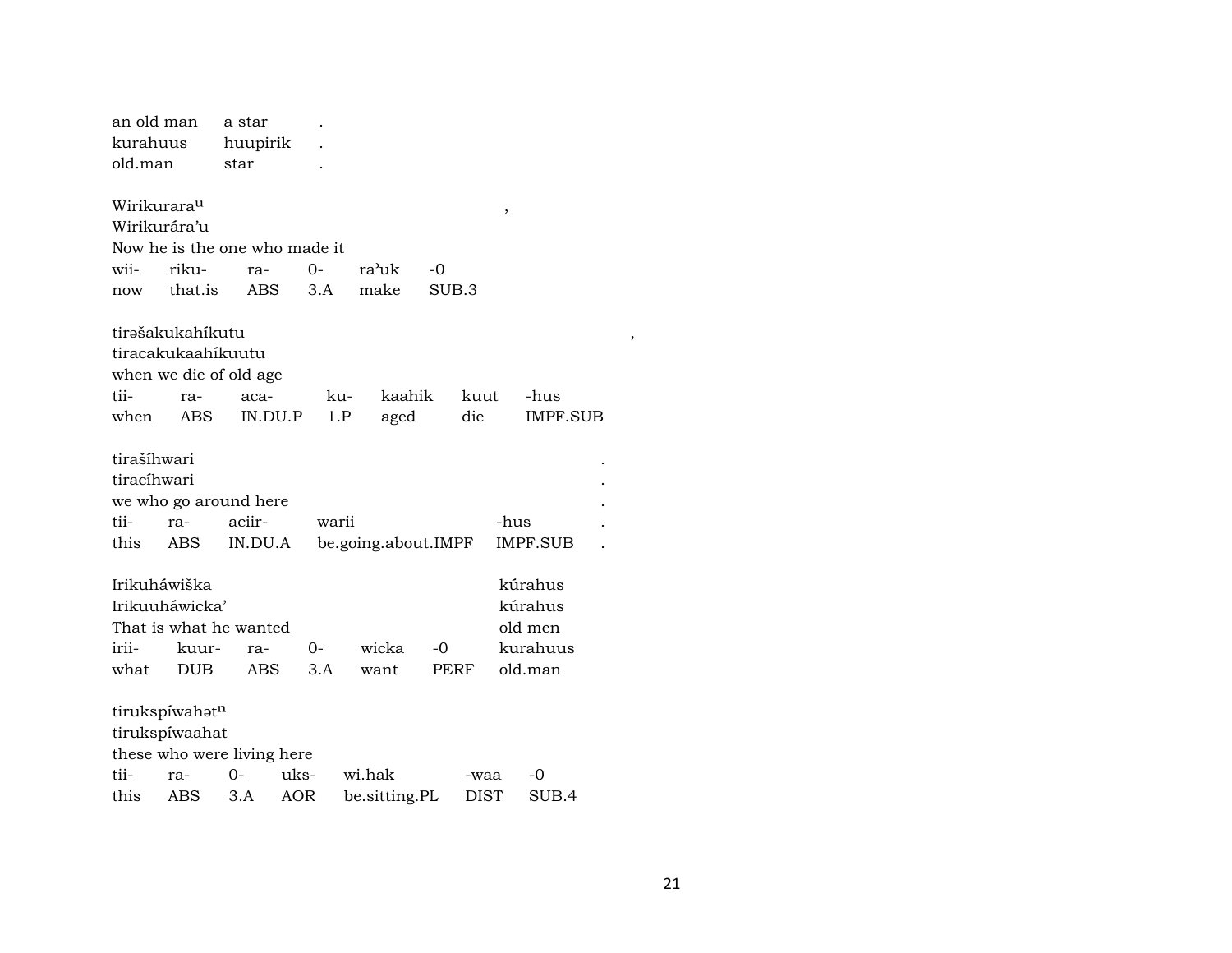|                                                        | irikuraraítustar <sup>u</sup>                                 | iriikuraraa'iitustaaru                                               |           |                              |                           |                                |                       |                 |            |
|--------------------------------------------------------|---------------------------------------------------------------|----------------------------------------------------------------------|-----------|------------------------------|---------------------------|--------------------------------|-----------------------|-----------------|------------|
|                                                        |                                                               | the stories that were his                                            |           |                              |                           |                                |                       |                 |            |
| irii-                                                  | ku-                                                           | ra-                                                                  | $O -$     | a-                           | raa.iit.us-               |                                | raar-                 | 0               | -u         |
| that                                                   | <b>INDF</b>                                                   | ABS                                                                  | 3.A       | POSS.3A                      | story                     |                                | PL                    | be              | SUB.D      |
| tii-                                                   | tirataraitustáruhu<br>ra-                                     | tirataraa'iitustaáruhu<br>these stories that I am giving you<br>$t-$ | $a-$      | raa.iit.us-                  | raar-                     | uh                             | -hus                  |                 |            |
| this                                                   | <b>ABS</b>                                                    | 1.A                                                                  | 2.P       | story                        | PL                        | give                           |                       | <b>IMPF.SUB</b> |            |
| Rikutí'<br>riku-<br>that.is                            | Nikutíratutirit<br>He is the one<br>ti-                       | IND.3A                                                               | 0-<br>3.A | 0<br>-0<br><b>PERF</b><br>be | ratuutiírit<br>ra-<br>ABS | my seeing him<br>$t-$<br>1.A   | $ut -$<br><b>PREV</b> | iirik<br>see    | -0<br>PERF |
|                                                        | Nikutušaktá <sup>a</sup><br>Rikutucaktá'a<br>riku-<br>that.is | That one was the source<br>ti-<br>IND.3A                             | 0-<br>3.A | ut-<br><b>PREV</b>           | caktar<br>be.the.source   |                                | $\overline{z}$<br>EX  |                 |            |
| Irári<br>Iraári'<br><b>Brother</b><br>$i-$<br>3.POSS.A |                                                               | -raar-<br>same.sex.sibling                                           |           | -ri'<br>3.POSS.B             | ,                         |                                |                       |                 |            |
| íraaku<br>that<br>ii-                                  | irakukúrahus<br>ra-                                           | $0-$                                                                 | kus       | -0                           |                           | kúrahus<br>old man<br>kurahuus |                       |                 |            |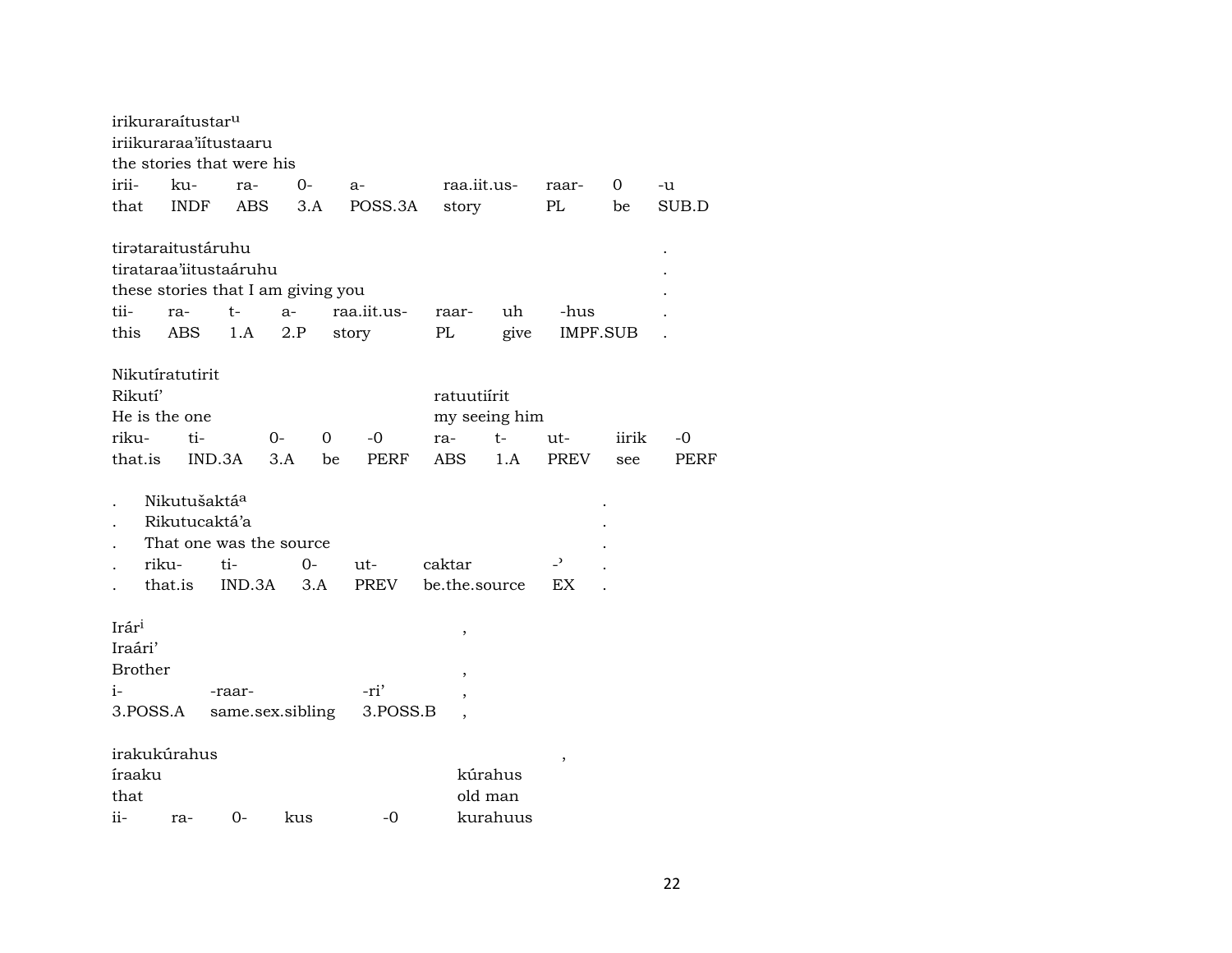that ABS 3.A be.sitting SUB.4 old.man iwirakahíkut<sup>i</sup> iwirakaahíkuuti when he died ii- wii- ra- 0- kaahik kuut -i when when ABS 3.P aged die SUB.2 nikuwitiraítusta° rikuwitaraa'iítusta'a that is the story he had riku- wi- ti- 0- a- raa.iit.us- raar- 0 -" that.is QUOT IND.3A 3.A POSS.3A story PL be EX hiruruahašakúra° hiru ruu'ahacakúra'u there then when he made us hiruu ruu- ar- ra- 0- aca- ku- ra"uk -0 there then EV ABS 3.A IN.DU.P 1.P make SUB.3 tirašíhwari tiracíhwari . we living here tii- ra- aciir- warii -hus . this ABS IN.DU.A be.going.about.IMPF IMPF.SUB . irikúharuraitustašíhət Irikúhaaruuraa'iitustaciíhat That was the end of his stories irii- kuur- ra- 0- a- ri- uur- raa.iit.us- raar- tiihak -0 that DUB ABS 3.A POSS.3A PHYS.POSS POSS.A story PL be.the.end PERF tiwirakahikútihuw<sup>i</sup> tiwirakaahíkuuti huúwi' .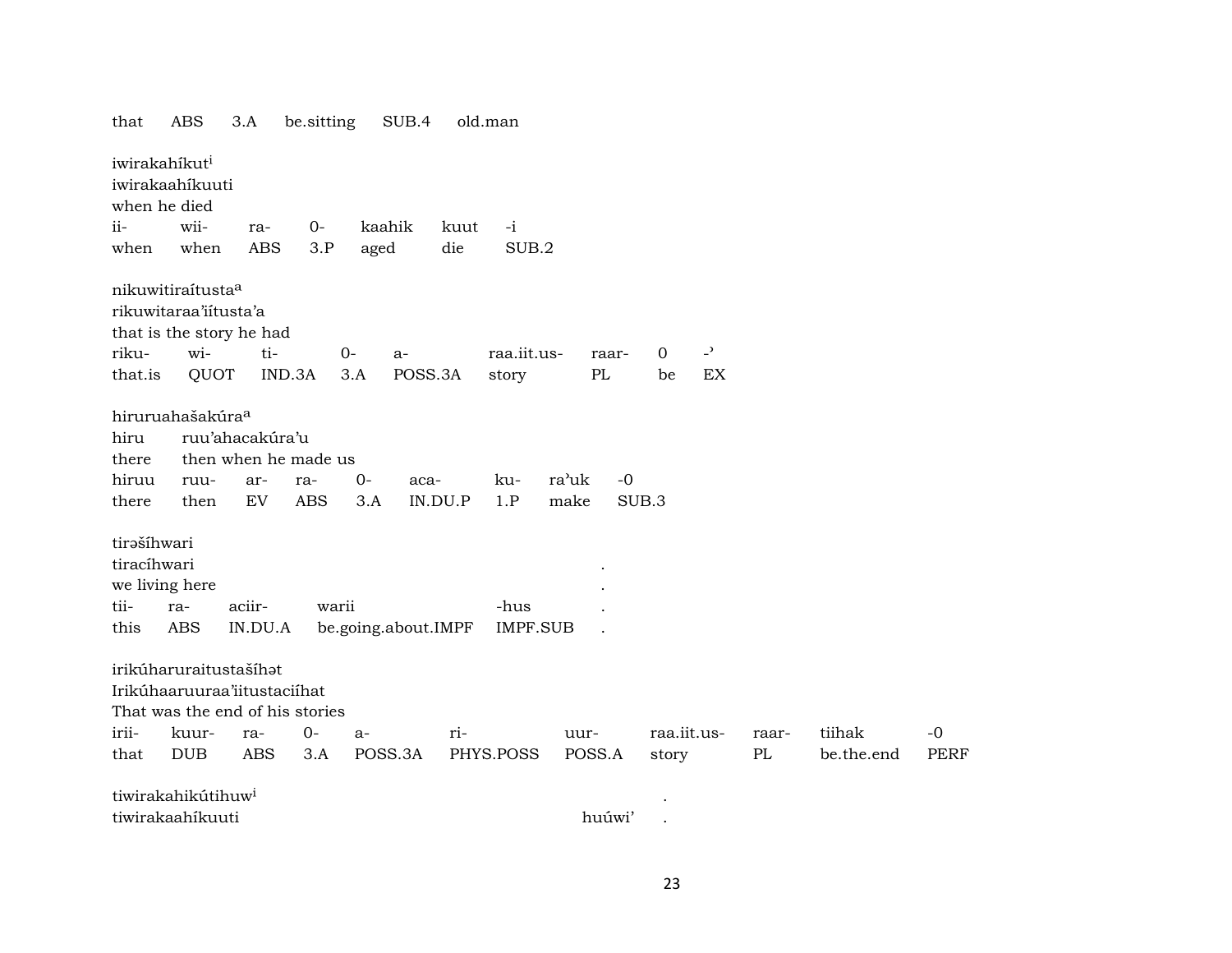|                | when he died of old age |                               |       |                        |                 | indeed             |             |       |            |             |
|----------------|-------------------------|-------------------------------|-------|------------------------|-----------------|--------------------|-------------|-------|------------|-------------|
| tii-           | wii-                    | ra-                           | $0-$  | kaahik<br>kuut         | $-i$            | huuwi <sup>3</sup> |             |       |            |             |
| when           | when                    | <b>ABS</b>                    | 3.P   | aged<br>die            | SUB.2           | indeed             |             |       |            |             |
|                |                         |                               |       |                        |                 |                    |             |       |            |             |
| Atirásaíhtət   |                         |                               |       |                        |                 |                    |             |       |            |             |
| A              | tíraasa                 |                               |       |                        | ihtat           |                    |             |       |            |             |
| And            | this one lying          |                               |       |                        | some more       |                    |             |       |            |             |
| a              | tii-                    | $0-$<br>ra-                   | sa    | $-0$                   | ihtat           |                    |             |       |            |             |
| and            | this                    | <b>ABS</b><br>3.A             |       | SUB.3<br>be.lying      | some.more       |                    |             |       |            |             |
|                |                         |                               |       |                        |                 |                    |             |       |            |             |
|                | hawakúrahus             |                               |       |                        |                 |                    |             |       |            |             |
| hawá           | kúrahus                 |                               |       |                        |                 |                    |             |       |            |             |
| also           |                         | an old man                    |       |                        |                 |                    |             |       |            |             |
| haawa          | kurahuus                |                               |       |                        |                 |                    |             |       |            |             |
| also           | old.man                 |                               |       |                        |                 |                    |             |       |            |             |
|                | hawawirakahikutu        |                               |       |                        |                 | súhur <sup>i</sup> |             |       |            |             |
| hawá           |                         | wirakaahíkuutu                |       |                        |                 | suúhuri'           |             |       |            |             |
| also           |                         | when he is dying of old age   |       |                        |                 | later              |             |       |            |             |
| haawa          | wii-                    | ra-                           | $O -$ | kaahik<br>kuut         | -hus            | suuhuri'           |             |       |            |             |
| also           | when                    | ABS                           | 3.P   | die<br>aged            | <b>IMPF.SUB</b> | over.here          |             |       |            |             |
|                |                         |                               |       |                        |                 |                    |             |       |            |             |
|                |                         | hawawitaruraitustašíhat,      |       |                        |                 |                    |             |       |            |             |
| hawá           |                         | witaruuraa'iitustaciihat      |       |                        |                 |                    |             |       |            |             |
| also           |                         | it was the end of his stories |       |                        |                 |                    |             |       |            |             |
| haawa          | wi-                     | ti-                           | $0-$  | a-                     | ri-             | uur-               | raa.iit.us- | raar- | tiihak     | $-0$        |
| also           | QUOT                    | IND.3A                        | 3.A   | POSS.3A                | PHYS.POSS       | POSS.A             | story       | PL    | be.the.end | <b>PERF</b> |
|                |                         |                               |       |                        |                 |                    |             |       |            |             |
| tiratširáhisa  |                         |                               |       |                        |                 |                    |             |       |            |             |
| tiraciiraáhisa |                         |                               |       |                        |                 |                    |             |       |            |             |
|                |                         | as our lives come onward      |       |                        |                 |                    |             |       |            |             |
| tii-           | ra-                     | aciir-                        | ir-   | aah                    | -his            | $-0$<br>a          |             |       |            |             |
| when           | <b>ABS</b>              | IN.DU.A                       |       | <b>PREV.1/2A</b><br>be | <b>PERF</b>     | SUB.4<br>come      |             |       |            |             |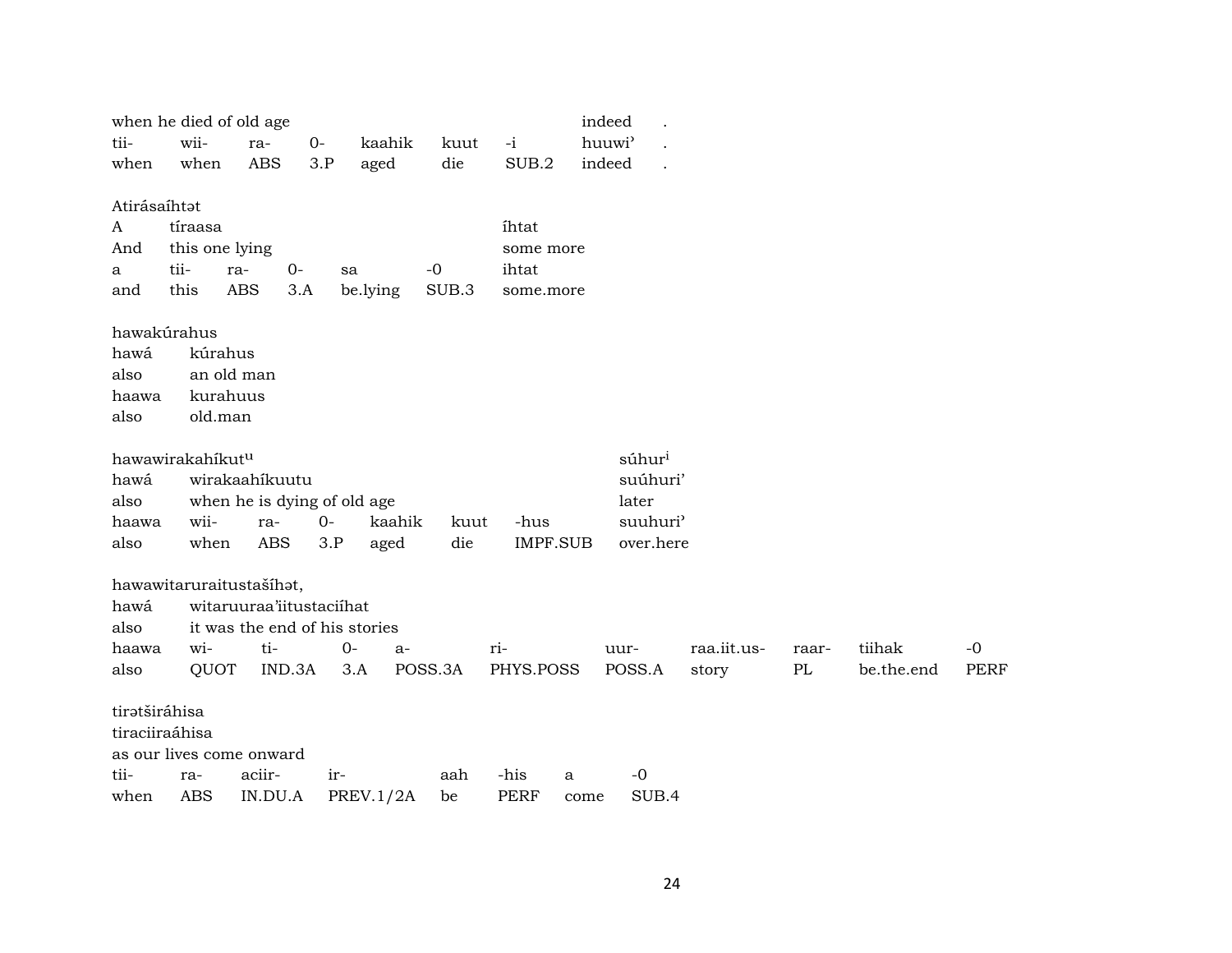| ákitar <sup>u</sup><br>ákitaaru'<br>tribe<br>akitaar-<br>tribe                                                      | $-u'$<br><b>NOM</b>                                                                              |                                                              |                            |        |                   |                                                        |             |             |       |            |             |
|---------------------------------------------------------------------------------------------------------------------|--------------------------------------------------------------------------------------------------|--------------------------------------------------------------|----------------------------|--------|-------------------|--------------------------------------------------------|-------------|-------------|-------|------------|-------------|
| irikúhirawia<br>iriikúhiiraawi'a'<br>however long the time is                                                       |                                                                                                  |                                                              |                            |        |                   |                                                        |             |             |       |            |             |
| irii-                                                                                                               | kuur-                                                                                            | $0-$<br>ra-                                                  | a-                         | $i-$   | raa-              | wi.a                                                   | $-0$        |             |       |            |             |
| what                                                                                                                | <b>DUB</b>                                                                                       | <b>ABS</b><br>3.A                                            | PREV.3A                    |        | <b>SEQ</b><br>way | rock.forward                                           | <b>PERF</b> |             |       |            |             |
| Hi<br>$\bullet$<br>Hi<br>$\bullet$<br>And<br>$\ddot{\phantom{0}}$<br>hi<br>$\bullet$<br>and<br>$\ddot{\phantom{0}}$ | $\overline{\phantom{a}}$<br>$\overline{ }$ ,<br>$\overline{\phantom{a}}$<br>$\ddot{\phantom{0}}$ | irár <sup>i</sup><br>iraári'<br>brother<br>$i-$<br>3.POSS.A  | -raar-<br>same.sex.sibling |        | -ri'<br>3.POSS.B  | $\,$<br>$\cdot$<br>$\cdot$<br>$\overline{\phantom{a}}$ |             |             |       |            |             |
| hawawirikahikutu                                                                                                    |                                                                                                  |                                                              |                            |        |                   | $\,$                                                   |             |             |       |            |             |
| hawá                                                                                                                |                                                                                                  | wirikaahíkuutu                                               |                            |        |                   |                                                        |             |             |       |            |             |
| also                                                                                                                |                                                                                                  | when he dies                                                 |                            |        |                   |                                                        |             |             |       |            |             |
| haawa                                                                                                               | wii-                                                                                             | ri-                                                          | $0-$                       | kaahik | kuut              | -hus                                                   |             |             |       |            |             |
| also                                                                                                                | when                                                                                             | CONT.3A                                                      | 3.P                        | aged   | die               | <b>IMPF.SUB</b>                                        |             |             |       |            |             |
| hawá                                                                                                                |                                                                                                  | hawárikuwitaruraitustašíhatn<br>rikuwitaruuraa'iitustaciihat |                            |        |                   |                                                        |             |             |       |            |             |
| also                                                                                                                |                                                                                                  | that is the end of his stories                               |                            |        |                   |                                                        |             |             |       |            |             |
| haawa                                                                                                               | riku-                                                                                            | wi-                                                          | ti-                        | $0-$   | a-                | ri-                                                    | uur-        | raa.iit.us- | raar- | tiihak     | $-0$        |
| also                                                                                                                | that.is                                                                                          | QUOT                                                         | IND.3A                     | 3.A    | POSS.3A           | PHYS.POSS                                              | POSS.A      | story       | PL    | be.the.end | <b>PERF</b> |

 $\bullet$  $\bullet$  $\bullet$  $\bullet$ 

25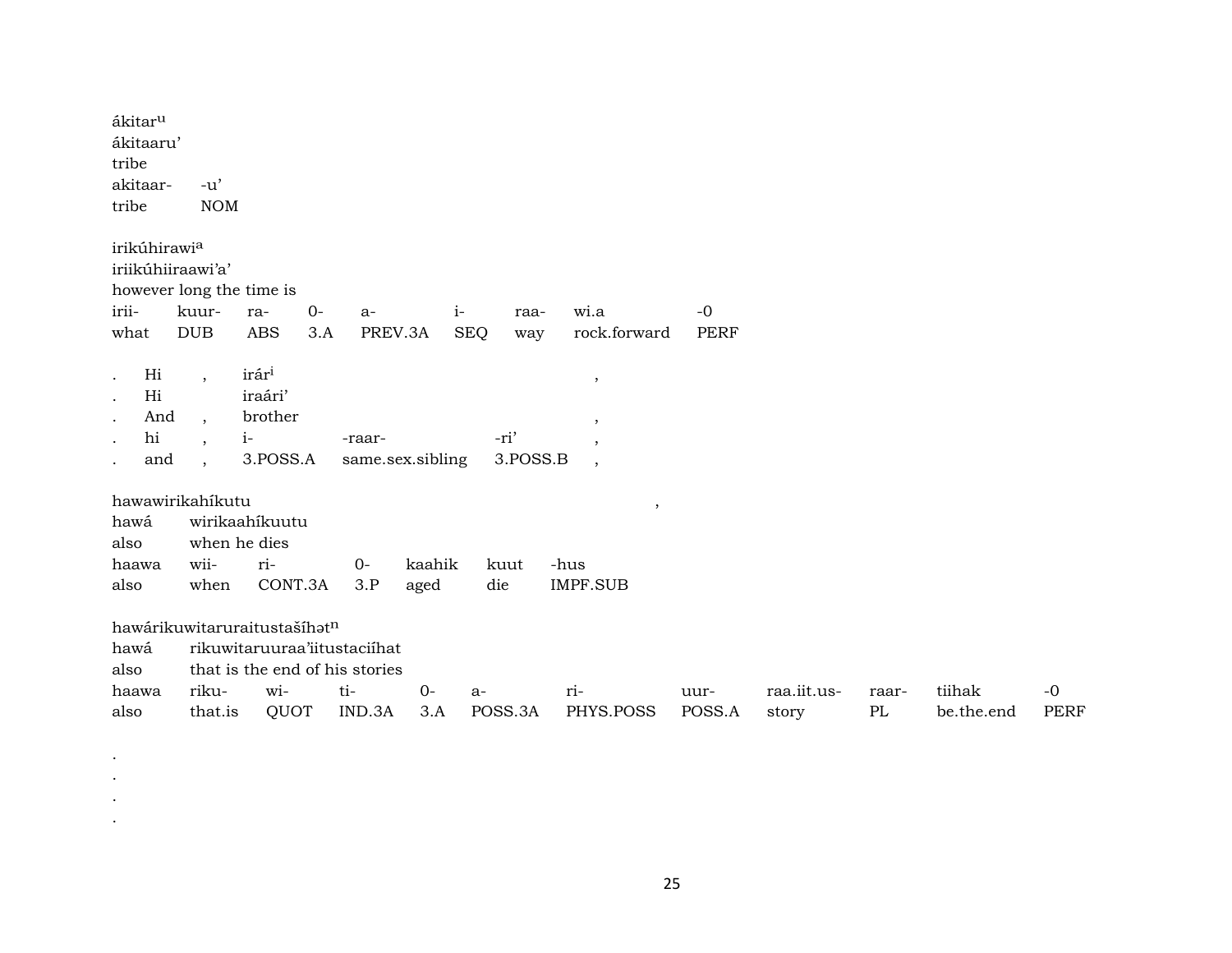| Náwa                     |                               | irár <sup>i</sup>               |                        |                  |        |         |                  | $\, ,$                   |             |            |                |
|--------------------------|-------------------------------|---------------------------------|------------------------|------------------|--------|---------|------------------|--------------------------|-------------|------------|----------------|
| Ráwa                     |                               | iraári'                         |                        |                  |        |         |                  |                          |             |            |                |
| <b>Now</b>               |                               | brother                         |                        |                  |        |         |                  | $\overline{\phantom{a}}$ |             |            |                |
| rawa                     |                               | $i-$                            |                        | -raar-           |        |         | -ri'             |                          |             |            |                |
| now                      |                               |                                 | 3.POSS.A               | same.sex.sibling |        |         | 3.POSS.B         |                          |             |            |                |
|                          |                               | tirakukurahúskahik <sup>u</sup> |                        |                  |        |         |                  |                          |             |            |                |
| tíraaku                  |                               |                                 |                        |                  |        |         | kúrahuskaahiiku' |                          |             |            |                |
| this one                 |                               |                                 |                        |                  |        |         | ancient old man  |                          |             |            |                |
| tii-                     | ra-                           | $0 -$                           | kus                    |                  | $-0$   |         | kurahuus         |                          | -kaahik     | -u'        |                |
| this                     |                               | ABS<br>3.A                      |                        | be sitting       | SUB.4  |         | old.man          | aged                     |             | <b>NOM</b> |                |
| $\overline{\phantom{a}}$ |                               | širurarutúhšawik <sup>u</sup>   |                        |                  |        |         |                  |                          |             |            |                |
|                          | ciru                          |                                 | raaruutúhcawiku        |                  |        |         |                  |                          |             |            |                |
|                          | yet                           |                                 | he was just sitting up |                  |        |         |                  |                          |             |            |                |
|                          | ciruu                         | raa-                            | ruu-                   | ti-              |        | $0-$    | uur-             |                          | ca.wi.kus   | $-0$       |                |
|                          | yet                           | just                            | then                   |                  | IND.3A | 3.A     | PREV             |                          | sit.upright | PERF       |                |
|                          |                               |                                 |                        |                  |        |         |                  |                          |             |            |                |
| $\, ,$                   |                               |                                 |                        |                  |        |         |                  |                          |             |            |                |
|                          |                               |                                 |                        |                  |        |         |                  |                          |             |            |                |
|                          |                               |                                 |                        |                  |        |         |                  |                          |             |            |                |
|                          |                               |                                 |                        |                  |        |         |                  |                          |             |            |                |
|                          |                               |                                 |                        |                  |        |         |                  |                          |             |            |                |
|                          |                               | nikuwitaraitusta <sup>a</sup>   |                        |                  |        |         |                  |                          |             |            |                |
|                          |                               | Rikuwitaraa'iitusta'a           |                        |                  |        |         |                  |                          |             |            |                |
|                          |                               | These were his stories          |                        |                  |        |         |                  |                          |             |            |                |
| riku-                    |                               | wi-                             | ti-                    | $0-$             | $a-$   |         | raa.iit.us-      |                          | raar-       | $\Omega$   | $\overline{a}$ |
| that.is                  |                               | QUOT                            | IND.3A                 | 3.A              |        | POSS.3A | story            |                          | PL          | be         | EX             |
|                          | tiwirataríraiwat <sup>i</sup> |                                 |                        |                  |        |         |                  |                          |             |            |                |

tiwiratariíraa'iiwaati

.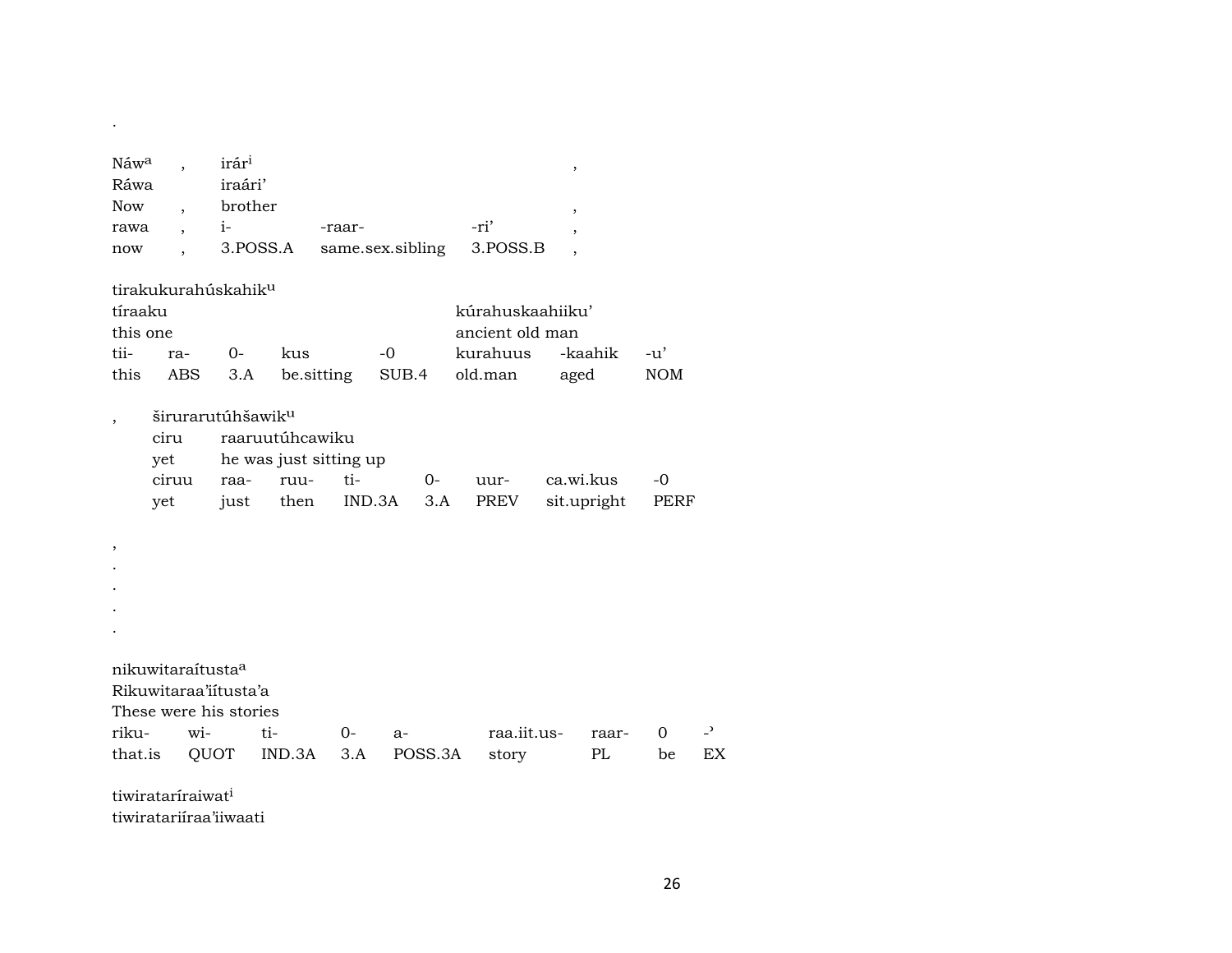|         | what I have told you            |               |        |            |                              |          |             |                          |       |      |                          |       |       |
|---------|---------------------------------|---------------|--------|------------|------------------------------|----------|-------------|--------------------------|-------|------|--------------------------|-------|-------|
| tii-    | wii-                            | ra-           | $t-$   |            | ir-                          |          | a-          | ri-                      |       | uur- | raa.iiwaat               |       | $-i$  |
| this    | now                             | ABS           |        | 1.A        | PREV.1/2A                    |          | 2.P         | PHYS.POSS                |       | PREV | tell.a.story             |       | SUB.2 |
|         | Irári                           |               |        |            |                              |          |             | $\, ,$                   |       |      |                          |       |       |
|         | Iraári'                         |               |        |            |                              |          |             |                          |       |      |                          |       |       |
|         | <b>Brother</b>                  |               |        |            |                              |          |             | $\, ,$                   |       |      |                          |       |       |
|         | $i-$                            |               | -raar- |            |                              | -ri'     |             |                          |       |      |                          |       |       |
|         | 3.POSS.A                        |               |        |            | same.sex.sibling             | 3.POSS.B |             | $\overline{\phantom{a}}$ |       |      |                          |       |       |
|         | tihawirataríraiwat <sup>i</sup> |               |        |            |                              |          |             |                          |       |      |                          |       |       |
|         | tihaawiratariiraa'iiwaati       |               |        |            |                              |          |             |                          |       |      |                          |       |       |
|         | here what I have now told you   |               |        |            |                              |          |             |                          |       |      |                          |       |       |
| tii-    | haa-                            | wii-          |        | ra-        | t-                           | $a-$     | ri-         |                          | uur-  |      | raa.iiwaat               | $-i$  |       |
| this    | here                            | now           |        | <b>ABS</b> | 1.A                          | 2.P      |             | PHYS.POSS                | PREV  |      | tell.a.story             | SUB.2 |       |
|         |                                 |               |        |            |                              |          |             |                          |       |      |                          |       |       |
|         | nikuwitaraítusta <sup>a</sup>   |               |        |            |                              |          |             |                          |       |      |                          |       |       |
|         | rikuwitaraa'iitusta'a           |               |        |            |                              |          |             |                          |       |      |                          |       |       |
|         | these were his stories          |               |        |            |                              |          |             |                          |       |      |                          |       |       |
| riku-   | wi-                             |               | ti-    |            | $0-$                         | $a-$     |             | raa.iit.us-              | raar- | 0    | $\overline{\phantom{0}}$ |       |       |
| that.is |                                 | QUOT          | IND.3A |            | 3.A                          | POSS.3A  |             | story                    | PL    | be   | EX                       |       |       |
|         | širuirušáwiku                   |               |        |            |                              |          |             |                          |       |      |                          |       |       |
| ciru    |                                 | iruhcáwiku    |        |            |                              |          |             |                          |       |      |                          |       |       |
| yet     |                                 |               |        |            | while he was sitting upright |          |             |                          |       |      |                          |       |       |
| ciruu   | $ii -$                          |               | ra-    | $0-$       | uur-                         |          | ca.wi.kus   | $-0$                     |       |      |                          |       |       |
| yet     |                                 | when          | ABS    | 3.A        | PREV                         |          | sit.upright |                          | SUB.4 |      |                          |       |       |
| kahíku  |                                 |               |        |            |                              |          |             |                          |       |      |                          |       |       |
|         | kaahiíku'                       |               |        |            |                              |          |             |                          |       |      |                          |       |       |
| aged    |                                 |               |        |            |                              |          |             |                          |       |      |                          |       |       |
| kaahik  |                                 | $-u^{\prime}$ |        |            |                              |          |             |                          |       |      |                          |       |       |
| aged    |                                 | <b>NOM</b>    |        |            |                              |          |             |                          |       |      |                          |       |       |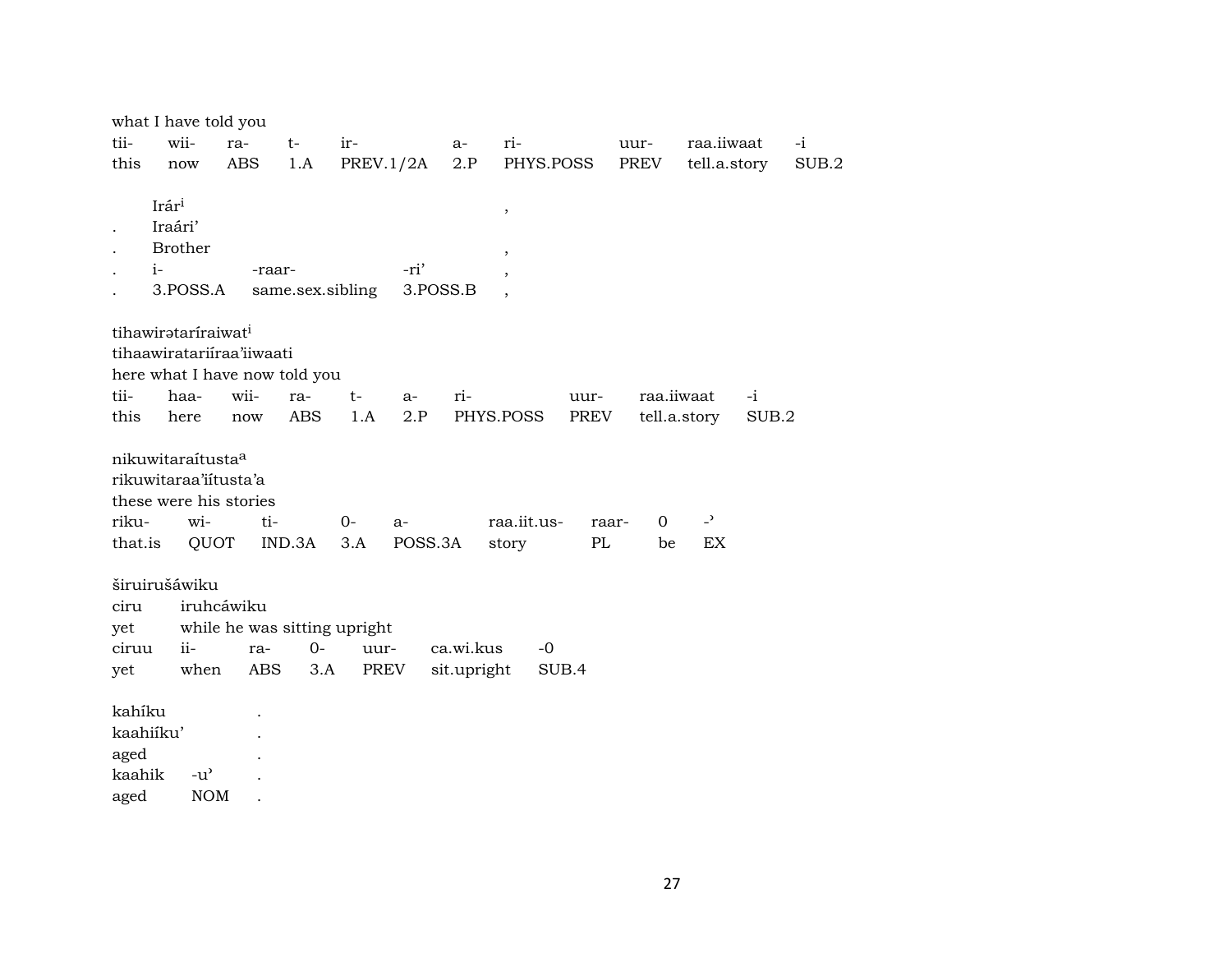| And<br>hi              | isiiruu-                                | plainly it was that way<br>ar- | ri-                                                                                          | $0-$    | $i-$       | raa-        | uk                   | $-0$               |                 |     |     |     |       |             |
|------------------------|-----------------------------------------|--------------------------------|----------------------------------------------------------------------------------------------|---------|------------|-------------|----------------------|--------------------|-----------------|-----|-----|-----|-------|-------------|
| and                    | plainly                                 | EV                             | CONT.3A                                                                                      | 3.A     | <b>SEQ</b> | way         | be                   | <b>PERF</b>        |                 |     |     |     |       |             |
| $\cdot$                | isiruwitíraut                           |                                |                                                                                              |         |            |             |                      |                    | $\vdots$        |     |     |     |       |             |
|                        | isiiruuwitiiraa'ut                      |                                |                                                                                              |         |            |             |                      |                    |                 |     |     |     |       |             |
| $\cdot$                | plainly it was that way                 |                                |                                                                                              |         |            |             |                      |                    |                 |     |     |     |       |             |
| $\cdot$                | isiiruu-                                | wi-                            | ti-                                                                                          | $O-$    | $i-$       | raa-        | uk                   | $-0$               |                 |     |     |     |       |             |
| $\cdot$                | plainly                                 | QUOT                           | IND.3A                                                                                       | 3.A     | <b>SEQ</b> | way         | be                   | <b>PERF</b>        |                 |     |     |     |       |             |
|                        |                                         |                                |                                                                                              |         |            |             |                      |                    |                 |     |     |     |       |             |
|                        | tiratuhárikahu                          |                                |                                                                                              |         |            |             |                      |                    |                 |     |     |     |       |             |
|                        | tiratuuhaárikaahu                       |                                |                                                                                              |         |            |             |                      |                    |                 |     |     |     |       |             |
|                        | I am telling you                        |                                |                                                                                              |         |            | ut-         | raa.ri.kaa.a         |                    |                 |     |     |     |       |             |
|                        |                                         |                                |                                                                                              |         |            |             |                      |                    |                 |     |     |     |       |             |
|                        | ra-                                     | $t-$<br>ir-                    |                                                                                              | $a-$    |            |             |                      |                    | -hus            |     |     |     |       |             |
| tii-<br>this           | <b>ABS</b>                              | 1.A                            | PREV.1/2A                                                                                    | PREV.3A |            | <b>PREV</b> | tell.to              |                    | <b>IMPF.SUB</b> |     |     |     |       |             |
|                        |                                         |                                |                                                                                              |         |            |             |                      |                    |                 |     |     |     |       |             |
|                        |                                         |                                |                                                                                              |         |            |             |                      |                    |                 |     |     |     |       |             |
|                        |                                         |                                |                                                                                              |         |            |             |                      |                    |                 |     |     |     |       |             |
|                        |                                         |                                |                                                                                              |         |            |             |                      |                    |                 |     |     |     |       |             |
|                        |                                         |                                |                                                                                              |         |            |             |                      |                    |                 |     |     |     |       |             |
|                        |                                         |                                |                                                                                              |         |            |             |                      |                    |                 |     |     |     |       |             |
|                        |                                         |                                |                                                                                              |         |            |             |                      |                    |                 |     |     |     |       |             |
|                        | Híatirarikúwitiritiritákiritn<br>Atíra' |                                | rikuwíti'                                                                                    |         |            |             |                      | Riitiriitákiirit   |                 |     |     |     |       |             |
|                        | Mother                                  |                                | she is the one                                                                               |         |            |             | $\ddot{\phantom{a}}$ | I have seen theirs |                 |     |     |     |       |             |
|                        | ati-                                    | raa                            | riku- wi-                                                                                    | ti-     | $0 - 0$    | $-0$        | . rii-               | $t-$               | $ir-$           | ri- | ut- | ak- | iirik | $-0$        |
| Hi<br>And<br>hi<br>and |                                         |                                | 1.POSS mother that.is QUOT IND.3A 3.A be PERF. ASSR 1.A POSS.1/2APHYS.POSS PREV PL.AN.3P see |         |            |             |                      |                    |                 |     |     |     |       | <b>PERF</b> |
|                        |                                         |                                |                                                                                              |         |            |             |                      |                    |                 |     |     |     |       |             |
| $\,$                   | atirarahkítu                            |                                |                                                                                              |         |            |             |                      |                    |                 |     |     |     |       |             |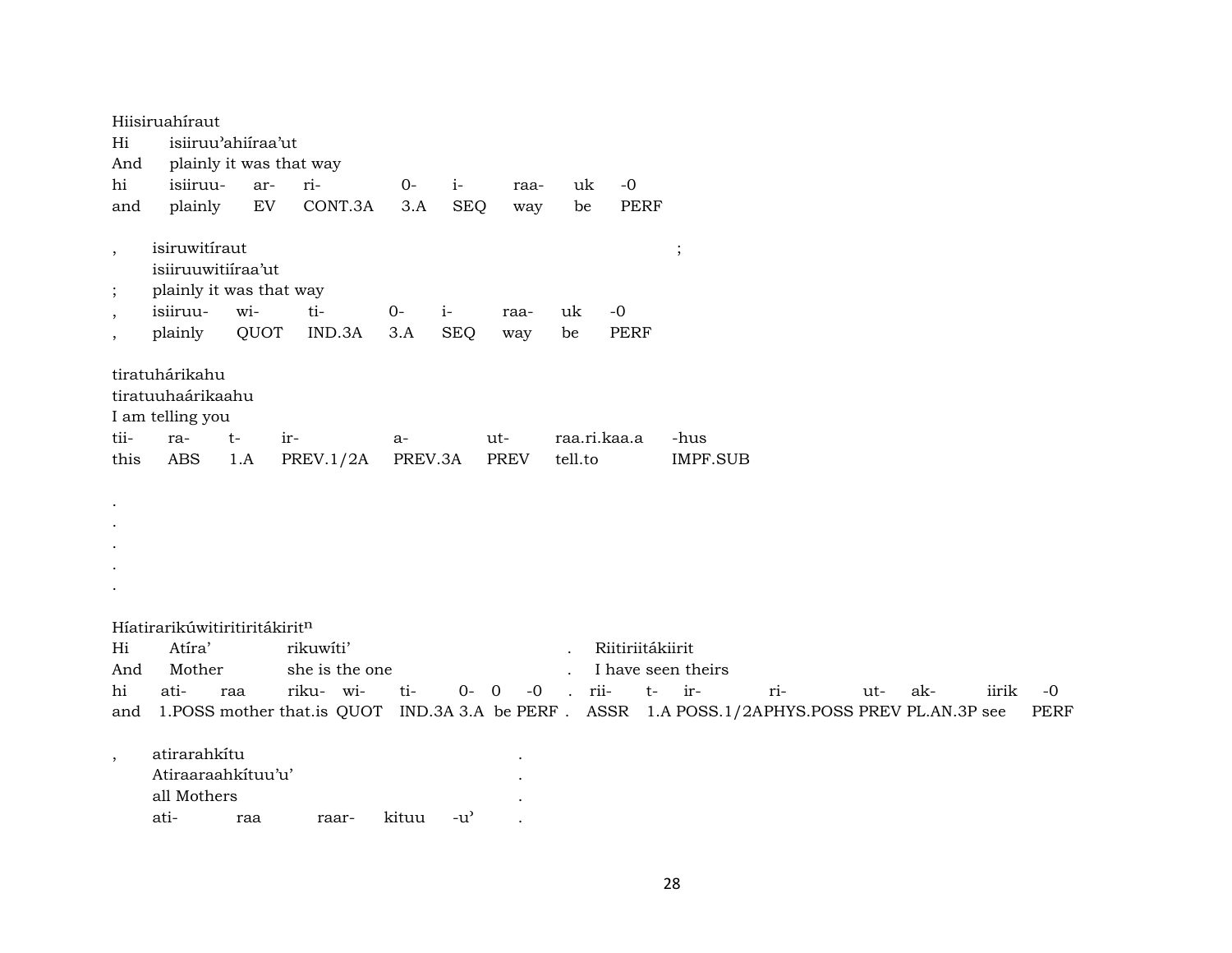|                         | 1.POSS             | mother                   | PL                              | all         |                                     | <b>NOM</b> |      |                 |                 |         |
|-------------------------|--------------------|--------------------------|---------------------------------|-------------|-------------------------------------|------------|------|-----------------|-----------------|---------|
|                         | Tatuharáihku       |                          |                                 |             |                                     |            |      |                 |                 |         |
|                         | Tatuuhaará'ihku'   |                          |                                 |             |                                     |            |      |                 |                 |         |
|                         | I am meaning them  |                          |                                 |             |                                     |            |      |                 |                 |         |
| ta-                     |                    | $t-$<br>ut-              |                                 | raa.ra'ihk  | -:hus                               |            |      |                 |                 |         |
| IND.1/2A                |                    | 1.A                      | PREV                            | mean        | <b>IMPF</b>                         |            |      |                 |                 |         |
|                         |                    |                          |                                 |             |                                     |            |      |                 |                 |         |
|                         | atirarahkítu       |                          |                                 |             |                                     |            |      |                 |                 |         |
|                         | Atiraaraahkituu'u' |                          |                                 |             |                                     |            |      |                 |                 |         |
| all Mothers             |                    |                          |                                 |             |                                     |            |      |                 |                 |         |
| ati-                    | raa                |                          | raar-                           | kituu       | $-u$ <sup><math>\prime</math></sup> |            |      |                 |                 |         |
| 1.POSS                  |                    | mother                   | PL                              | all         | <b>NOM</b>                          |            |      |                 |                 |         |
|                         |                    |                          |                                 |             |                                     |            |      |                 |                 |         |
|                         | iririšiksarihúsuku |                          |                                 |             |                                     |            |      |                 |                 |         |
|                         |                    | iririiciksaariihúsuku    |                                 |             |                                     |            |      |                 |                 |         |
|                         |                    | what they used to do     |                                 |             |                                     |            |      |                 |                 |         |
| irii-                   | ra-                | $0-$                     | ir-                             | ut-         | $i-$                                | uks-       | aar  | $-i$            | -hus            | -uku    |
| what                    | <b>ABS</b>         | 3.A                      | PL.3A                           | <b>PREV</b> | <b>SEQ</b>                          | AOR        | do   | <b>IMPF.SUB</b> | <b>IMPF.SUB</b> | HAB.SUB |
| kúrahus                 |                    |                          |                                 |             |                                     |            |      |                 |                 |         |
| kúrahus                 |                    |                          |                                 |             |                                     |            |      |                 |                 |         |
|                         |                    |                          |                                 |             |                                     |            |      |                 |                 |         |
| the priests<br>kurahuus |                    | $\overline{\phantom{a}}$ |                                 |             |                                     |            |      |                 |                 |         |
| priest                  |                    | $\overline{\phantom{a}}$ |                                 |             |                                     |            |      |                 |                 |         |
|                         |                    | $\, ,$                   |                                 |             |                                     |            |      |                 |                 |         |
|                         | rikstašakipuhúsuku |                          |                                 |             |                                     |            |      |                 |                 |         |
|                         |                    | rikstacakipuhúsuku       |                                 |             |                                     |            |      |                 |                 |         |
|                         |                    |                          | when they used to assemble them |             |                                     |            |      |                 |                 |         |
| ra-                     | $O -$              | ir-                      | uks-                            | raar-       |                                     | takik.wuh  | -hus |                 | -uku            |         |
| <b>ABS</b>              | 3.A                | PL.3A                    | <b>AOR</b>                      | 3PL.INAN.P  |                                     | gather     |      | IMPF.SUB        | HAB.SUB         |         |
|                         |                    |                          |                                 |             |                                     |            |      |                 |                 |         |
|                         | atirarahkítu       |                          |                                 |             |                                     |            |      |                 |                 |         |
|                         | Atiraaraahkítuu'u' |                          |                                 |             |                                     |            |      |                 |                 |         |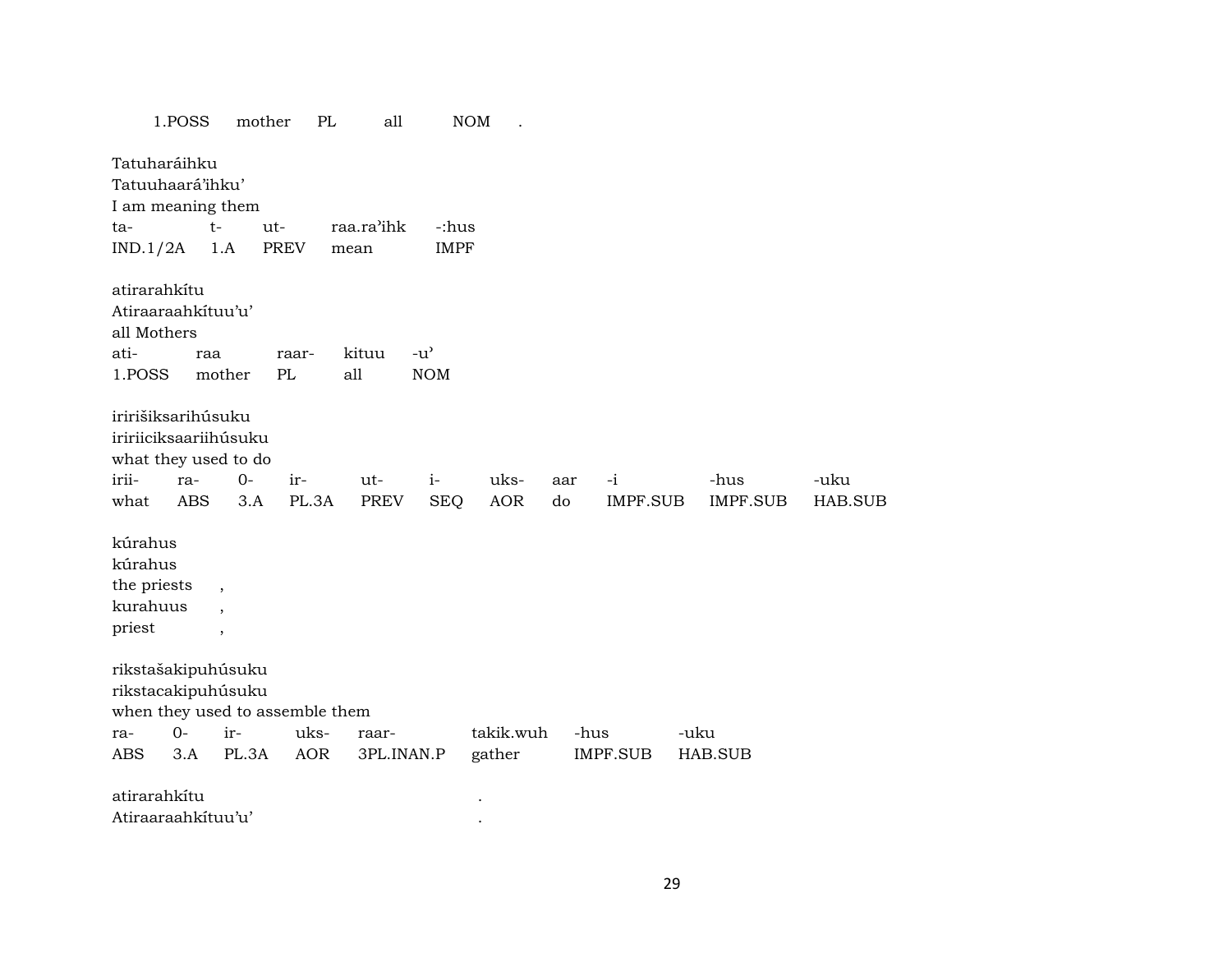| all Mothers              |            |                               |               |               |               |                          |           |                 |         |  |
|--------------------------|------------|-------------------------------|---------------|---------------|---------------|--------------------------|-----------|-----------------|---------|--|
| ati-                     | raa        | raar-                         |               | kituu         | $-u^{\prime}$ |                          |           |                 |         |  |
| 1.POSS                   | mother     | PL                            | all           |               | <b>NOM</b>    |                          |           |                 |         |  |
|                          |            |                               |               |               |               |                          |           |                 |         |  |
| Tikáihi                  |            |                               |               |               |               | ,                        |           |                 |         |  |
| Tiíka                    |            |                               |               |               | ihi           |                          |           |                 |         |  |
| There was a lodge        |            |                               |               |               | uh            | $\overline{\phantom{a}}$ |           |                 |         |  |
| ti-                      | $0-$       | akaa                          |               | $-0$          | ihii          | $\ddot{\phantom{0}}$     |           |                 |         |  |
| IND.3A                   | 3.A        | be.a.dwelling                 |               | <b>PERF</b>   | uh            | $\overline{\phantom{a}}$ |           |                 |         |  |
|                          |            |                               |               |               |               |                          |           |                 |         |  |
| tikaakarišáhiks          |            |                               |               |               |               |                          | $\,$      |                 |         |  |
| tiíka                    |            |                               |               |               |               | akaarícahiks             |           |                 |         |  |
| there was a lodge        |            |                               |               |               |               | an Indian lodge          |           |                 |         |  |
| ti-                      | $0-$       | akaa                          |               | $-0$          | akaar-        |                          | icaahiks  |                 |         |  |
| IND.3A                   | 3.A        | be.a.dwelling                 |               | <b>PERF</b>   | dwelling      |                          | person    |                 |         |  |
|                          |            |                               |               |               |               |                          |           |                 |         |  |
| tarahariksakáhkarukusuku |            |                               |               |               |               |                          |           |                 |         |  |
| Táraha'                  |            | riksakaáhkaruukusuku          |               |               |               |                          |           |                 |         |  |
| Buffalo                  |            | when they used to make lodges |               |               |               |                          |           |                 |         |  |
| tarahaa                  | ra-        | $O -$                         | ir-           | uks-          |               | akaar-                   | ka.ra'uk  | -hus            | -uku    |  |
| buffalo                  | <b>ABS</b> | 3.A                           | PL.3A         | <b>AOR</b>    |               | dwelling                 | make.PL.P | <b>IMPF.SUB</b> | HAB.SUB |  |
|                          |            |                               |               |               |               |                          |           |                 |         |  |
| nikutika                 |            |                               |               |               |               |                          |           |                 |         |  |
| rikutiíka                |            |                               |               |               |               |                          |           |                 |         |  |
| that is the lodge        |            |                               |               |               |               |                          |           |                 |         |  |
| riku-                    | ti-        | $O -$                         | akaa          |               | $-0$          |                          |           |                 |         |  |
| that.is                  | IND.3A     | 3.A                           |               | be.a.dwelling | PERF          |                          |           |                 |         |  |
|                          |            |                               |               |               |               |                          |           |                 |         |  |
| irákaw <sup>i</sup>      |            |                               |               |               |               |                          |           |                 |         |  |
| irákaawi                 |            |                               |               |               |               |                          |           |                 |         |  |
| that lodge               |            |                               |               |               |               |                          |           |                 |         |  |
| ii-                      | ra-        | $0-$                          | akaa          |               | -wi           |                          |           |                 |         |  |
|                          |            |                               |               |               |               |                          |           |                 |         |  |
| that                     | <b>ABS</b> | 3.A                           | be.a.dwelling |               | SUB.L         |                          |           |                 |         |  |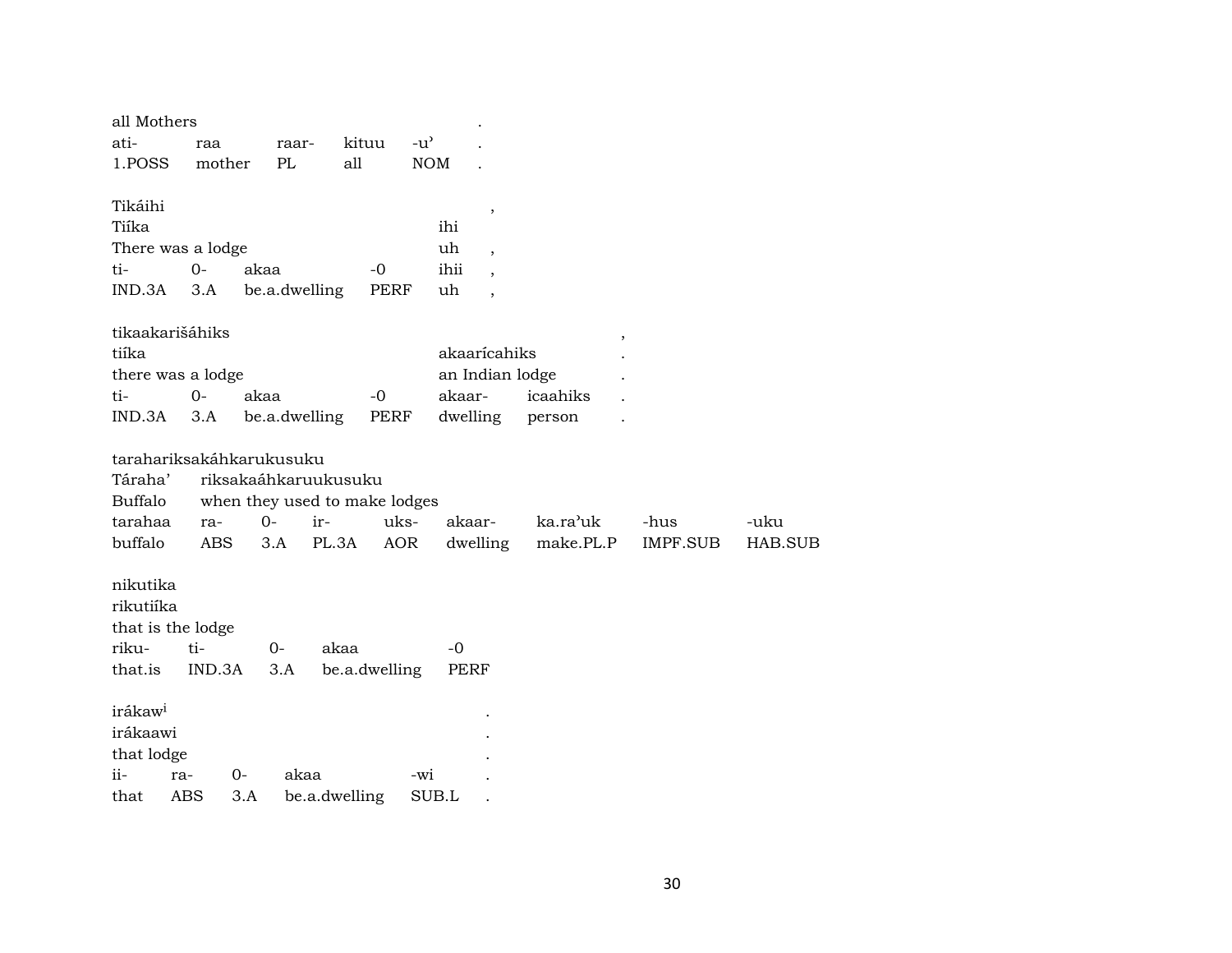|                                |                                             | Hiwihirurikurirahkaátira                         |                                                                |                                                                        |              |                          |                                            |                    |             |             |        |
|--------------------------------|---------------------------------------------|--------------------------------------------------|----------------------------------------------------------------|------------------------------------------------------------------------|--------------|--------------------------|--------------------------------------------|--------------------|-------------|-------------|--------|
| Hi                             | wihiru                                      |                                                  | rikuriíraahka                                                  |                                                                        |              |                          |                                            |                    |             | Átira'      |        |
| And                            | there                                       |                                                  |                                                                | that is where they were inside                                         |              |                          |                                            |                    |             | our Mothers |        |
| hi                             | wii-                                        | hiruu                                            | riku-                                                          | ri-                                                                    | $O -$        | $i-$                     | raar-                                      | kaa                | $-0$        | ati-        | raa    |
| and                            | now                                         | there                                            | that.is                                                        | CONT.3A                                                                | 3.A          | <b>SEQ</b>               | PL.INDV.A                                  | be.inside          | <b>PERF</b> | 1.POSS      | mother |
|                                | Ákaa<br>Aáka'a<br>Oh my<br>aaka'a           | $\overline{\phantom{a}}$<br>ta-                  | tatašíkstihu <sup>u</sup><br>taatacíkstiihu'u<br>I am thankful | aciks.tiihur<br>$t-$                                                   |              | $\overline{\phantom{a}}$ | $\overline{\phantom{a}}$                   |                    |             |             |        |
| tiwiratuháirit<br>tii-<br>when | oh.my<br>tiwiratuuhaá'iirit<br>wii-<br>when | $\cdot$<br>when I saw these things<br>ra-<br>ABS | IND.1/2A<br>$t-$<br>1.A                                        | 1.A<br>be.thankful<br>ut-<br>raa-<br><b>PREV</b><br>way                | iirik<br>see | EX<br>$-0$<br>SUB.4      | $\,$                                       |                    |             |             |        |
| ciru<br>Yet<br>ciruu<br>yet    | širutiraukátawa<br>ti-<br>IND.3A            | tiraa'uukátawa<br>$O -$<br>3.A                   | raa-<br>way                                                    | they were hanging on the west walls<br>uukata<br>hang.on.the.west.wall |              |                          | $-0$<br>-waa<br><b>DIST</b><br><b>PERF</b> |                    |             |             |        |
| $\vdots$                       |                                             |                                                  |                                                                |                                                                        |              |                          |                                            |                    |             |             |        |
| Kaakiírucpa<br>kaaki-          | kakirušpahuráriri<br>They were not placed   | $O -$                                            | $i-$                                                           | ra.uc                                                                  | -waa         | $-0$                     | huraáriri'<br>on the ground<br>huraar      | -hiri <sup>3</sup> |             |             |        |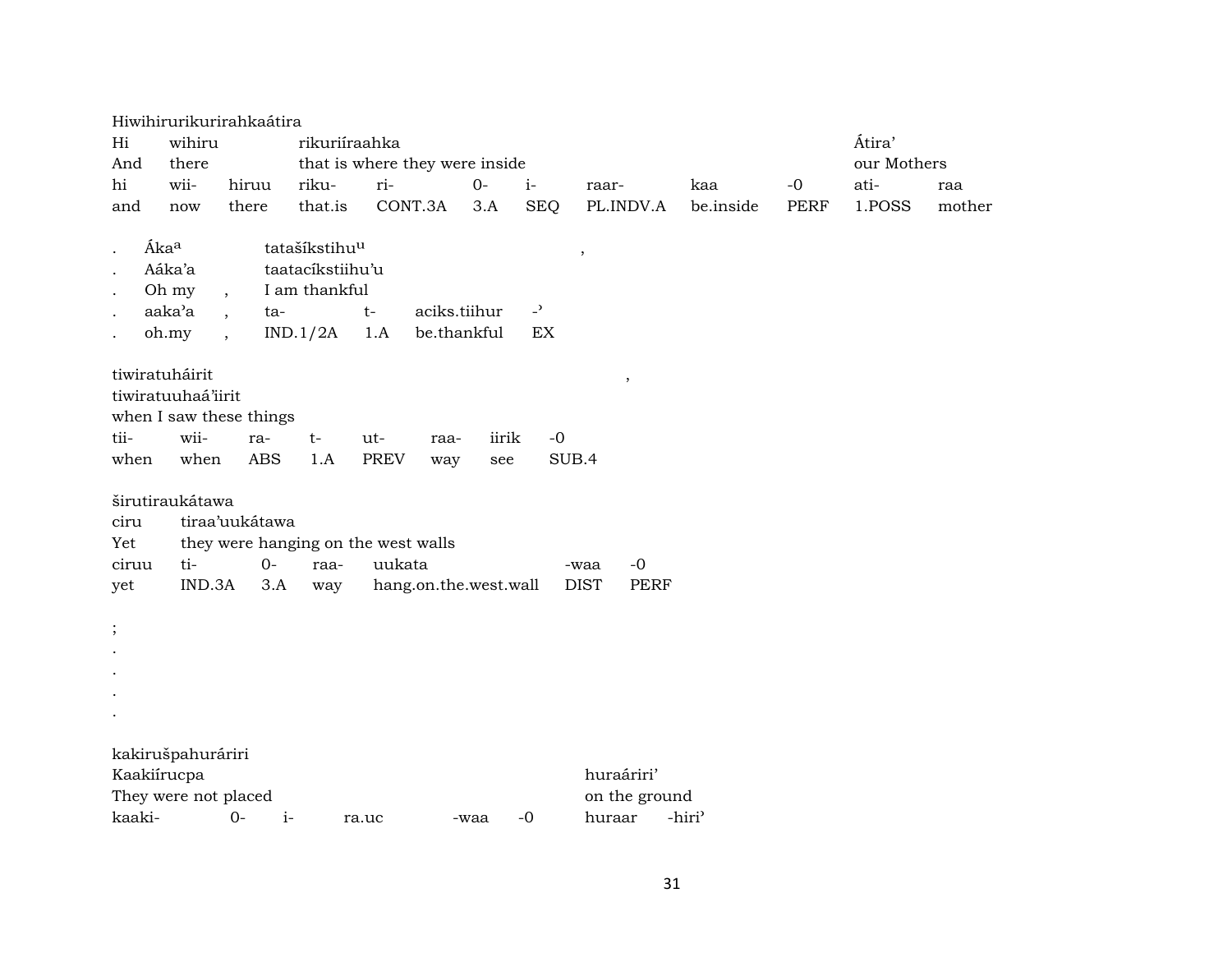| NEG.IND.3A 3.A                                                                    |               | <b>SEQ</b>                            |                      | be.lying.PL        | DIST                | PERF                                                                                                                                      | ground                                      | <b>LOC</b>   |
|-----------------------------------------------------------------------------------|---------------|---------------------------------------|----------------------|--------------------|---------------------|-------------------------------------------------------------------------------------------------------------------------------------------|---------------------------------------------|--------------|
| Ariwáku<br>A<br>And<br>a<br>and                                                   | rii-<br>ASSR  | riiwáku'<br>he did say<br>$0-$<br>3.A | waka'u<br>say        | $-0$<br>PERF       | $\ddot{\cdot}$<br>, | $\boldsymbol{\zeta}\boldsymbol{\zeta}$<br>$\boldsymbol{\zeta}\boldsymbol{\zeta}$<br>$\epsilon\epsilon$<br>Here<br>11<br>tii-<br>"<br>here | Titaku<br>Tiítaku<br>-taku<br>LOC           | $\,$         |
| rikutatíška<br>rikutáticka'<br>this is what I want<br>riku-<br>that.is            | ta-           | $t-$<br>IND.1/2A                      | wicka<br>1.A<br>want | $-0$<br>PERF       |                     |                                                                                                                                           |                                             |              |
| rəskuháirit<br>raskuuhaá'iirit<br>for you to see it<br>ra-<br>INF.A               | $S-$<br>2.A   | ku-<br>INF.B                          | ut-<br>PREV          | raa-<br>way<br>see | iirik<br>$-0$       | $\, ,$<br>SUB.4                                                                                                                           |                                             |              |
| nikutuháhura<br>Rikutuhaáhura'<br>This one is the source<br>riku-<br>that.is<br>п | ti-<br>IND.3A | $O -$<br>3.A                          | ut-<br>PREV          | raa.hurar          | be.the.origin       | $-0$<br>PERF                                                                                                                              | ti̇̃taku<br>tiítaku<br>here<br>tii-<br>here | -taku<br>LOC |
| п<br>$\blacksquare$<br>п                                                          |               |                                       |                      |                    |                     |                                                                                                                                           |                                             |              |

Hirutiirirəsakuríspu

 $\mathcal{L}^{\pm}$  $\mathbb{R}^{\mathbb{Z}^2}$  $\sim$   $\,$ 

Hiru ti'iriirasakúrispu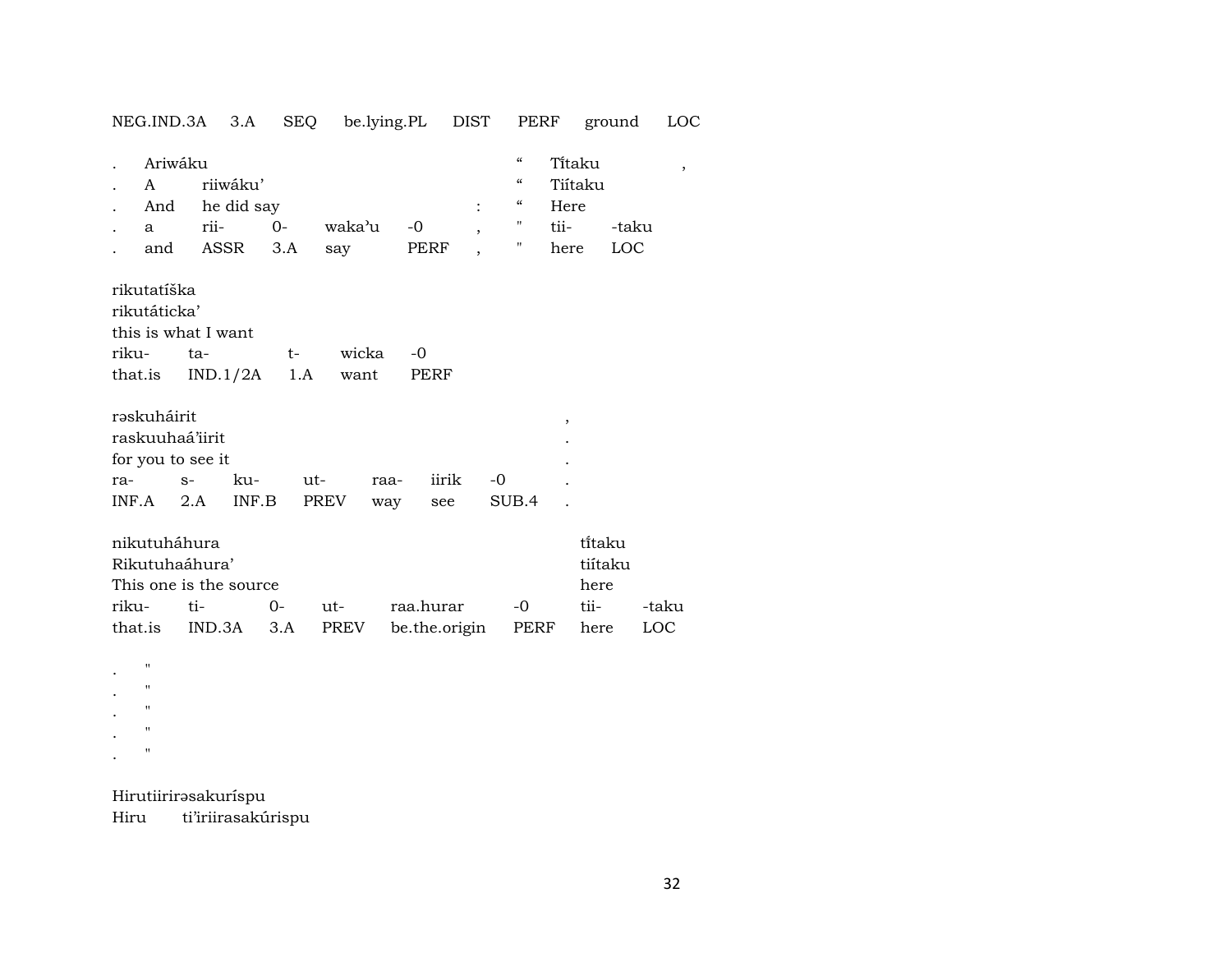| There             |                              |                   |             | here where the sun goes out of sight |                          |          |                                     |          |
|-------------------|------------------------------|-------------------|-------------|--------------------------------------|--------------------------|----------|-------------------------------------|----------|
| hiruu             | tii-                         | irii-             | ra-         | $O-$                                 | sakur-                   | iis.wuu  |                                     | -hus     |
| there             | here                         | where             | ABS         | 3.A                                  | sun                      |          | go.out.of.sight.IMPF                | IMPF.SUB |
|                   |                              |                   |             |                                      |                          |          |                                     |          |
| tuharáihku        |                              |                   |             |                                      | $\, ,$                   |          |                                     |          |
| tuhaará'ihku'     |                              |                   |             |                                      |                          |          |                                     |          |
| he meant it       |                              |                   |             |                                      | $\, ,$                   |          |                                     |          |
| ti-               | $0-$                         | ut-               | raa.ra'ihk  | -:hus                                | $\overline{\phantom{a}}$ |          |                                     |          |
| IND.3A            | 3.A                          | <b>PREV</b>       | mean        | <b>IMPF</b>                          | $\overline{\phantom{a}}$ |          |                                     |          |
|                   |                              |                   |             |                                      |                          |          |                                     |          |
| irár <sup>i</sup> |                              |                   |             |                                      |                          |          |                                     |          |
| iraári'           |                              |                   |             |                                      |                          |          |                                     |          |
| brother           |                              |                   |             |                                      |                          |          |                                     |          |
| i-                |                              | -raar-            |             | -ri'                                 |                          |          |                                     |          |
| 3.POSS.A          |                              | same.sex.sibling  |             | 3.POSS.B                             |                          |          |                                     |          |
|                   |                              |                   |             |                                      |                          |          |                                     |          |
| Náwa              |                              | irár <sup>i</sup> |             |                                      |                          |          | kúrahus<br>$\overline{ }$           |          |
| Ráwa              |                              | iraári'           |             |                                      |                          |          | kúrahus                             |          |
| <b>Now</b>        | $\ddot{\phantom{a}}$         | brother           |             |                                      |                          |          | old man<br>$\cdot$                  |          |
| rawa              | $i-$<br>$\ddot{\phantom{0}}$ |                   | -raar-      |                                      | -ri'                     |          | kurahuus                            |          |
| now               | $\overline{\phantom{a}}$     | 3.POSS.A          |             | same.sex.sibling                     |                          | 3.POSS.B | old.man<br>$\overline{\phantom{a}}$ |          |
|                   |                              |                   |             |                                      |                          |          |                                     |          |
| iríaharau         |                              |                   |             |                                      |                          |          |                                     |          |
| irií'ahaara'u     |                              |                   |             |                                      |                          |          |                                     |          |
|                   | the one who made it          |                   |             |                                      |                          |          |                                     |          |
| irii-             | ar-                          | 0-<br>ra-         | ra'uk       | $-0$                                 |                          |          |                                     |          |
| that              | EV                           | <b>ABS</b>        | make<br>3.A | SUB.3                                |                          |          |                                     |          |
|                   |                              |                   |             |                                      |                          |          |                                     |          |
| tiratutákirit     |                              |                   |             |                                      |                          |          | kúrahus                             |          |
| tiratuutákiirit   |                              |                   |             |                                      |                          |          | kúrahus                             |          |
|                   | these that I saw             |                   |             |                                      |                          |          | old man                             |          |
| tii-              | ra-                          | t-                | ut-         | ak-                                  | iirik                    | $-0$     | kurahuus                            |          |
| this              | ABS                          | 1.A               | <b>PREV</b> | PL.AN.3P                             | see                      | SUB.4    | old.man                             |          |
|                   |                              |                   |             |                                      |                          |          |                                     |          |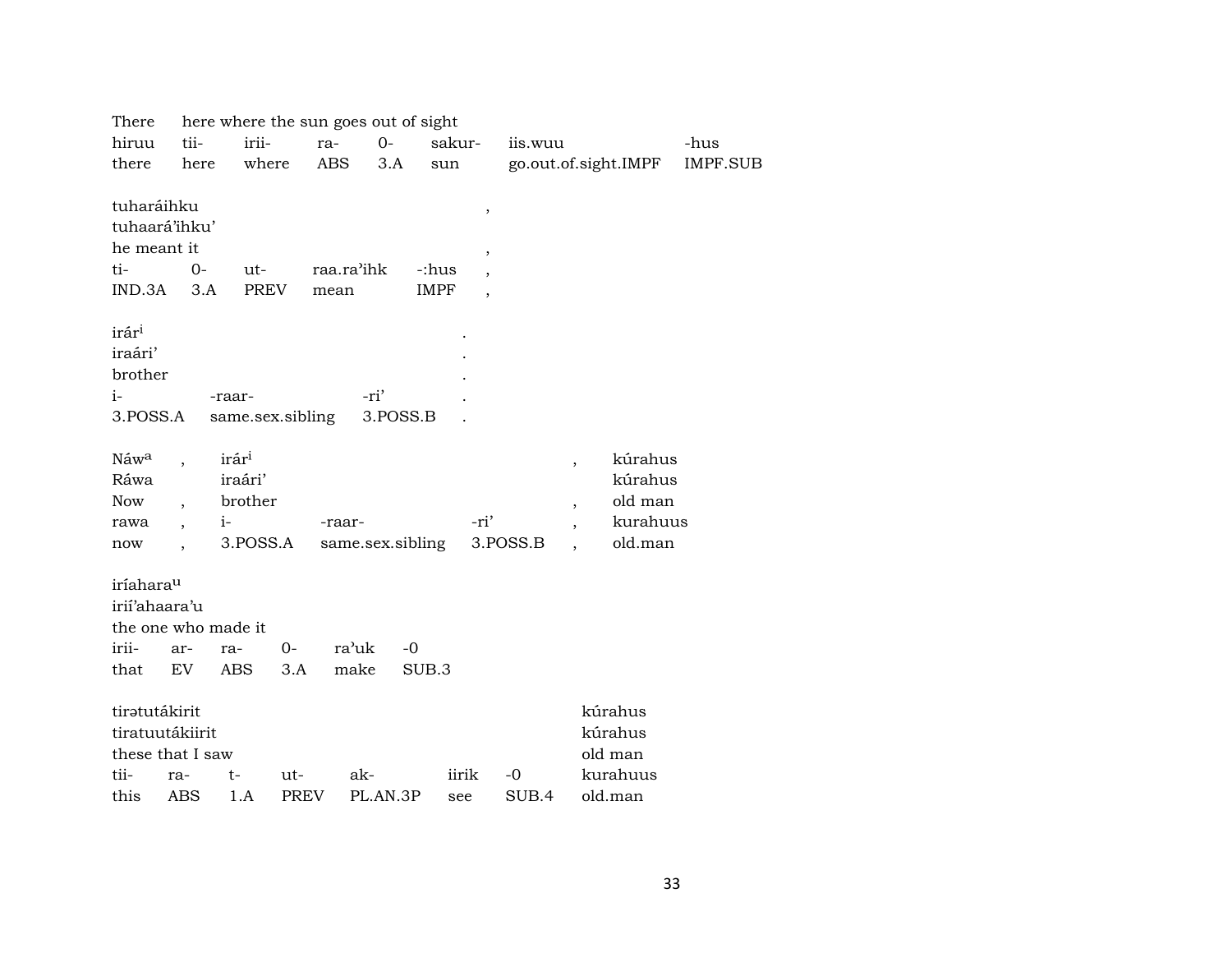|                                                         | irikuraraítustar <sup>u</sup>                            |                                         |                                                      |                                |                    |               |                        |                           |             |          |
|---------------------------------------------------------|----------------------------------------------------------|-----------------------------------------|------------------------------------------------------|--------------------------------|--------------------|---------------|------------------------|---------------------------|-------------|----------|
|                                                         | irikuraraa'iítustaaru                                    |                                         |                                                      |                                |                    |               |                        |                           |             |          |
|                                                         |                                                          |                                         | the one who owned the stories                        |                                |                    |               |                        |                           |             |          |
| irii-                                                   | ku-                                                      | ra-                                     | $0-$                                                 | a-                             |                    | raa.iit.us-   |                        | raar-                     | 0           | -u       |
| that                                                    | <b>INDF</b>                                              | ABS                                     | 3.A                                                  | POSS.3A                        |                    | story         |                        | PL                        | be          | SUB.D    |
| tii-<br>this                                            | tiratuhárikahu<br>tiratuuhaárikaahu<br>ra-<br>ABS        | $t-$<br>1.A                             | these that I am revealing to you<br>ir-<br>PREV.1/2A |                                | a-<br>2.P          | ut-<br>PREV   |                        | raa.ri.kaa.a<br>reveal.to | -hus        | IMPF.SUB |
| pítku<br>pítku<br>two<br>pitku<br>two                   | túšakur <sup>a</sup><br>ti-<br>IND.3A                    | tuúcaakura<br>he had canes<br>0-<br>3.A | $a-$                                                 | PREV.3A                        | ut-<br><b>PREV</b> |               | caakuraa<br>use.a.cane | -0                        | <b>PERF</b> | ,        |
| kurahuus<br>old.man                                     | kurahuskahikúwiti<br>Kúrahuskaahiiku'<br>An aged old man | kaahik<br>aged                          | $-u^{\prime}$<br><b>NOM</b>                          | witi'<br>he was<br>wi-<br>QUOT |                    | ti-<br>IND.3A | 0-<br>3.A              | 0<br>be                   | -0<br>PERF  |          |
| Tikáhikut<br>Tikaáhikut<br>ti-<br>IND.3A                | He died of old age<br>aged                               | kaahik-                                 | kuut<br>die                                          | -0<br>PERF                     |                    |               |                        |                           |             |          |
| Tətirit <sup>a</sup><br>Tátiiriita<br>I knew him<br>ta- | t-                                                       | ir-                                     |                                                      | iita                           |                    | -0            | ,                      |                           |             |          |
|                                                         |                                                          |                                         |                                                      |                                |                    |               |                        |                           |             |          |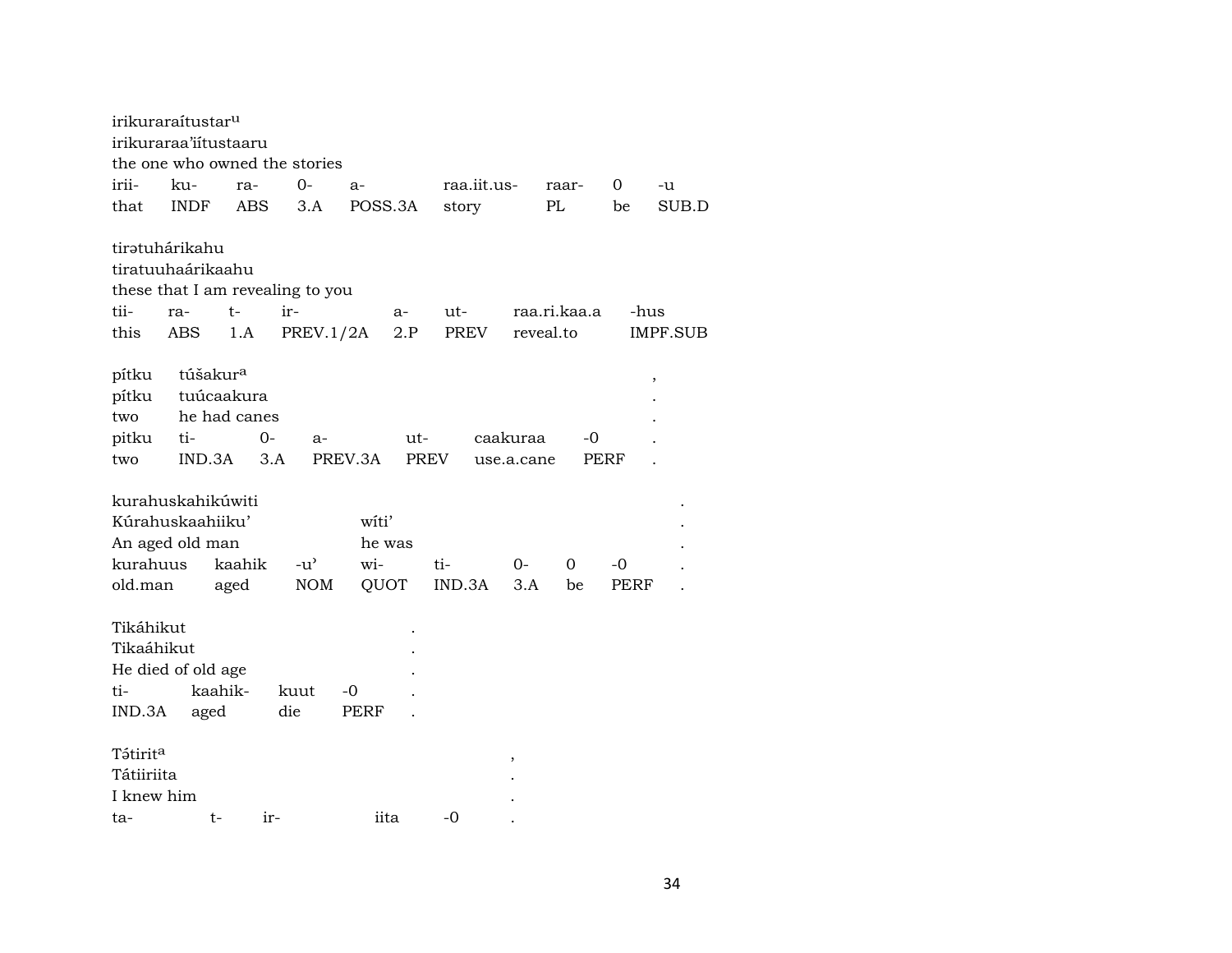IND.1/2A 1.A PREV.1/2A know PERF .

| tátirita<br>Tátiiriita                                         |                  |                                     |                             |                     |                                                |             |                     |            |       |
|----------------------------------------------------------------|------------------|-------------------------------------|-----------------------------|---------------------|------------------------------------------------|-------------|---------------------|------------|-------|
| I knew him                                                     |                  |                                     |                             |                     |                                                |             |                     |            |       |
| ta-                                                            |                  | $t-$                                | $ir-$                       |                     | iita                                           | $-0$        |                     |            |       |
| IND.1/2A                                                       |                  | 1.A                                 | PREV.1/2A                   |                     | know                                           | PERF        |                     |            |       |
| tikáhikut<br>Tikaáhikut<br>He died of old age<br>ti-<br>IND.3A |                  | kaahik-<br>aged                     | kuut<br>die                 | $-0$<br><b>PERF</b> | $\, ,$                                         |             |                     |            |       |
|                                                                |                  | tiiriratukstakitkáhahk <sup>u</sup> |                             |                     |                                                |             |                     |            |       |
|                                                                |                  |                                     | ti'iriiratukstaakitkáhaahku |                     |                                                |             |                     |            |       |
|                                                                |                  |                                     |                             |                     | there where our earth lodge village used to be |             |                     |            |       |
| tii-                                                           | irii-            |                                     | ra-                         | $t-$                | uks-                                           | rak-        | kitka.haar-         | kus        | $-0$  |
| here                                                           | where            |                                     | ABS                         | 1.A                 | AOR                                            | $1/2$ .PL   | earth.lodge.village | be.sitting | SUB.4 |
| a<br>a<br>and<br>a                                             | cústit<br>custit | šústithaw <sup>a</sup><br>old woman | haáwa'<br>also<br>haawa     |                     |                                                |             |                     |            |       |
| and                                                            |                  | old.woman                           | also                        |                     |                                                |             |                     |            |       |
| witikahíkut <sup>u</sup><br>witikaahíkuutu'                    |                  | she was dying of old age            |                             |                     |                                                |             |                     |            |       |
| wi-                                                            | ti-              |                                     | $0-$                        | kaahik              | kuut                                           | -:hus       |                     |            |       |
| QUOT                                                           |                  | IND.3A                              | 3.P                         | aged                | die                                            | <b>IMPF</b> |                     |            |       |
| hipitkurúsirirahu                                              |                  |                                     |                             |                     |                                                |             |                     |            |       |
| hi                                                             | pítku            |                                     | ruusiriíraahu'              |                     |                                                |             |                     |            |       |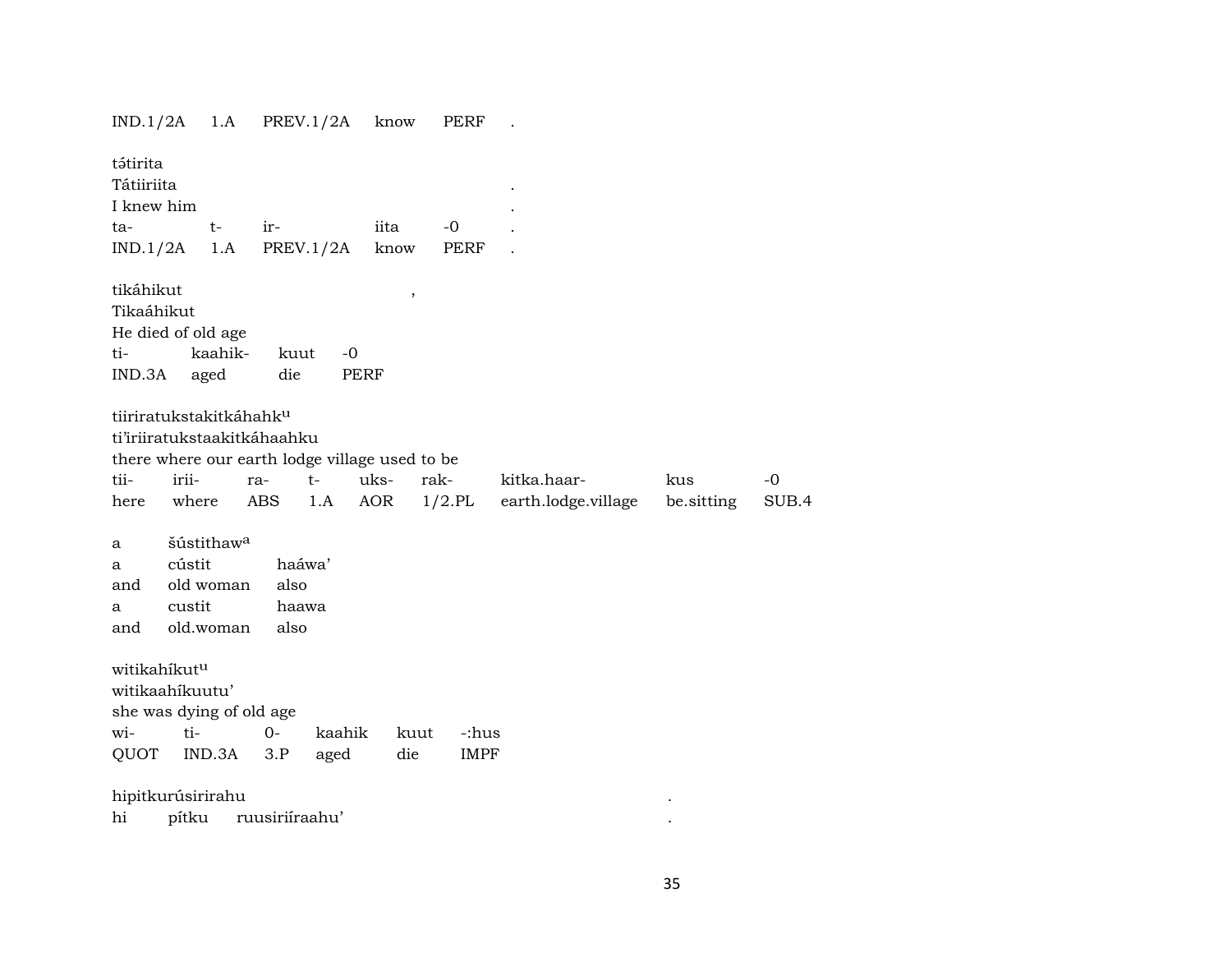| two |                                                                                                                                                                                      |                                                                   |                                                                                                                     |                                                                                                                               |                                                                   |                                                                                                                         |                                              |                             |                          |                                                         |
|-----|--------------------------------------------------------------------------------------------------------------------------------------------------------------------------------------|-------------------------------------------------------------------|---------------------------------------------------------------------------------------------------------------------|-------------------------------------------------------------------------------------------------------------------------------|-------------------------------------------------------------------|-------------------------------------------------------------------------------------------------------------------------|----------------------------------------------|-----------------------------|--------------------------|---------------------------------------------------------|
|     |                                                                                                                                                                                      |                                                                   |                                                                                                                     | $0-$                                                                                                                          | ir-                                                               |                                                                                                                         |                                              |                             |                          |                                                         |
| two |                                                                                                                                                                                      |                                                                   |                                                                                                                     |                                                                                                                               |                                                                   |                                                                                                                         |                                              |                             |                          |                                                         |
|     |                                                                                                                                                                                      |                                                                   |                                                                                                                     |                                                                                                                               |                                                                   |                                                                                                                         |                                              |                             |                          |                                                         |
|     |                                                                                                                                                                                      |                                                                   |                                                                                                                     |                                                                                                                               |                                                                   |                                                                                                                         |                                              |                             |                          |                                                         |
|     |                                                                                                                                                                                      |                                                                   |                                                                                                                     |                                                                                                                               |                                                                   |                                                                                                                         |                                              |                             |                          |                                                         |
|     |                                                                                                                                                                                      |                                                                   |                                                                                                                     |                                                                                                                               |                                                                   |                                                                                                                         |                                              |                             |                          |                                                         |
|     | -wi                                                                                                                                                                                  |                                                                   |                                                                                                                     |                                                                                                                               |                                                                   |                                                                                                                         |                                              |                             |                          |                                                         |
|     |                                                                                                                                                                                      |                                                                   |                                                                                                                     |                                                                                                                               |                                                                   |                                                                                                                         |                                              |                             |                          |                                                         |
|     |                                                                                                                                                                                      |                                                                   |                                                                                                                     |                                                                                                                               |                                                                   |                                                                                                                         |                                              |                             |                          |                                                         |
|     |                                                                                                                                                                                      |                                                                   |                                                                                                                     |                                                                                                                               |                                                                   |                                                                                                                         |                                              |                             |                          |                                                         |
|     |                                                                                                                                                                                      |                                                                   |                                                                                                                     |                                                                                                                               |                                                                   |                                                                                                                         |                                              |                             |                          |                                                         |
|     |                                                                                                                                                                                      |                                                                   |                                                                                                                     |                                                                                                                               |                                                                   |                                                                                                                         |                                              |                             |                          |                                                         |
|     |                                                                                                                                                                                      |                                                                   |                                                                                                                     | -a                                                                                                                            |                                                                   |                                                                                                                         |                                              |                             |                          |                                                         |
|     |                                                                                                                                                                                      |                                                                   |                                                                                                                     | SUB.1                                                                                                                         |                                                                   |                                                                                                                         |                                              |                             |                          |                                                         |
|     |                                                                                                                                                                                      |                                                                   |                                                                                                                     |                                                                                                                               |                                                                   |                                                                                                                         |                                              |                             |                          |                                                         |
|     |                                                                                                                                                                                      |                                                                   |                                                                                                                     |                                                                                                                               |                                                                   | $\mathcal{C}$                                                                                                           |                                              |                             |                          |                                                         |
|     |                                                                                                                                                                                      |                                                                   |                                                                                                                     |                                                                                                                               |                                                                   | $\pmb{\mathcal{U}}$                                                                                                     |                                              |                             |                          |                                                         |
|     |                                                                                                                                                                                      |                                                                   |                                                                                                                     |                                                                                                                               |                                                                   | $\boldsymbol{\mathcal{C}}$                                                                                              |                                              |                             |                          |                                                         |
|     |                                                                                                                                                                                      |                                                                   |                                                                                                                     | -a                                                                                                                            |                                                                   | $\pmb{\mathsf{H}}$                                                                                                      |                                              |                             |                          |                                                         |
|     |                                                                                                                                                                                      |                                                                   |                                                                                                                     |                                                                                                                               |                                                                   | $\pmb{\mathsf{H}}$                                                                                                      |                                              |                             |                          |                                                         |
|     |                                                                                                                                                                                      |                                                                   |                                                                                                                     |                                                                                                                               |                                                                   |                                                                                                                         |                                              |                             |                          |                                                         |
|     |                                                                                                                                                                                      |                                                                   |                                                                                                                     |                                                                                                                               |                                                                   |                                                                                                                         |                                              |                             |                          |                                                         |
|     |                                                                                                                                                                                      |                                                                   |                                                                                                                     |                                                                                                                               |                                                                   |                                                                                                                         |                                              |                             |                          |                                                         |
|     |                                                                                                                                                                                      |                                                                   |                                                                                                                     |                                                                                                                               |                                                                   |                                                                                                                         |                                              |                             |                          |                                                         |
|     |                                                                                                                                                                                      |                                                                   |                                                                                                                     |                                                                                                                               | $S-$                                                              |                                                                                                                         |                                              |                             |                          | -a                                                      |
|     |                                                                                                                                                                                      |                                                                   |                                                                                                                     |                                                                                                                               |                                                                   |                                                                                                                         |                                              |                             |                          | SUB.1                                                   |
|     |                                                                                                                                                                                      |                                                                   |                                                                                                                     |                                                                                                                               |                                                                   |                                                                                                                         |                                              |                             |                          |                                                         |
|     |                                                                                                                                                                                      |                                                                   |                                                                                                                     |                                                                                                                               |                                                                   |                                                                                                                         |                                              |                             |                          |                                                         |
|     | ihi                                                                                                                                                                                  |                                                                   |                                                                                                                     |                                                                                                                               |                                                                   |                                                                                                                         |                                              |                             |                          |                                                         |
|     | uh                                                                                                                                                                                   |                                                                   |                                                                                                                     |                                                                                                                               |                                                                   |                                                                                                                         |                                              |                             |                          |                                                         |
|     | ihii                                                                                                                                                                                 | $\overline{\phantom{a}}$                                          |                                                                                                                     | kuur-                                                                                                                         | ra-                                                               |                                                                                                                         |                                              | $-0$                        |                          |                                                         |
|     | uh                                                                                                                                                                                   |                                                                   |                                                                                                                     | <b>DUB</b>                                                                                                                    | <b>ABS</b>                                                        |                                                                                                                         |                                              |                             |                          |                                                         |
|     | Šakuráwi <sup>u</sup><br>caakuraa<br>use.a.cane<br>írawak <sup>a</sup><br>írawaaka<br>as he said<br>iratpak <sup>a</sup><br>íratpaaka<br>as I said<br>Tatícka'<br>I want<br>IND.1/2A | pitku<br>caakuraáwi'u'<br>ra-<br>ABS<br>ra-<br>ABS<br>$t-$<br>1.A | ruu-<br>then<br>SUB.L<br>0-<br>3.A<br>t-<br>1.A<br>Tatiškáraskuwak <sup>a</sup><br>want<br>$\overline{\phantom{a}}$ | $si-$<br>DU<br>$\, ,$<br>$-u^{\prime}$<br><b>NOM</b><br>waak<br>say.SUB<br>waak<br>say.SUB<br>wicka<br>$-0$<br>irii-<br>where | ra-<br>ABS<br>SUB.1<br>ra-<br>PERF<br>irikuhás^t<br>iriikuuhaásat | then they (du) had them (du)<br>3.A<br>$\,$<br>$\overline{\phantom{a}}$<br>$\ddot{\cdot}$<br>INF.A<br>wherever you went | PL.3A<br>raskuwaáka<br>for you to say<br>2.A | ku-<br>INF.B<br>$S-$<br>2.A | raah<br>have<br>at<br>go | -:hus<br><b>IMPF</b><br>waak<br>say.SUB<br>$\,$<br>PERF |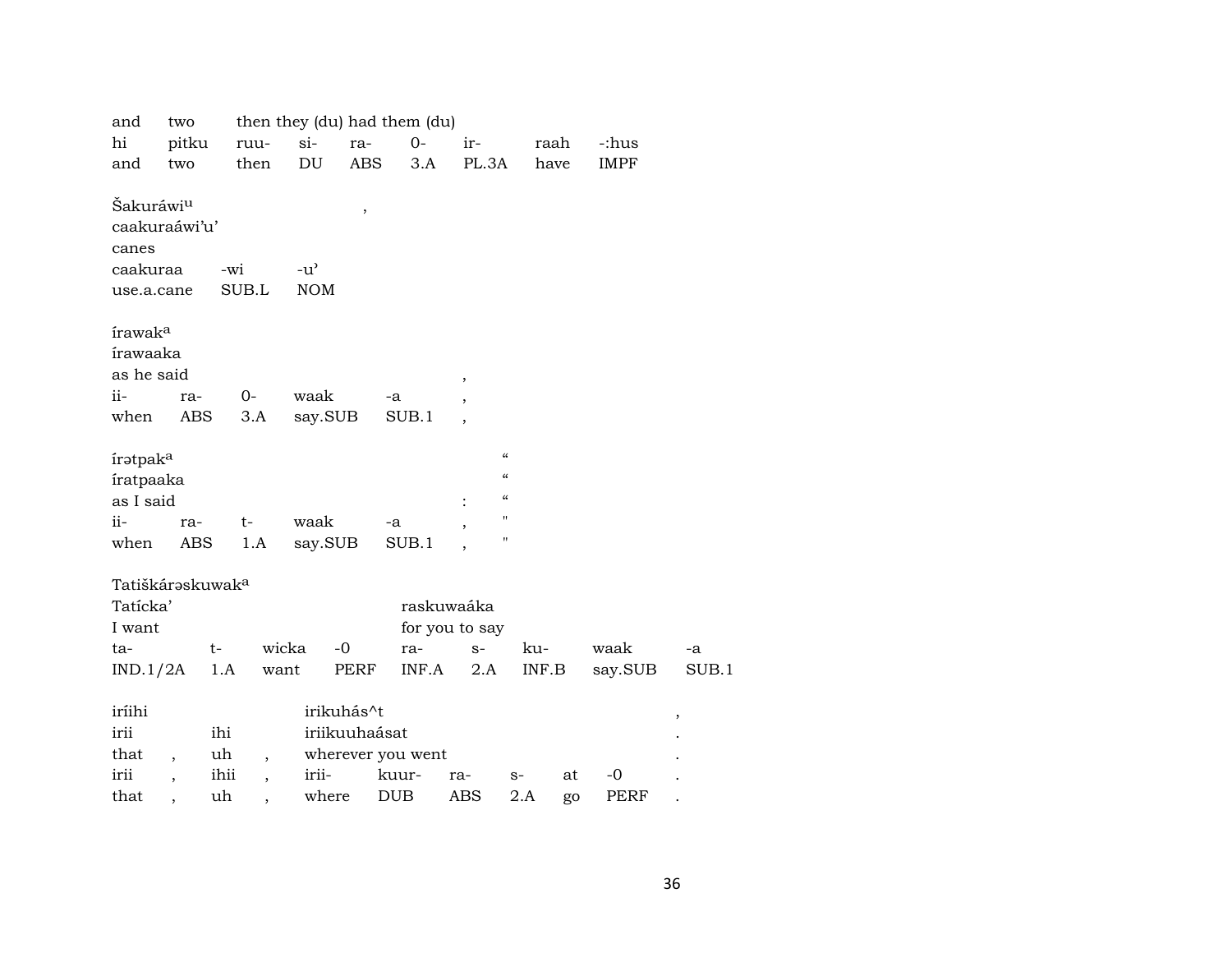| н     | iriwáku         |                                  |            |        |             |        |                          | $\mathcal{C}\mathcal{C}$ |       |          |          |  |
|-------|-----------------|----------------------------------|------------|--------|-------------|--------|--------------------------|--------------------------|-------|----------|----------|--|
| п     | L               | riiwáku'                         |            |        |             |        |                          | $\epsilon$               |       |          |          |  |
| П     | And             | he said                          |            |        |             |        |                          | $\mathcal{C}$            |       |          |          |  |
| п     | i               | rii-                             | $O -$      | waka'u |             | $-0$   |                          | $\mathbf{H}$             |       |          |          |  |
| 11    | and             | <b>ASSR</b>                      | 3.A        | say    |             | PERF   |                          | $\pmb{\mathsf{H}}$       |       |          |          |  |
|       | Irikúruut       |                                  |            |        |             |        |                          | ,                        |       |          |          |  |
|       | Irikúruu'ut     |                                  |            |        |             |        |                          |                          |       |          |          |  |
|       | It was that way |                                  |            |        |             |        |                          |                          |       |          |          |  |
| irii- |                 | kuur-<br>ra-                     | 0-         |        | ut-         | 0      | $\overline{\phantom{0}}$ |                          |       |          |          |  |
| that  |                 | <b>DUB</b><br><b>ABS</b>         | 3.A        |        | <b>PREV</b> | be     | EX                       |                          |       |          |          |  |
|       | hírutatat       |                                  |            |        |             |        |                          | titak <sup>u</sup>       |       |          |          |  |
| Hiru  |                 | taátat                           |            |        |             | $\, ,$ |                          | Tiítaku                  |       | $\, ,$   |          |  |
| There |                 | I went                           |            |        |             |        |                          | Here                     |       |          |          |  |
| hiruu |                 | ta-                              | t-         | at     | -0          |        | tii-                     |                          | -taku |          |          |  |
| there |                 | IND.1/2A                         | 1.A        | go     | PERF        |        |                          | here                     | LOC   |          |          |  |
|       | taharáspiatn    |                                  |            |        |             |        |                          |                          |       | táraha   |          |  |
|       | tahaaráspi'at   |                                  |            |        |             |        |                          |                          |       | táraha'  |          |  |
|       |                 | I went to hunt them              |            |        |             |        |                          |                          |       | buffalos |          |  |
| ta-   |                 | t-                               | raar-      |        | raspii      |        | at                       | $-0$                     |       | tarahaa  |          |  |
|       | IND.1/2A        | 1.A                              | 3PL.INAN.P |        | look.for    |        | go                       | PERF                     |       | buffalo  |          |  |
|       |                 |                                  |            |        |             |        |                          |                          |       |          |          |  |
|       | Hírutatat       |                                  |            |        |             | $\, ,$ |                          |                          |       |          |          |  |
| Híru  |                 | taátat                           |            |        |             |        |                          |                          |       |          |          |  |
| There |                 | I went                           |            |        |             |        |                          |                          |       |          |          |  |
| hiruu |                 | ta-                              | t-         | at     | -0          |        |                          |                          |       |          |          |  |
| there |                 | IND.1/2A                         | 1.A        | go     | PERF        |        |                          |                          |       |          |          |  |
|       |                 | iriahahuriwawitárah <sup>a</sup> |            |        |             |        |                          |                          |       |          |          |  |
|       |                 | irii'ahahuriiwaawi               |            |        |             |        |                          |                          |       |          | táraha'  |  |
|       |                 | where they roam                  |            |        |             |        |                          |                          |       |          | buffalos |  |
| irii- |                 | ar-<br>ra-                       | $0-$       |        | hurii       |        |                          | -waa                     | -wi   |          | tarahaa  |  |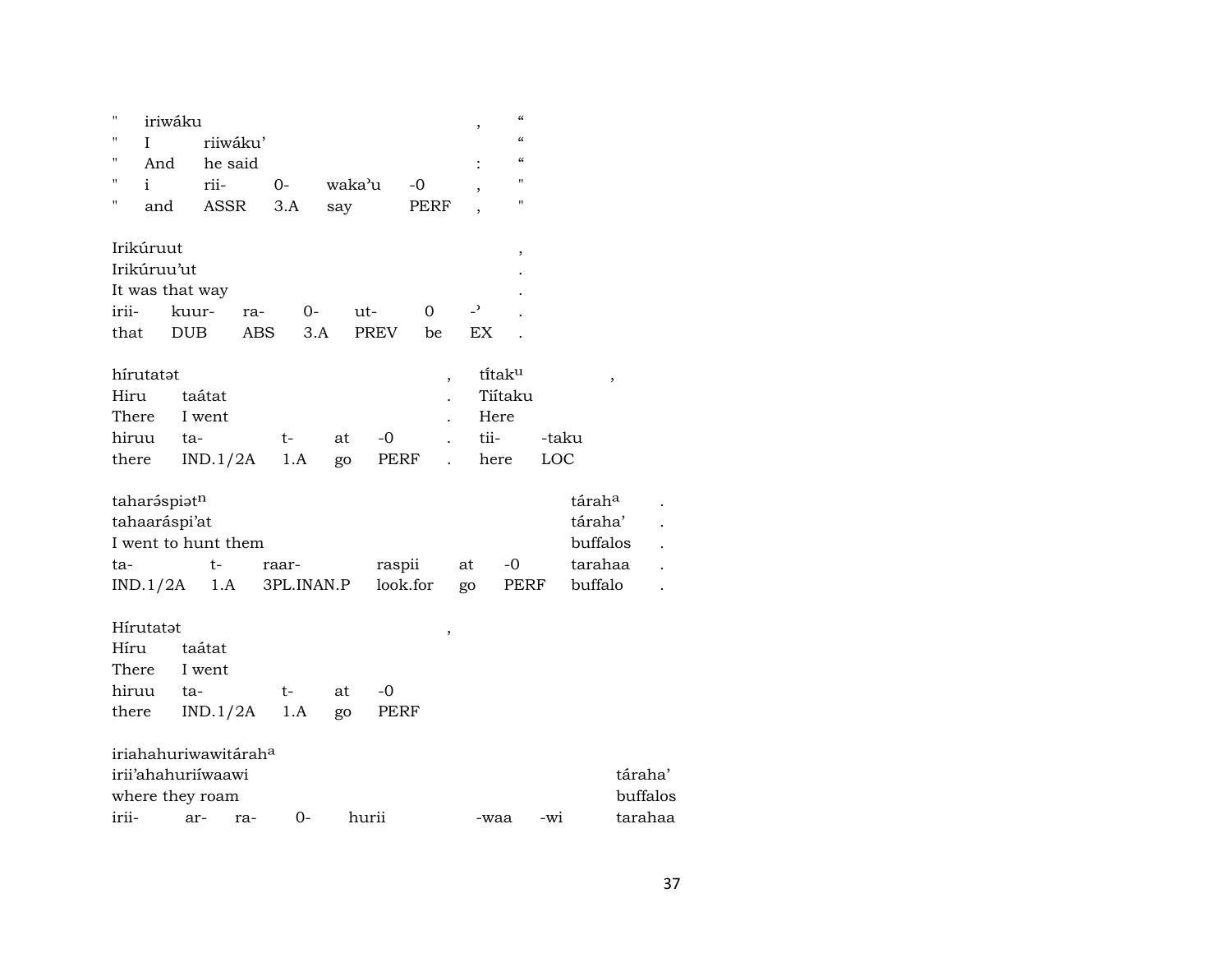where EV 3.A go.around.PL buffalo ABS DIST SUB.L

- nikutatakítara  $\vdots$
- Rikutaatakítaara  $\cdot$
- That is where I had the tribe

|  | . riku- ta-   t- akitaar- raah -0      |  |  |
|--|----------------------------------------|--|--|
|  | . that.is IND.1/2A 1.A tribe have PERF |  |  |

| tirátat <sup>a</sup> |                    |       |  |                                    | Kuruhús                           |
|----------------------|--------------------|-------|--|------------------------------------|-----------------------------------|
| tiraátata            |                    |       |  | $\sim$ $\sim$ $\sim$ $\sim$        | Kúrahus                           |
|                      | there where I went |       |  | $\sim$ $\sim$ $\sim$ $\sim$ $\sim$ | The old man                       |
|                      | tii- ra- t-        | at -a |  |                                    | e la la kurahuus (kurahuus        |
|                      |                    |       |  |                                    | here ABS 1.A go SUB.1 . " old.man |

| witituháihku         |                               |  |  |           |  |  |  |  |  |  |  |
|----------------------|-------------------------------|--|--|-----------|--|--|--|--|--|--|--|
| witituuhá'ihku'      |                               |  |  |           |  |  |  |  |  |  |  |
|                      | he meant himself              |  |  |           |  |  |  |  |  |  |  |
|                      | witi- ti- 0- ut- ra'ihk -:hus |  |  |           |  |  |  |  |  |  |  |
|                      | REFL IND.3A 3.A PREV          |  |  | mean IMPF |  |  |  |  |  |  |  |
|                      |                               |  |  |           |  |  |  |  |  |  |  |
| tirárik <sup>i</sup> |                               |  |  |           |  |  |  |  |  |  |  |

| <b>ULL CLL LLY</b> |       |                                 |      |                                    |
|--------------------|-------|---------------------------------|------|------------------------------------|
| tiraáriki          |       |                                 |      |                                    |
| this one           |       |                                 |      | And                                |
| tii- ra-           | $0 -$ | arik                            | $-i$ | $\sim$ $\sim$ $\sim$ $\sim$ $\sim$ |
|                    |       | this ABS 3.A be.standing SUB.2. |      | and                                |

širurítišk<sup>a</sup>

| ciru  | riíticka' |      |       |      |
|-------|-----------|------|-------|------|
| vet   | I wanted  |      |       |      |
| ciruu | rii-      | $t-$ | wicka | -0   |
| vet   | ASSR      | 1.A  | want  | PERF |

rakukuharíka<sup>a</sup> rakukuuhaaríkaa'a  $\,$  ,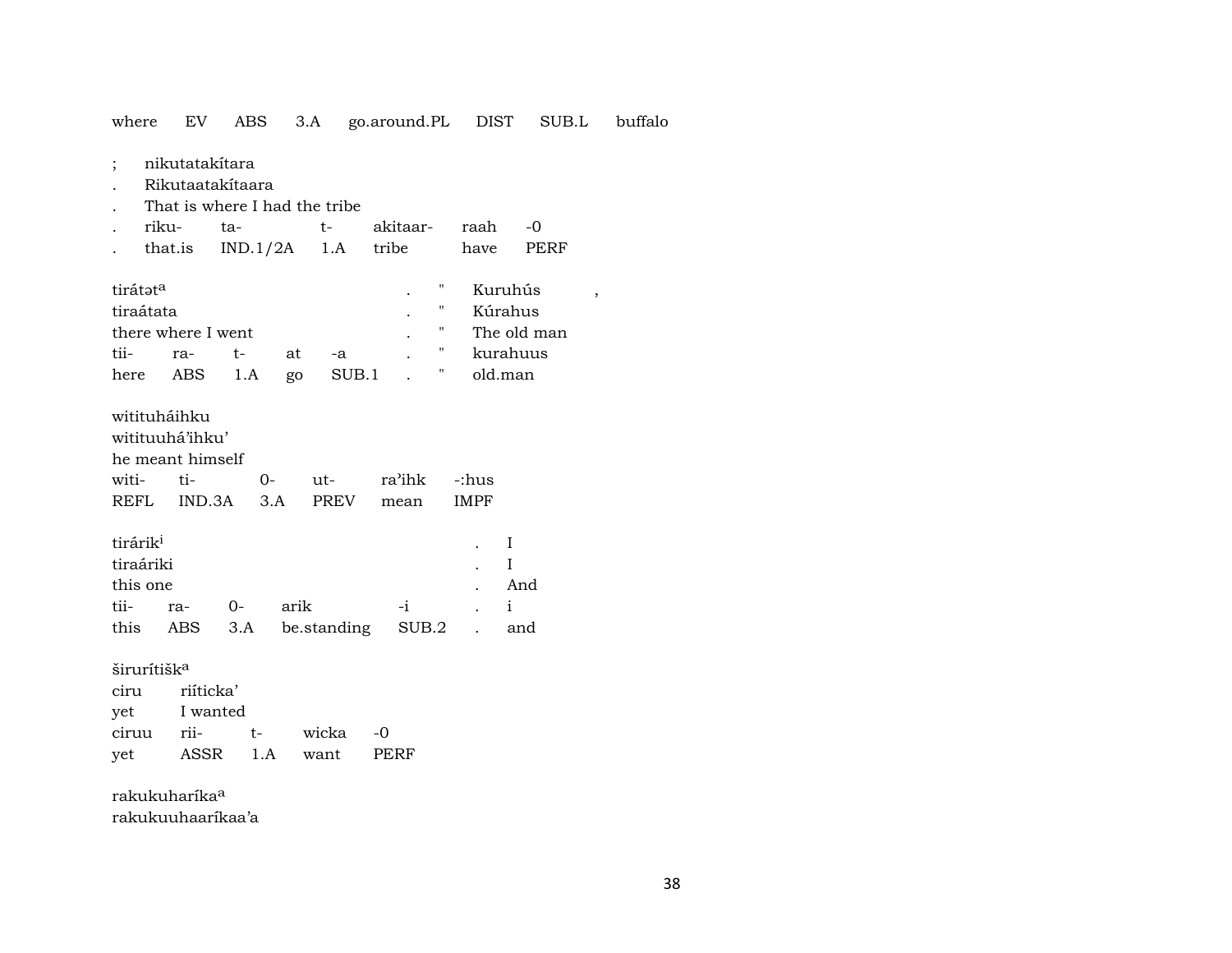| for him to tell it to me            |                                              |                             |                          |              |       |            |
|-------------------------------------|----------------------------------------------|-----------------------------|--------------------------|--------------|-------|------------|
| $0-$<br>ra-                         | ku-<br>$a-$                                  | ku-                         | ut-                      | raa.ri.kaa.a | $-0$  |            |
| INF.A<br>3.A                        | PREV.3A                                      | 1.P<br>INF.B                | PREV                     | tell.to      | SUB.4 |            |
|                                     |                                              |                             |                          |              |       |            |
| iriwáku<br>$\overline{\phantom{a}}$ |                                              |                             |                          |              |       |            |
| L                                   | riiwáku'                                     |                             | $\pmb{\zeta}\pmb{\zeta}$ |              |       |            |
| And                                 | he said                                      |                             | $\pmb{\zeta}\pmb{\zeta}$ |              |       |            |
| i.<br>rii-                          | $O-$                                         | waka <sup>3</sup> u<br>$-0$ | $\pmb{\mathsf{H}}$       |              |       |            |
| ASSR<br>and                         | 3.A<br>say                                   | PERF                        | $\pmb{\mathsf{H}}$       |              |       |            |
| irituhárikahista                    |                                              |                             |                          |              |       |            |
| Ι                                   | rituuhaárikaahista                           |                             |                          |              |       |            |
| And                                 | I am going to tell you that                  |                             |                          |              |       |            |
| $\mathbf{i}$<br>rii-                | $t-$<br>ir-                                  | a-                          | ut-                      | raa.ri.kaa.a | -his  | -ta        |
| and<br>ASSR                         | 1.A                                          | PREV.1/2A PREV.3A           | PREV                     | tell.to      | PERF  | <b>INT</b> |
|                                     |                                              |                             |                          |              |       |            |
|                                     | Hirawitakaráhis <sup>u</sup>                 |                             |                          |              |       |            |
| н<br>Hi                             | raawiitakaaraáhisu'                          |                             |                          |              |       |            |
| 11<br>And                           | suddenly                                     |                             |                          |              |       |            |
| 11<br>hi                            | wii-<br>raa-                                 | takaaraahis                 | $-u^{\prime}$            |              |       |            |
| and                                 | now<br>just                                  | all.at.once                 | <b>NOM</b>               |              |       |            |
|                                     |                                              |                             |                          |              |       |            |
| hiratatatírisa                      |                                              |                             |                          |              |       |            |
| raatatatiírisa'<br>hi               |                                              |                             |                          |              |       |            |
| and                                 | there came groups                            |                             |                          |              |       |            |
| hi<br>raa-                          | ti-<br>$0-$                                  | $a-$                        | tatiir.his-              | a            | $-0$  |            |
| and<br>just                         | IND.3A<br>3.A                                | PREV.3A                     | in.a.group               | come         | PERF  |            |
|                                     |                                              |                             |                          |              |       |            |
| šápat<br>$\overline{ }$ ,           | nihuksúšapat tíhuks <sup>u</sup><br>Ríhuksu' |                             |                          |              |       |            |
| cápaat<br>$\ddot{\phantom{a}}$      |                                              | capattíhuksu'               |                          |              |       |            |
| women<br>$\ddot{\phantom{0}}$       | Only                                         | only women                  |                          |              |       |            |
| icapaak<br>$\ddot{\phantom{0}}$     | rihuks -u'                                   | icapaak                     | rihuks                   | $-u'$        |       |            |
| woman<br>$\mathbf{r}$               | <b>NOM</b><br>alone                          | woman                       | alone                    | <b>NOM</b>   |       |            |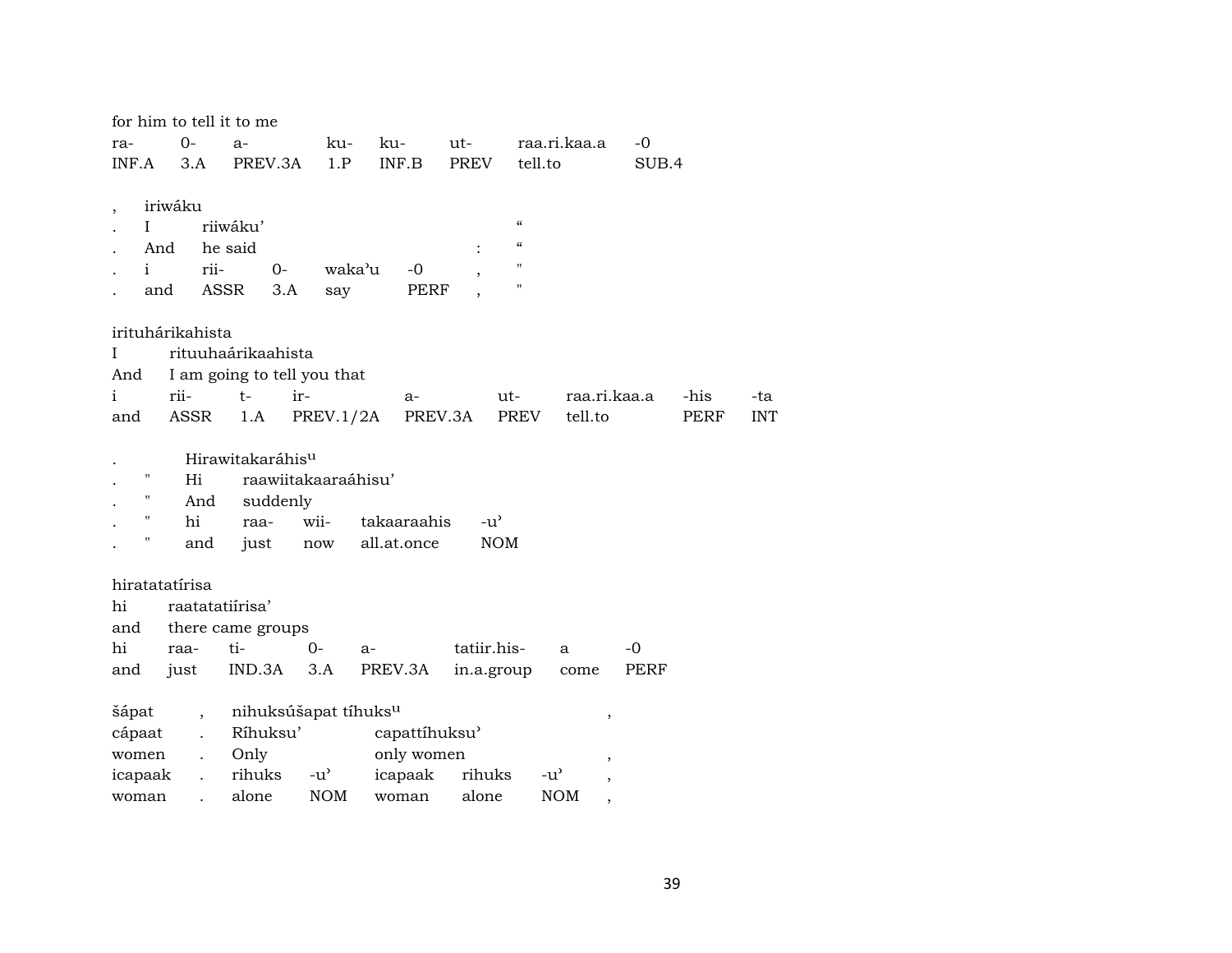| takukararakú <sup>u</sup> | hi        | pi̇̃ta     |          |       |         |       |     |       |
|---------------------------|-----------|------------|----------|-------|---------|-------|-----|-------|
| kararakuú'u<br>táku'      | hi        | piíta      |          |       |         |       |     |       |
| someone his not being     |           | and        | a man    |       |         |       |     |       |
| taku                      | kara- ra- |            | $\Omega$ | ku-   | $0 - u$ |       | hi  | wiita |
| someone                   | NEG       | $INFA$ 3.A |          | INF B | be      | SUB.D | and | man   |

- . Híruriwaku
- . Hiru riiwáku'
- . Then he did say
- . hiruu rii- 0- waka"u -0
- . then ASSR 3.A say PERF

| tiráriki  |     |    |                       |      | kúrahus  |                         | -66        | Náw <sup>a</sup> |
|-----------|-----|----|-----------------------|------|----------|-------------------------|------------|------------------|
| tiraáriki |     |    |                       |      | kúrahus  |                         | $\epsilon$ | Ráwa             |
| this      |     |    |                       |      | old man  | $\sim 100$ km s $^{-1}$ | $\epsilon$ | <b>Now</b>       |
| tii-      | ra- | () | arik                  | $-1$ | kurahuus |                         |            | rawa             |
| this      | ABS |    | 3.A be.standing SUB.2 |      | old.man  |                         |            | now              |

| náw <sup>a</sup> | $t_1$ k <sup>1</sup> |  |
|------------------|----------------------|--|
| ráwa             | tíki                 |  |
| now              | son                  |  |
| rawa             | tikis                |  |
| now              | sonny                |  |

wikakatuharíka°

| wikaakatuuhaaríkaa'a'                           |  |  |                        |      |
|-------------------------------------------------|--|--|------------------------|------|
| I will not tell you now                         |  |  |                        |      |
| wii- kaaka-   t- ir-                            |  |  | a- ut- raa.ri.kaa.a -0 |      |
| now NEG.IND.1/2A 1.A PREV.1/2A 2.P PREV tell.to |  |  |                        | PERF |

- $,$  náw $^a$  ,
- . Ráwa

. Now

. rawa